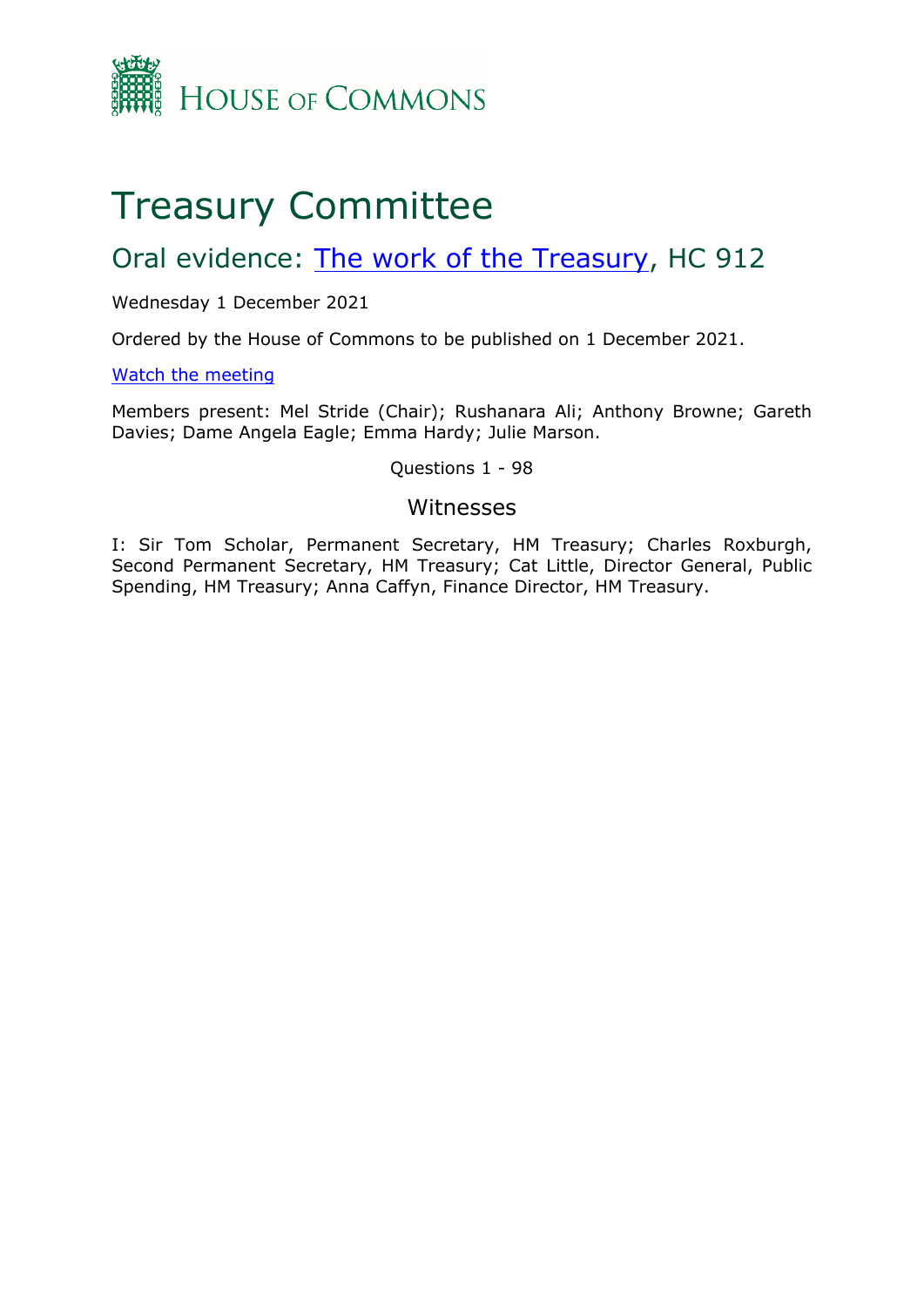

## Examination of Witnesses

Witnesses: Sir Tom Scholar, Charles Roxburgh, Cat Little and Anna Caffyn.

Q1 **Chair:** Good afternoon and welcome to the Treasury Committee session on the work of Her Majesty's Treasury. I am very pleased to be joined by four witnesses this afternoon, whom I am going to ask to introduce themselves very briefly to the Committee.

*Sir Tom Scholar:* Hello. Good afternoon. I am Tom Scholar, the Permanent Secretary to the Treasury.

*Charles Roxburgh:* I am Charles Roxburgh, the Second Permanent Secretary to the Treasury.

*Cat Little:* Good afternoon. My name is Cat Little. I am the director general of public spending at the Treasury and head of the Government Finance Function.

*Anna Caffyn:* Hello. I am Anna Caffyn. I am the finance director for the Treasury.

Q2 **Chair:** Welcome to all four of you. Thank you for joining us. Could I start by focusing on industrial strategy? Back in March of this year, the Government abolished the BEIS-sponsored industrial strategy and launched the Treasury-sponsored plan for growth. Can you outline the additional responsibilities that the Treasury has therefore taken on, in terms of that plan and industrial strategy? What has it meant internally, in terms of resourcing and focus for the Department?

*Sir Tom Scholar:* The plan for growth is the successor to the industrial strategy. It incorporates large elements of it, updates it and adds new things. The industrial strategy dates back to 2017, and since then there have been some extremely significant developments: the pandemic, leaving the EU, a general election, and a new Government with a new mandate. The Government thought it was time to update that.

It is a framework approach that tries to set out an approach right across the whole Government. Since the Treasury is not just the finance Ministry in this country but the economics Ministry as well, it is natural that it should be a Treasury-led exercise, although of course important elements of the strategy fall to other Departments as well. We can certainly talk more about particular elements if that would be helpful to the Committee.

In terms of Treasury internal work and resourcing, we have for many years had an enterprise and growth unit, which leads our work on the supply side. That unit sits under Charles. I cannot remember offhand the number of people working in it, but it is several hundred people. It is a substantial part of the Department, and they were the people in the Treasury who led the work on the plan for growth and led the discussions across Government on it. That, in a nutshell, is the plan for growth.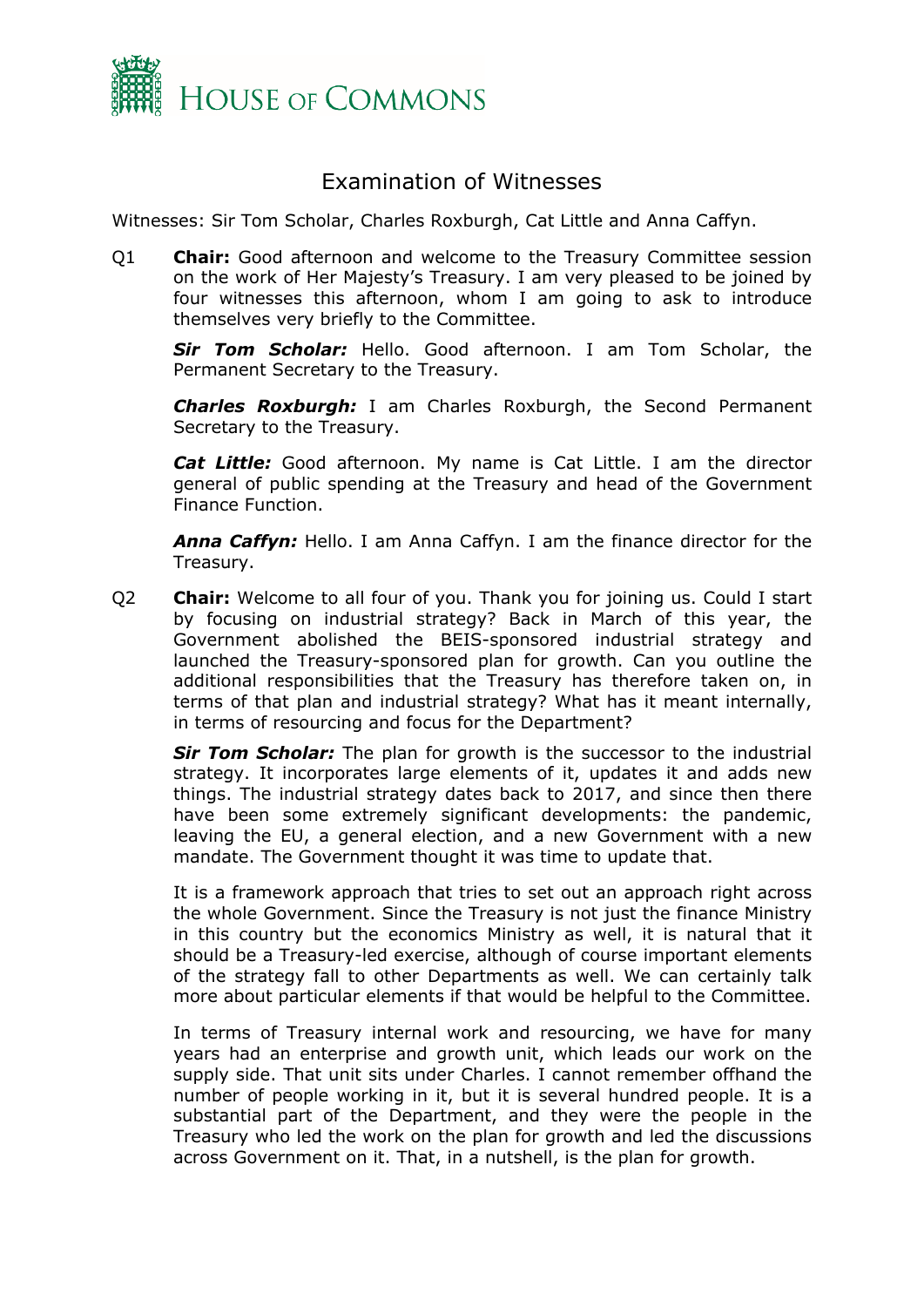

Q3 **Chair:** How would you characterise the bit that the Treasury is now more focused on as a consequence of this change from the industrial strategy to the plan for growth? What are the elements that you are now overseeing and responsible for that you were not and were vested elsewhere, or that are entirely new under the new arrangements?

*Sir Tom Scholar:* Let me say a bit and Charles will want to pick up too, I am sure. Clearly, over the last two years, growth and recovery from the pandemic has been a principal focus of the Department. We have expanded enormously our work in that area. In some sense, the new plan formalises that. Over the last two years we have also done two spending reviews, a one-year spending review last year and a three-year one this year, and that has included very important allocation decisions to support growth in the areas set out in the plan, in particular the three pillars of innovation, infrastructure and investment.

It is not that there has been, if you like, some kind of machinery of government change that has conferred new formal responsibilities on the Department that we did not have before. We have always been the economics Ministry. We have always placed economic growth right at the centre of our work. The document and the plan bring together a set of principles, a cross-Government framework, within which the whole of the Government is pursuing economic growth. Then, within that, a number of other Departments, in particular BEIS, the Department for Transport, DCMS and so on, have their own particular departmental responsibilities that, when all put together, make up the totality of the Government's approach.

Q4 **Chair:** Charles, do you want to come in? I am trying to grasp what the big change is, particularly for the Treasury, in switching from the industrial strategy to the plan for growth. What is the big thing from your end?

*Charles Roxburgh:* It brings much greater clarity that it is the Chancellor's plan—the Chancellor being the senior Cabinet Minister responsible for the economy and economic growth—which his officials have helped put together, but it is very clearly now integrated right at the heart of economic policy making. It allows for much greater integration with the important spending decisions. When you compare the plan for growth and the industrial strategy, there are many similarities and a similar analysis underlying them, but the plan for growth is much more ambitious.

We have more investment now behind the major pillars. That is completely integrated into the spending review, meaning we now have the spending to back up the ambitions in the plan for growth, so it is more ambitious. Because the Treasury sits at the heart of the Government and is well placed to co-ordinate across all the relevant Departments that have important roles to play, it is more natural for that integrative role, that overarching framework that Tom described, to be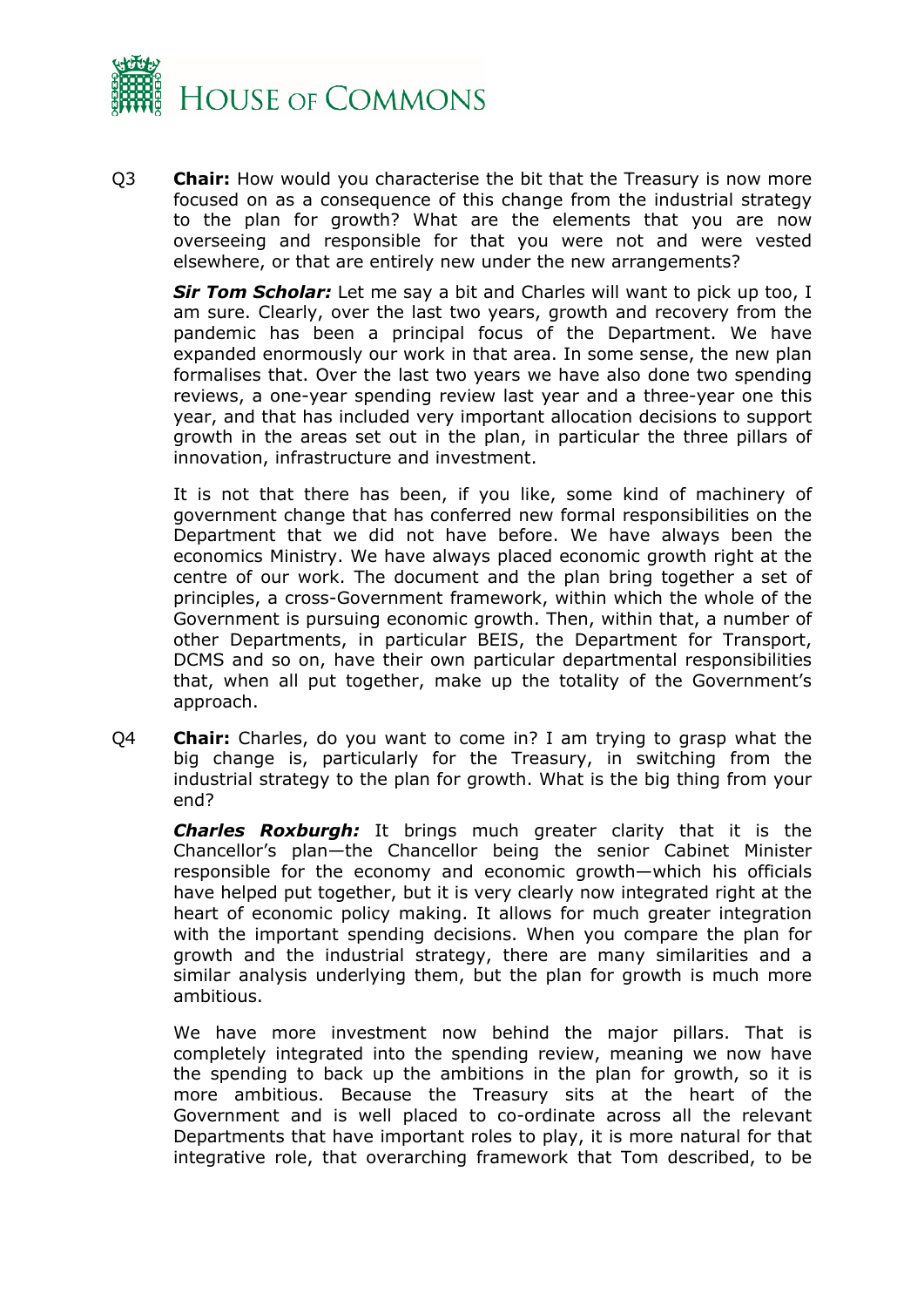

sitting at the heart of Government, underneath the Chancellor, so that we can co-ordinate the different elements.

It is really important that that framework has now provided the overall structure and you can, in effect, double-click on each individual bit to see what the next level of detail is behind innovation that is in the innovation strategy from BEIS, on digital—DCMS has that—or on skills, which is a key role for DfE. It is a really important overarching framework. It is completely integrated into the spending decisions that the Treasury controls.

Q5 **Chair:** In a way that it was not before?

*Charles Roxburgh:* It is much clearer to have that sitting in the Treasury. The industrial strategy is a very good document and set out some very important new ambitions for the Government at that time. BEIS is responsible for some sectors, but not other sectors, so it is not responsible for digital, which sits in DCMS. If you want to have a comprehensive plan for growth that covers all sectors of the economy, all capabilities, also including skills in DfE, it is more sensible to have that at the heart of Government, under the Chancellor, and integrated into the finance and economics Ministry than have it sitting in one Department that is only formally responsible for some parts of the picture, even though, as I say, the industrial strategy is a very important document that set a new useful direction. The plan for growth goes further, is more ambitious and is more comprehensive.

Q6 **Chair:** That is helpful. I will switch for a minute to productivity, which is one of the focuses within all this levelling-up agenda, and the different productivity that there is, for example, in London and the south-east compared with other parts of the country. Could you tell us a bit about how you are approaching that part of your mission to try to get productivity up across the board? Do you have any concerns that, in attempting to do that, overall we are going to be investing in areas where, in terms of growing the economy as a whole, we might be better continuing to put further investment into London and the south-east, because that is where we get the better return?

*Charles Roxburgh:* The productivity challenge is one of the central issues facing the UK economy and it has been much studied over the years. We have been working on it quite intensely since 2015, which was the first formal look at that when George Osborne was the Chancellor. Before that, Gordon Brown had looked at it seriously, so it has been a long-standing focus of the work of the Treasury.

We have a pretty good diagnosis of the causes of the productivity problem. It is obviously a very difficult one to tackle and it takes many years, but the causes, fundamentally, come down to low levels of investment in physical, intellectual and human capital, so skills, infrastructure, science and R&D. That diagnosis of our productivity problem caused by low levels of public and private sector investment is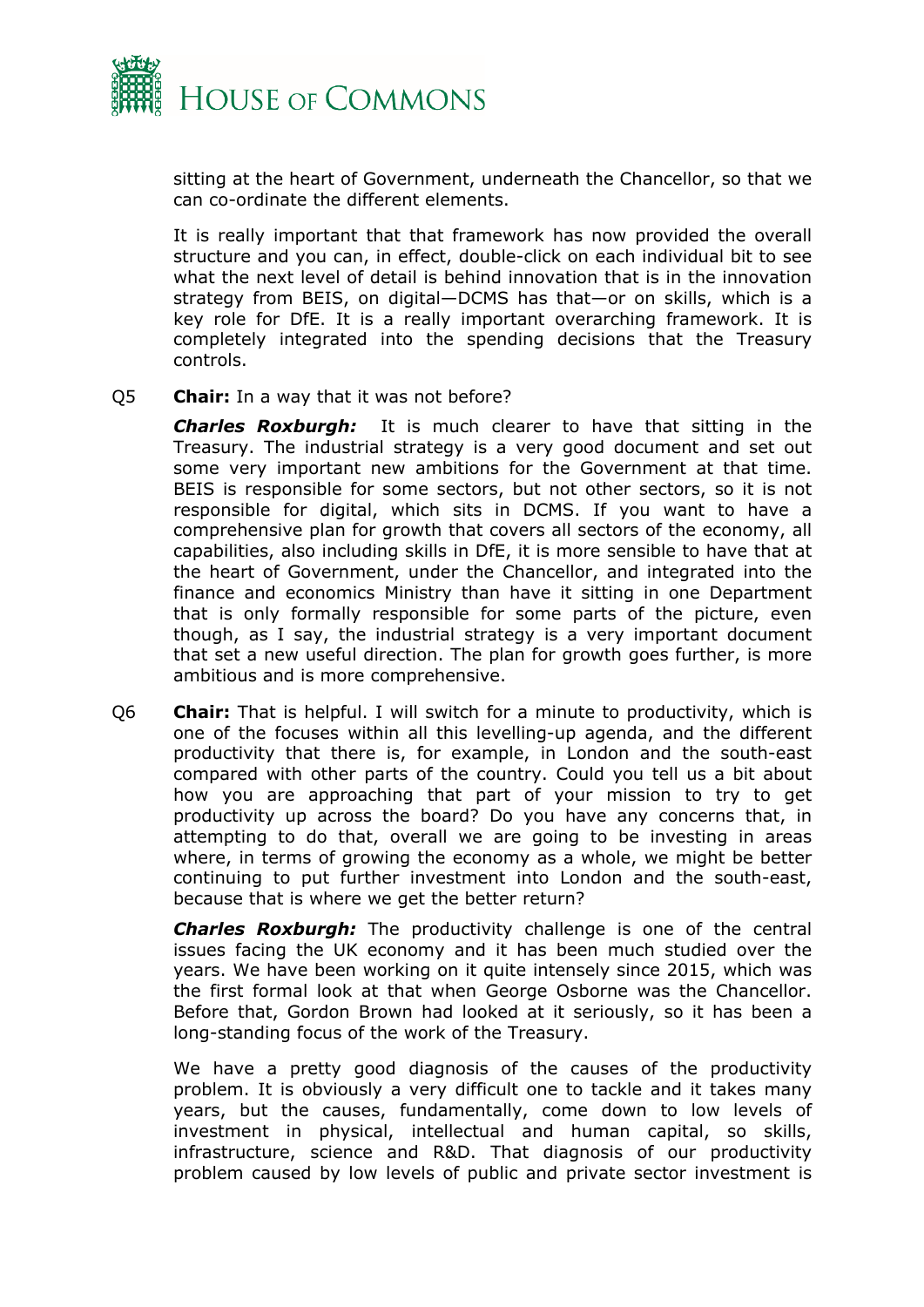

what has underpinned strategy, first in the industrial strategy and now, at a higher level of ambition, in the plan for growth. That is why we are now investing more in infrastructure, a lot more in science and more in skills, as those are the key drivers of it.

The gap, in terms of public investment, is being closed, through the actions of recent fiscal events, but particularly, with the spending review, a very significant increase in public investment. Private sector investment still lags, so that is an area of continued focus to see what more can be done to get private sector investment up, particularly in areas like science and R&D, which is where we lag behind international peers. That has been a big focus and there were further changes in the Budget to address incentives for that.

To your point about regional disparities, the different levels of productivity and economic outcomes, and differences of opportunity through the country, are a very major economic and social issue. You can look at it with a social policy lens or an economic lens, but it is a critical part of this Government's priorities to address those regional economic differences. The good news is that there are an awful lot of really good investment opportunities throughout the United Kingdom. It is a false choice to ask, "Why do you not invest"—as an example—"all science and R&D investment in the so-called golden triangle?" We are lucky to have outstanding universities and outstanding research facilities throughout the United Kingdom. It is a false choice to say you can only invest productively in one part of the United Kingdom. There is a real opportunity to invest.

If you take something like net zero, there are enormous opportunities to invest in areas that have been disadvantaged, like the north-east. Investing behind the net zero agenda there is good for economic growth. It is the best place to invest in some of those net zero technologies like carbon capture, and it is good to get better social outcomes and more balance in the overall economy. It is a false choice to say that we somehow have to compromise on our economic goals in order to invest and grow the economy and achieve better, more equitable, outcomes throughout the United Kingdom.

Q7 **Chair:** Do you accept that there is a trade-off between growth maximisation across the whole of the UK versus putting some investment into areas because they have low productivity, when you might, in the short to medium term, get a better return if you stuck to what we have been doing before?

*Charles Roxburgh:* In the long term, that is a false choice. No doubt in the short term you could optimise the one area but, in the long term, a country that has significant inequalities of outcome, differences of opportunity and differences of economic performance is not a successful country overall. The rewards of economic growth need to be seen to be available to all citizens in the economy. That is why this levelling-up agenda has resonated so strongly and why it is such a central part of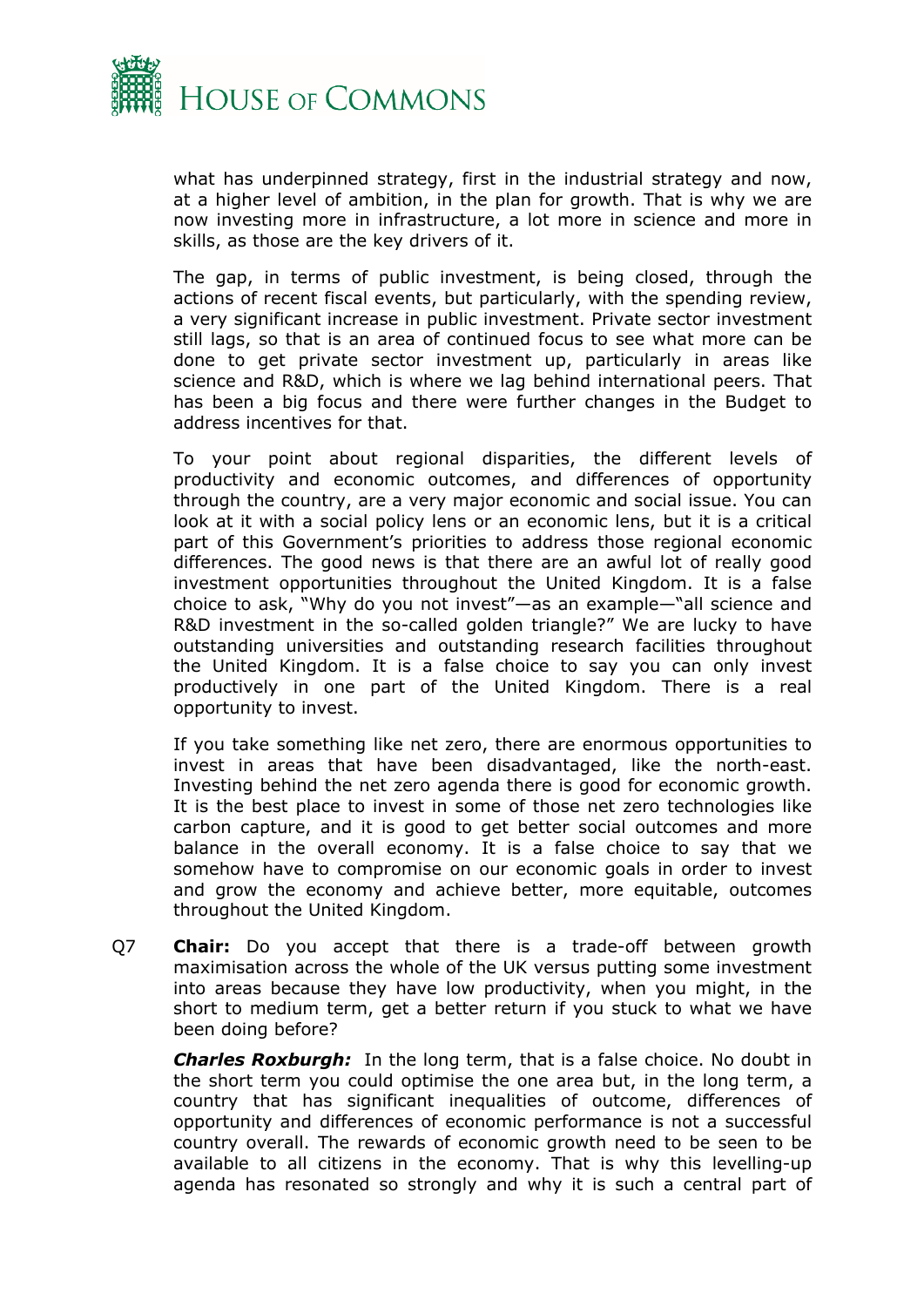

what we are working on in the Treasury and was, in the Chancellor's and Prime Minister's words, a golden thread running through the spending review.

Q8 **Chair:** Sticking with productivity for a minute, if you think about the OBR's forecast at the time of the Budget on productivity, for example, which is that it is not going to be taking off very quickly any time soon, what is your feeling about that? You are talking to us about the extra investment that is going into the areas that drive productivity. Do you think that it might be better than the OBR is imagining, or do you think we are going to plod along broadly as we have been since the financial crash?

*Charles Roxburgh:* I am very respectful of the independence of our OBR forecasts, so I will not comment on whether we agree with them. That is its view of the likely path of productivity. I am confident that the level of investment, particularly public investment, set out in the spending review and the plan for growth is addressing the levers that we need to address to improve productivity, infrastructure, R&D and the innovation theme, and skills.

I also know, as anyone who studied productivity knows, that this is a long journey. It will not happen quickly. Where Britain has had a good productivity growth period, which it had from the period of the mid-1980s to the early 2000s, that was a period of faster growth, both relative to the history and relative to our peers. It is never a sudden jump. It is not a volatile measure. It is a slow, incremental improvement that you have to sustain over decades to really make a difference.

I am confident that we have identified the right areas to invest in, and the plan for growth gives us that framework. This is a multi-Parliament journey. If some future Governments continue to invest in those areas, we will see better productivity, but I am not going to speculate on how fast and comment on the OBR forecast.

Q9 **Chair:** Could you comment, Charles, on those elements of the investment that the Government are proposing to put in that might drive productivity gains sooner, rather than some of the others that might be later. What are the early wins, if you can put it that way?

*Charles Roxburgh:* I am a big believer in our science and R&D investment. You do not quite know how that is going to pay off, but you just have to look at what is happening in the life sciences industry and the incredible impact that that has had. It has been an extraordinary success for public health reasons, with the great success of R&D in industry, genomics, sequencing and the Oxford vaccine. Those all came out of investments that we and the private sector have made in life sciences. I think we are in the middle of and probably on the cusp of an even bigger revolution in life sciences, so the investment in R&D there is well made and likely to pay off.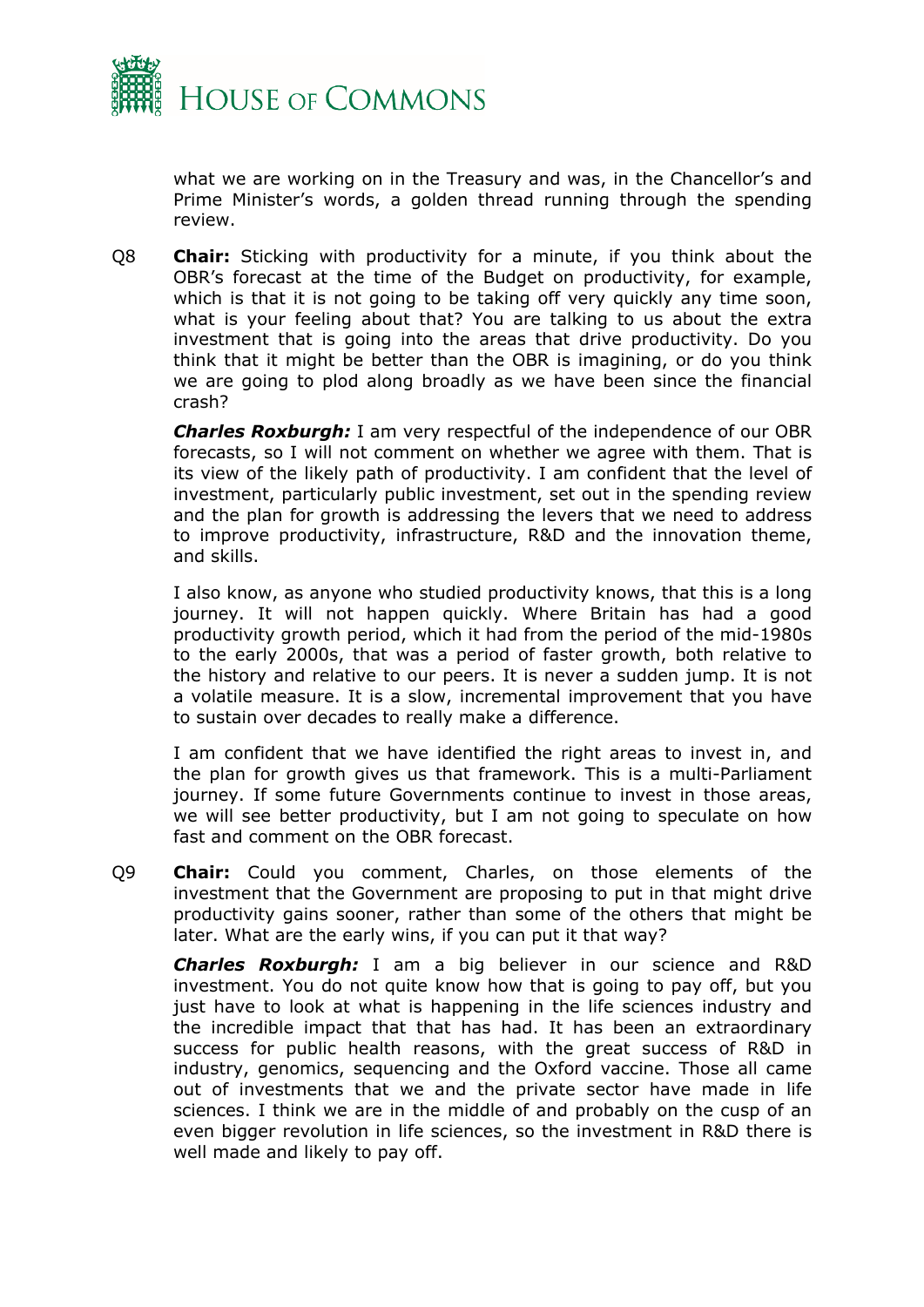

It is also backed up by a very effective part of Government and private sector collaboration in the life sciences sectoral strategy. We have a very effective Life Sciences Council, which is the leading chief executives of the industry globally, two Cabinet Ministers and various officials. They meet regularly to discuss the life sciences industry, and what we can do in the UK between Government, the NHS and the private sector to make that more effective. The proof of the success of that strategy is in the better health outcomes we are getting from the drugs that are coming out of the industry and the economic growth we get from life sciences.

Again, to this fallacy that it is all in London and the south-east, you will see a lot of these new investments are in Darlington, the north-east and the north west. It is not just a London and the south-east story.

Q10 **Anthony Browne:** It is very good to hear you talk about the importance of life sciences, because South Cambridgeshire is the life sciences capital of Europe. California has its Silicon Valley. I am trying to call it the DNA district and get it known for that. It is booming. It is quite an extraordinary thing that is happening.

My questions follow up those from the Chair about the levelling-up agenda. Charles, you explained that, as an objective, there is no contradiction between pursuing long-term economic growth and making sure that it is equitable across the country. You do not maximise economic growth by having a boom in one area and the opposite of a boom in the other area. I think we can all agree with that as an objective. My question is how you make that happen within the Treasury and, in particular, the metrics the Treasury uses to assess investments.

I have two examples. When I was in charge of economic development in London, in Boris's first term as Mayor, I had responsibility for EU funds. Some came to London. They deliberately target the parts of the country that are the poorest—all the areas of the country that are at less than 80% of GDP. They go against the trend of economic growth.

I also did the economic analysis justifying the investment in Crossrail and assessing the benefit-cost ratios, and indeed the Northern Line extension on the Tube. That was very easy to justify in terms of benefit-cost ratios, because there is so much economic value added in London that it was easy to make a positive case for it. You cannot do that in other areas of the country. That is all Green Book methodology. If you want to buck the trend of the Matthew gospel, as has been quoted, that he that hath shall be given, how are you doing that within the Treasury?

*Sir Tom Scholar:* Perhaps I will start, and then Cat might want to add on some of the spending issues and Charles on some of the broader industrials.

**Anthony Browne:** Presumably you have to change the methodology from what you had in the Green Book before.

*Sir Tom Scholar:* We have already changed the Green Book methodology and Cat can talk about that. That was a change that was, I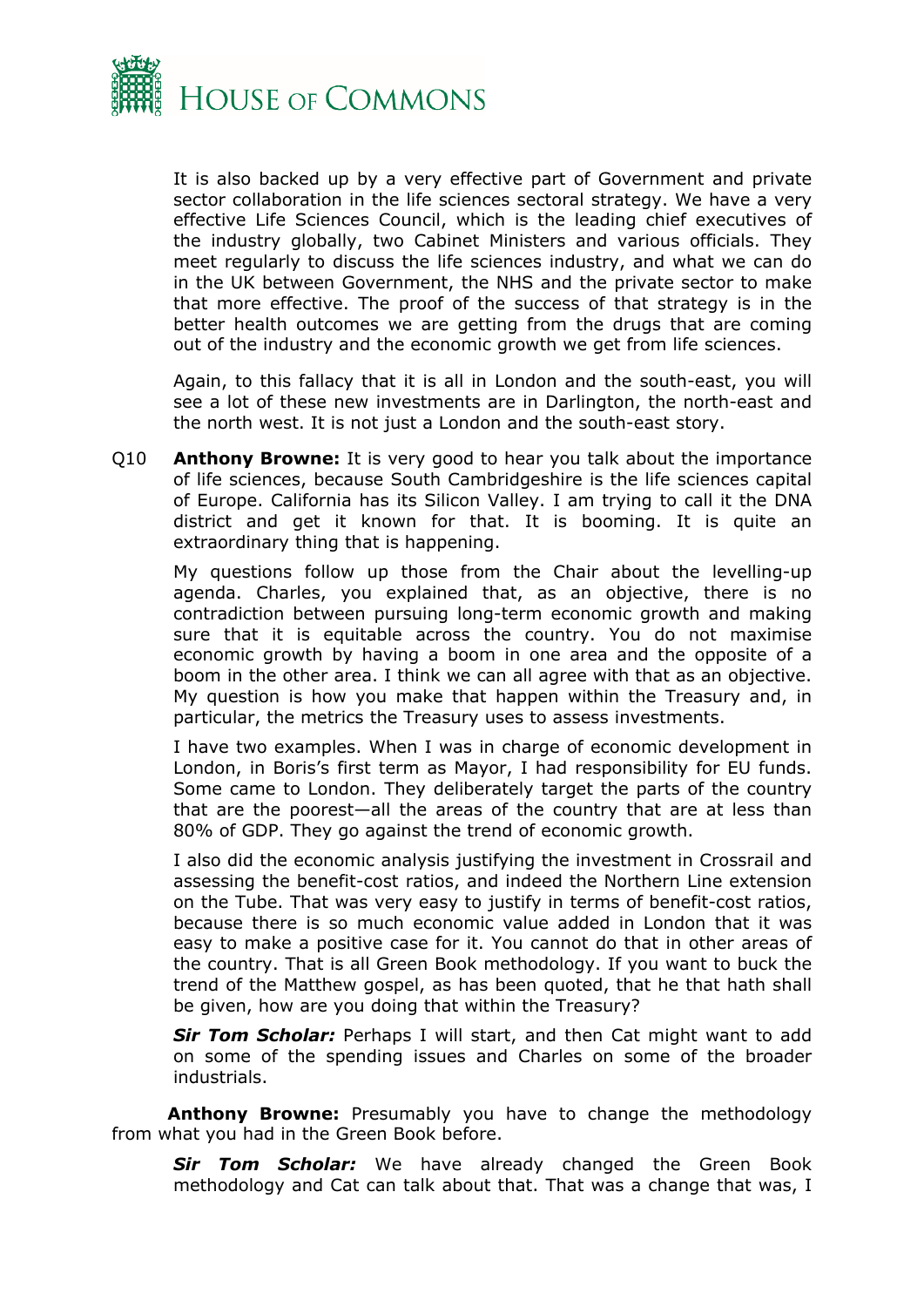

think, agreed and announced either earlier this year or possibly last year; I cannot remember quite which. On levelling up more generally, as you know, the Government are publishing a White Paper later this month, which we are fully engaged in and which will be quite granular on all these issues, including some of the rather important data issues. The White Paper will be a comprehensive statement of the overall Government approach.

How are we approaching it in the Treasury? Levelling up was a theme of the spending review, so Departments were invited, in putting forward their spending bids, to draw out those elements that would particularly support that agenda.

Picking up your point on data, it is an issue that regional economic data is of nothing like the same quality as national data. The ONS has a big programme of work looking into improving that. We are working with it on that as well, as is the Bank of England. It is the case, as you say, that, at an individual project level, you can approach a cost-benefit analysis in a fairly similar way.

It is much harder to capture the benefits of the aggregation of a number of projects all being pursued at the same time or, indeed, apply the likely change at the aggregate level to a particular project. We hope that a combination of our improved Green Book methodology and better regional economic data from the ONS will help to support that. The White Paper is going to be the authoritative next statement on all this. Cat, perhaps you would like to say something about the Green Book and the spending review.

*Cat Little:* The Green Book was subject to a comprehensive review that was published alongside SR20. There are a number of quite significant changes to the Green Book methodology, which I hope many of you will recognise. The fundamental shifts were that, first, we place much greater emphasis on the strategic case. We place much more emphasis and have much more detailed methodologies and case studies on how we measure social value.

The other significant workstream that accompanies the Green Book review is the work we are doing across Whitehall with the practitioners to properly apply and understand how the revisions to the Green Book methodology should be used in practice. As with all bits of Government guidance, it is only as good as the way in which the guidance is applied in practice.

As part of the review, we found that BCRs were being used as almost a very blunt black and white tool for making investment decisions, and there was not enough sophistication in the way in which the five cases were being applied to support the overarching strategic cases in question. In the Treasury, we now have a team that is dedicated to training, teaching and working on the implementation of the Green Book revisions.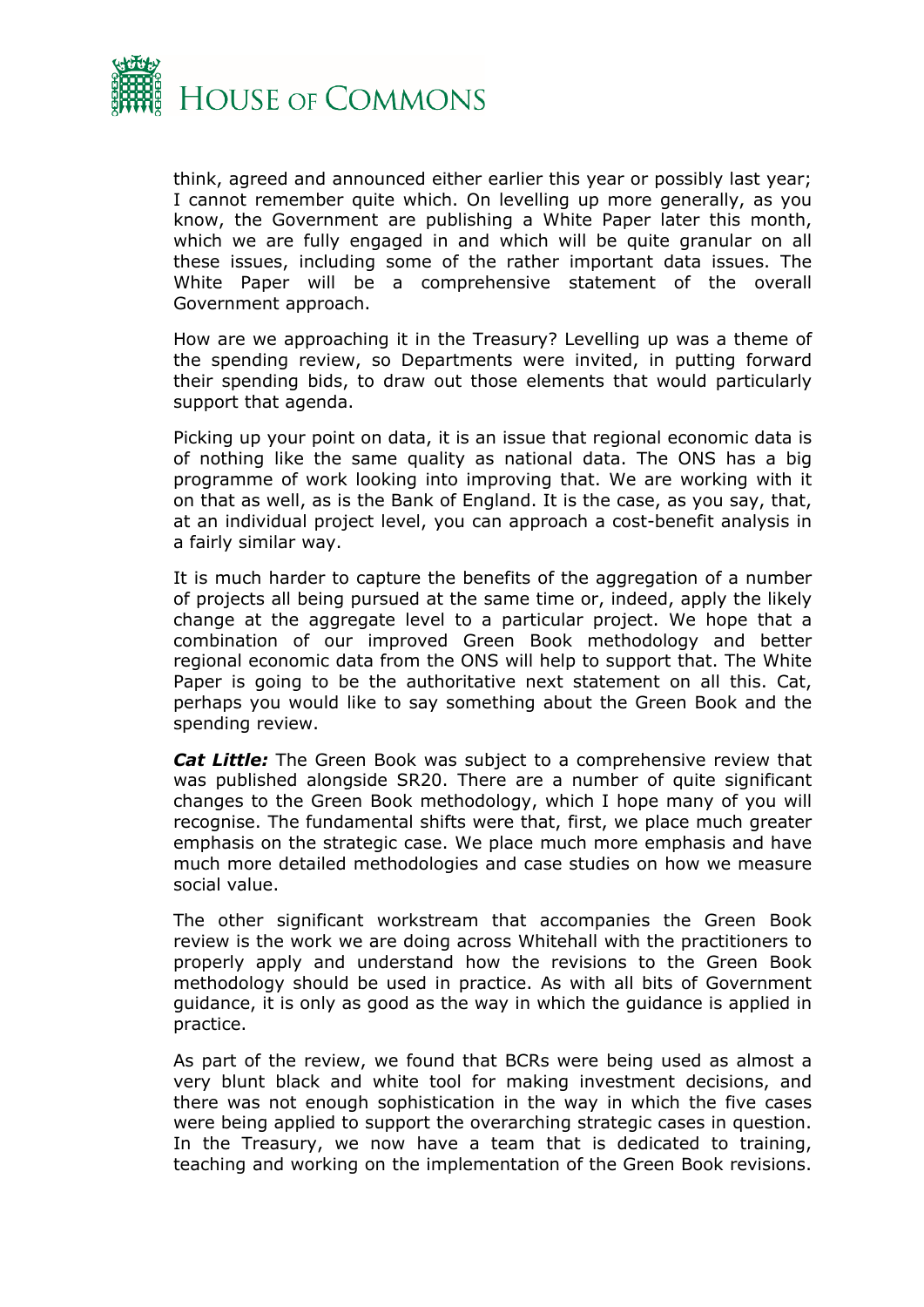

We are about to undertake an evaluation of how that is going, one year on.

Q11 **Anthony Browne:** To take you up on that, it is good you published that. I must admit that I have not read your revisions to the Green Book. You have various investments that are going through the pipeline at the moment. Will you therefore reassess them in line with this new methodology where you put a greater emphasis on strategic value and social value?

*Cat Little:* Very simply, yes. Since the Green Book revised methodology came into place, all of our investment approval points, whether that is through a Treasury approval point or the Major Project Review Group, have been using the revised Green Book guidance. These things do not change overnight. These are very sophisticated business cases and quite often we are seeing programmes come through at different stages in their lifecycle. We are trying to adapt and change as we go.

Q12 **Anthony Browne:** What do you actually mean by strategic value? I do not know how you assess it either, whether you give it a score out of 10 and do a scorecard for it. To take an example, South Cambridgeshire is part of the golden triangle that was mentioned and is seen as a growth area. I know the Treasury has an interest in maximising growth in this area to generate more cash, which I totally understand. On the other hand, in South Cambridgeshire there is a definite feeling that we are being slightly hot-housed and rather overdeveloped. Could you say that the strategic value is in getting maximum economic growth out of what is already a growth area, or is the strategic value helping those parts of the country that are falling behind?

*Cat Little:* I am alluding to the strategic case. There are five different cases that form the Green Book methodology: strategic, economic, financial, social and I always forget the fifth; I apologise. Ultimately, we are looking at the primary strategic objectives of the case in hand. There is not a very simple, quantitative methodology that we apply, but there are lots of weighted objectives and criteria that we use to provide a more qualitative analysis.

Q13 **Anthony Browne:** To take a real-life example affecting my constituency that illustrates the problem quite well, in South Cambridgeshire we have booming businesses. We have just opened the global headquarters of AstraZeneca. I have lots of amazing life science companies that have huge investments. It is great. We have had huge amounts of housebuilding already in South Cambridgeshire, but that is going to double. The Treasury keeps proposing building new towns in South Cambridgeshire. We have three already and I would prefer not to have any more, please. There are various infrastructure projects like East West Rail and so on.

The local council has suggested more than doubling housebuilding in preparation for all the jobs that are coming to South Cambridgeshire. It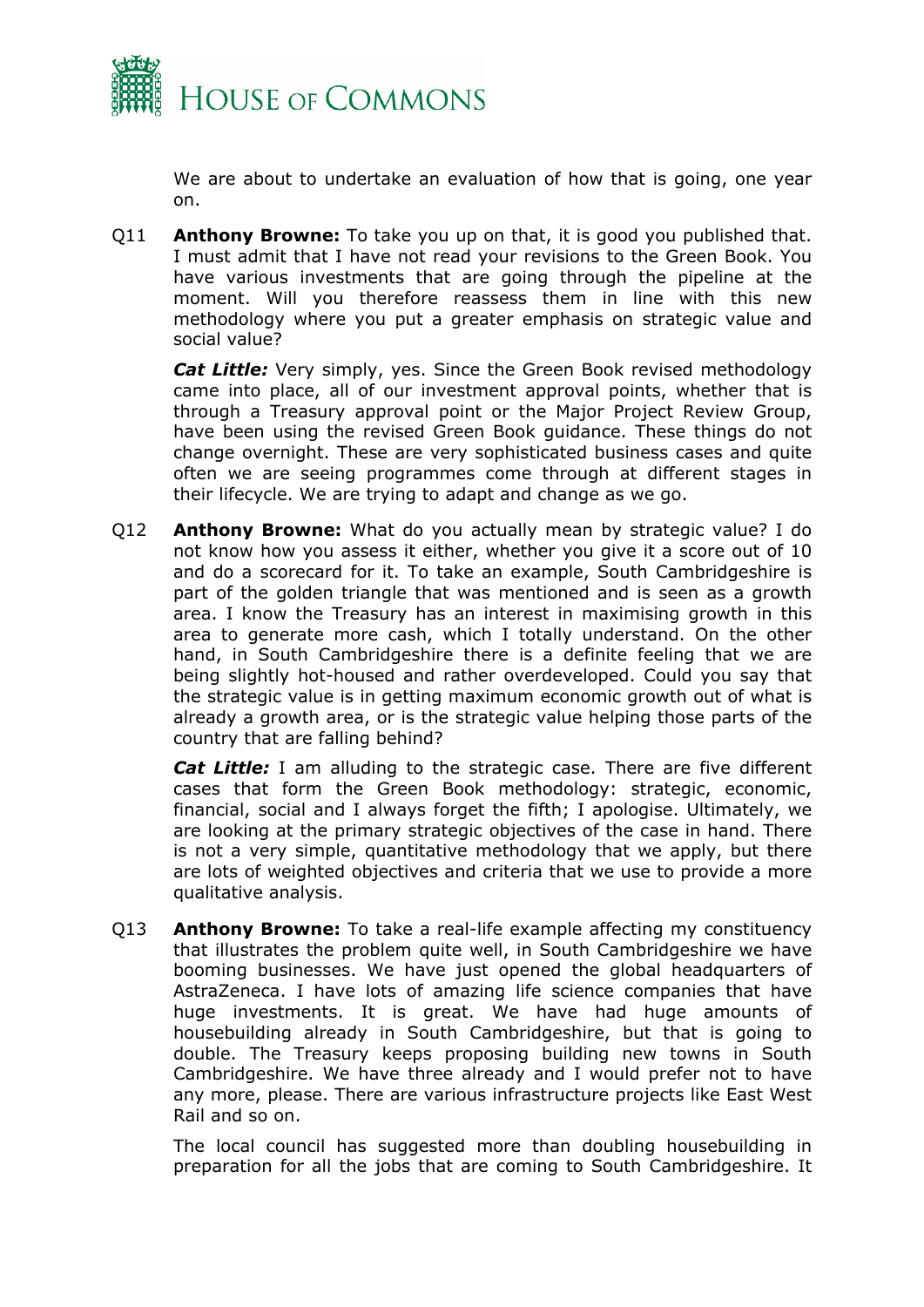

feels under pressure from national Government. It is not people who are working or living there at the moment, but all the people who are going to move there economically. At a strategic level, people from the north of England, to pick on them, where the GDP per capita is less, should not feel they have to move south in search of jobs if they do not want to. If they want to, that is great.

Most people want to live in the communities where they live and it would be better to make sure they can work where they want to live. I am wondering whether that is part of a strategic objective. At the moment, from the national policy point of view, it feels very much that the objective is basically to get as many people to move into the golden triangle as possible.

*Sir Tom Scholar:* Let me start on that and Cat may wish to add something. You are talking about an overall, nationwide economic strategy. In talking about the strategic case, Cat was talking more about particular projects.

Q14 **Anthony Browne:** I am asking how, as an active policy, promoting growth in Cambridgeshire fits in with the levelling-up agenda.

*Sir Tom Scholar:* In terms of the overall approach, as you have said, giving your own constituency as an example, there are parts of the country that feel overdeveloped and parts of the country that certainly feel underdeveloped. The overall approach in levelling up is to try to even out those disparities. There are lots of reasons for that, including very sound economic reasons. There is lots of literature, including OECD studies, that show how big disparities in regional development hold back countries overall.

**Anthony Browne:** We agree on that.

*Sir Tom Scholar:* On the specifics, a successful strategy, even one that is pursuing reducing these disparities, also needs to build on the strengths of particular areas. As you have said, Cambridge is completely pre-eminent in life sciences. As Charles was saying, other parts of the country have other strengths, either built around their universities, their industrial heritage or, in some cases, the geography. For example, the north-east coast is an ideal place to pursue offshore renewables, and carbon capture and storage, for all kinds of sound geographical and geological reasons.

The overall approach—the White Paper will say more on this—will try to pursue the overall strategy of evening out, while, at the same time, building on the strengths of particular areas, the second being one of the conditions to make a success of the first.

Q15 **Anthony Browne:** One other thing that must impact your investment decisions—again, it impacts those in my constituency and elsewhere—is the long-term impact of working from home, in terms of the cost-benefit analysis for transport projects. We have quite a lot of transport projects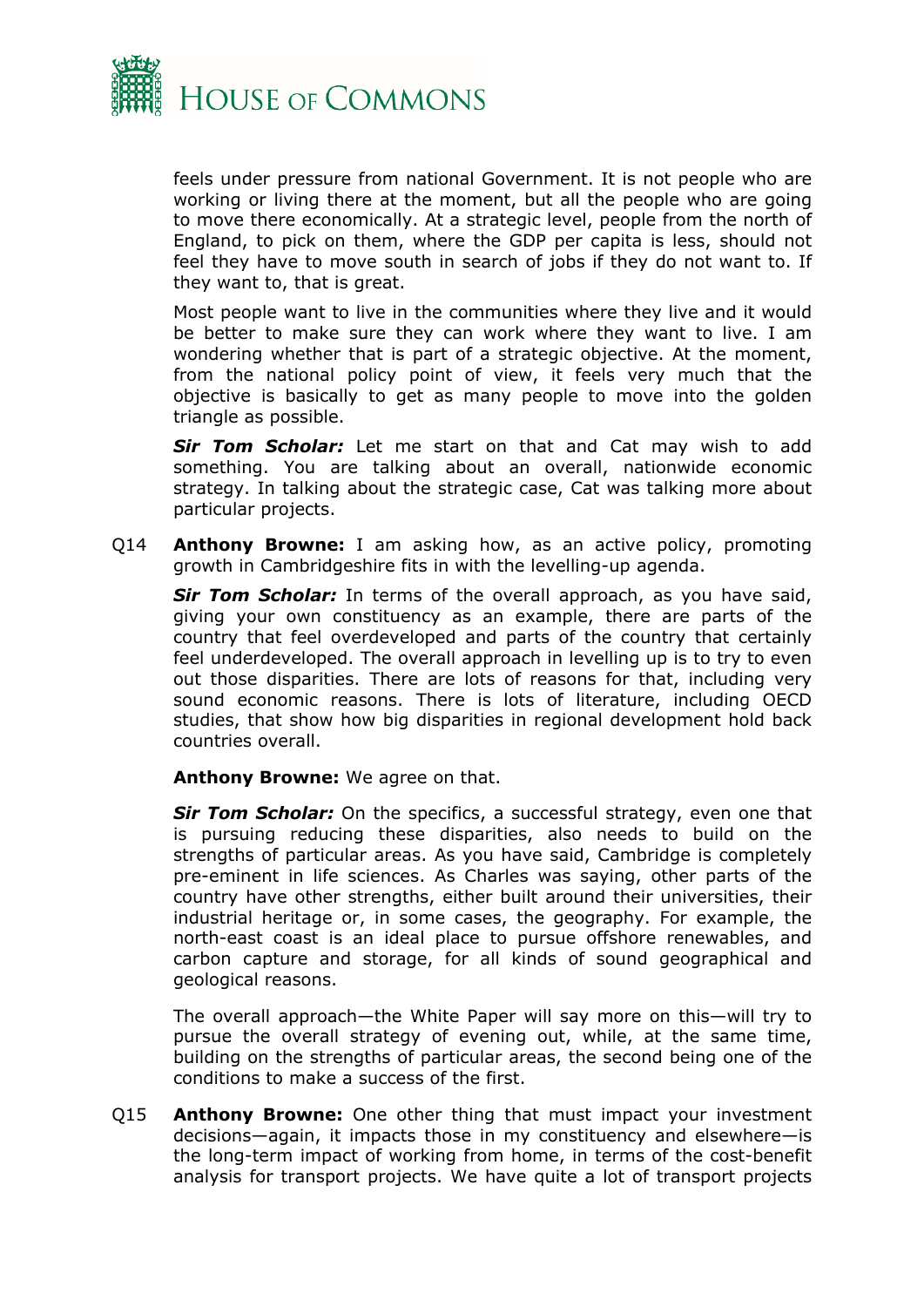

going through the business case phase at the moment in South Cambridgeshire. Some people like them; some people do not. We are talking about spending many billions of pounds here. How are you assessing the long-term impact of working from home on the cost-benefit ratios of transport projects?

*Sir Tom Scholar:* I will make some general remarks and then Cat might wish to add from the perspective of the major projects appraisal process, which she jointly oversees. In this fairly early stage of emerging from the pandemic, it is very unclear what the working pattern of the future will be.

**Anthony Browne:** It is too early to tell.

*Sir Tom Scholar:* The working from home of the last 18 months has changed consumption patterns very significantly. If it stays that way, they will change forever, including transport use. If it snaps back, we will go back to where they were before. We do know in this country, or yet in any other country, quite where that will come out. Where possible, it makes sense to allow a bit of time to pass and the economy to get beyond the huge supply-side shock that it has faced. Of course, these projects, as Cat said earlier, are in different stages of their life cycle. Cat, perhaps you could say how you are looking at those things right now.

*Cat Little:* You are right to point out that these are high areas of uncertainty and are very material to a number of very big business cases that are subject to review. There are two specific areas. There is the obvious area of transport that you have highlighted, where estimating passenger demand over a long period has always been quite a sophisticated and difficult modelling challenge, but it is increasingly difficult given the circumstances following the pandemic. We try to build in ranges of scenarios and forecasting estimation techniques that allow us to predict future trends.

We take a conservative approach in big investment decisions, given what we have experienced in the recent time. Equally, we do not expect there to be a very medium to long-term impact on a number of the passenger demand forecasts that the Department for Transport is currently undertaking.

The other area where we have a lot of inherent uncertainty is in the use of the Government estate. One of the big projects in the spending review was the Places for Growth programme, where we are looking to move more of our public servants out of London into different parts of the regional infrastructure of the wider Government estate. That also has given us lots of different modelling challenges. A lot of this comes down to good estimation and making sure we have modelling that has different scenarios baked into our decision making.

Q16 **Anthony Browne:** I have a couple of other questions on a totally unrelated subject, which is quantitative easing and unwinding it. The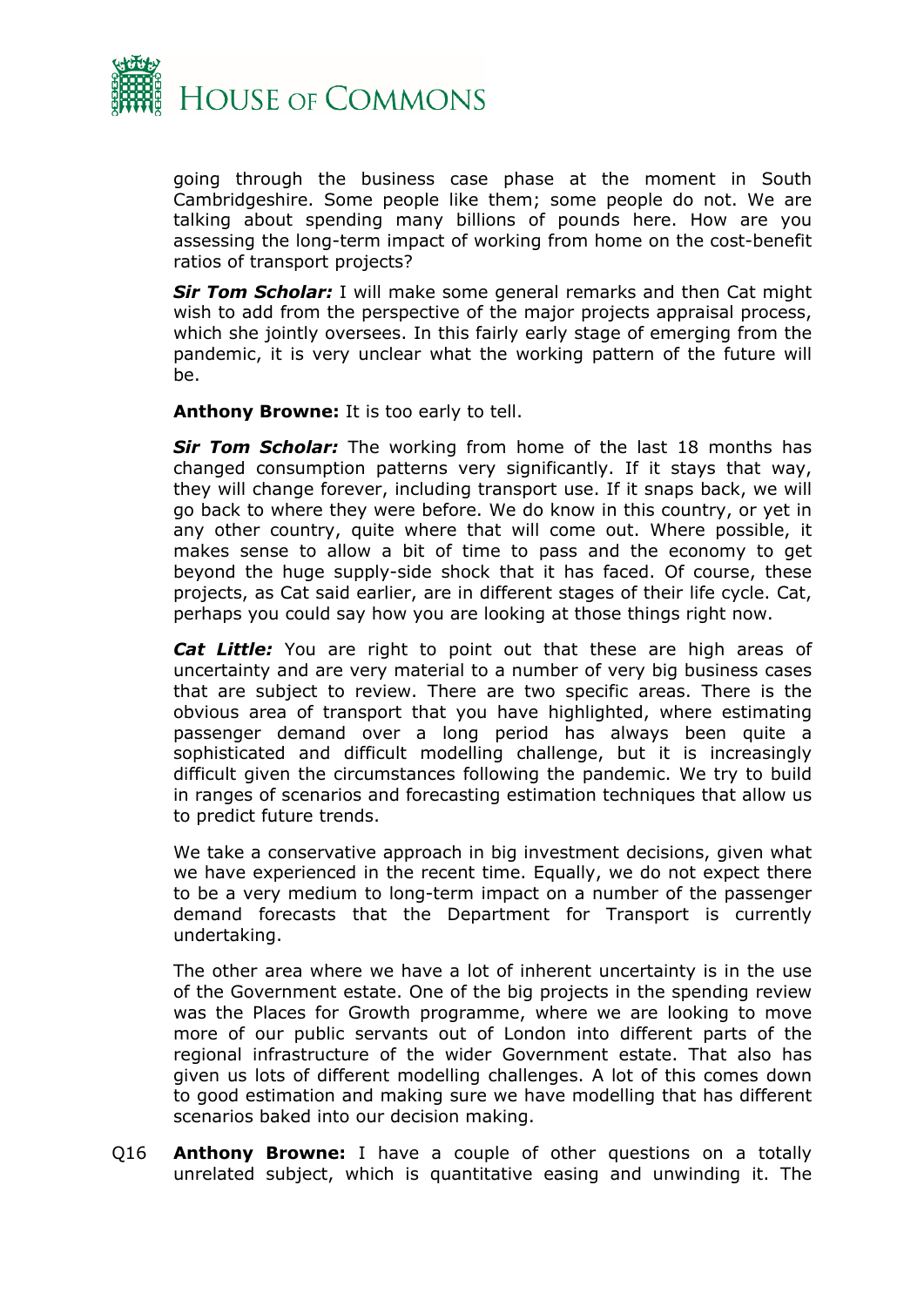

Treasury underwrites any losses from the Bank of England in quantitative easing and unwinding it. In the programme so far, it has made a surplus of £113 billion, which is passed on to the Treasury, I think. When unwinding happens, it is quite likely that the value of the assets, of the gilts, will go down because interest rates will be higher then than they were when they were sold.

In its latest fiscal risks report, the OBR projected that, if the asset purchase facility was sold at par, it would crystallise a trading loss of £114 billion, but it might end up being even less than that if gilts go down further. Does the Treasury model the losses of unwinding quantitative easing? If you expect these big losses—these are really big sums of money—how do you end up funding them?

*Sir Tom Scholar:* As you say, the agreement now, going back I think nine years, was that, every quarter, the net profit of the asset purchase facility would be transferred across to the Treasury. As you say, so far it has been a significant sum. That has been used to pay down the debt. At the time that that agreement was announced, the Government were clear that, in the future, those flows might reverse, as you say, both as interest rates change and as the price of gilts changes. That is clearly something that might happen over the years ahead.

I should say that the process of unwinding QE is clearly a Bank of England decision as part of monetary policy, but it is likely in every country to be over many years. This will unwind over time. In terms of how we model it, we look principally to the OBR to do that. It does that forecast by forecast, as you have said. It will build its own modelling of the flows in either direction into its near-term, next-five-year fiscal forecast. Over a much longer timeframe, it includes it in its fiscal risks monitoring. It is our principal source of expertise on the modelling of it. The sums are large, as you say.

**Anthony Browne:** They are enormous.

*Sir Tom Scholar:* The stock of QE is nearly £900 billion, so even a small percentage of a large number is a large number, but it is over a long timeframe. It is not going to happen immediately. We are confident we have plenty of time to keep monitoring ahead and it is all in the fiscal arithmetic as well. Over time, that will just become part of the general questions of Government funding, alongside all the other things that the Government need to fund.

Q17 **Anthony Browne:** The Government would need to take this over time, depending on the tenor of the gilts and so on, but that is still a very large sum of money. If it is £114 billion—we do not know and I do not know what your modelling is—even if it is over 10 years, that is £11 billion a year. Presumably, these will have an impact on spending and tax decisions, unless you just reissue debt.

*Sir Tom Scholar:* Nobody can say what the sums will be precisely. It depends on interest rates and gilt prices, which you cannot forecast. You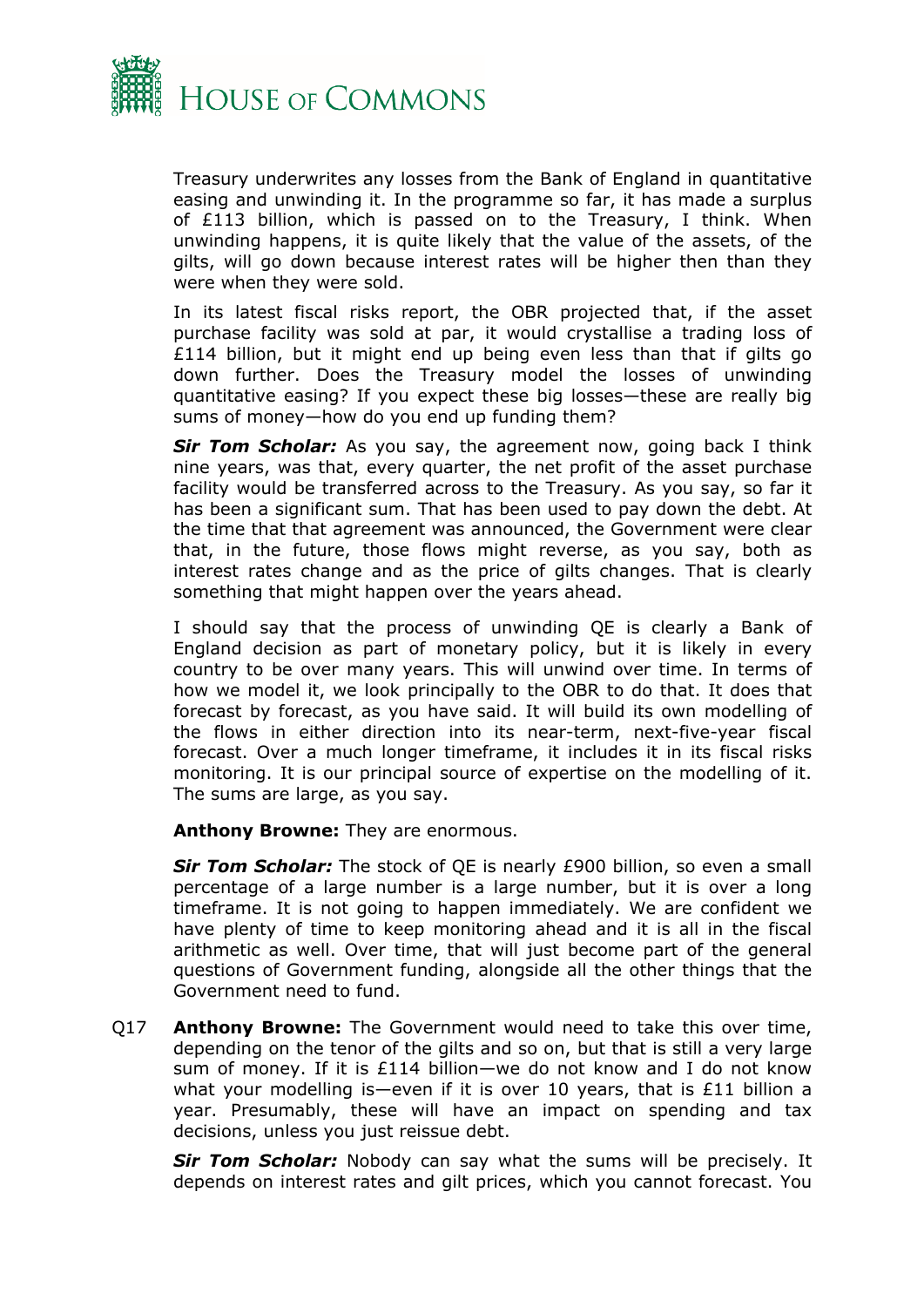

said over 10 years. It is not for me to say; it is for the Bank of England to decide, but many people would suggest that could be really quite a long period.

As you have said, the vehicle is guaranteed by the Treasury, so, in the end, if there is a reverse cashflow, it has to be funded. Every year, we have very large funding requirements through, for example, debt interest. Gilts mature and need refinancing. The numbers are very big, but we are very used to dealing with very big numbers. Part of our job, with the support of the OBR and the Debt Management Office, is to make sure we have a good handle on the sums in the future, so that they can be properly considered in a medium-term way as the Government think about their borrowing and funding strategy Budget by Budget, but over a medium-term horizon.

Q18 **Julie Marson:** I have some questions on staffing, so I will address them to you, Tom. If anyone else wants to come in, please feel free. The Department's staff numbers are the highest in history and actually have gone up. From 2021, they have gone from 1,599 to 1,992, which is about 25%. Are those increases due to coronavirus? Are they likely to be permanent increases?

**Sir Tom Scholar:** It is a very sharp increase, as you say. The main reason, yes, is dealing with the pandemic. This year and last year, it has hugely increased our workload, what with all the various economic support schemes and other things we have had to deal with. We took on a lot of staff quickly.

We now, like every Department, have a spending settlement taking us through the next three years. The plan in that spending settlement is that that increase in staff will unwind over those three years. We do not know the precise numbers yet. We need to do some business planning but, by the end of the spending review period, we will be back, let us say, for the sake of argument, more or less at the size that we were pre-pandemic, possibly slightly larger, because we have taken on some additional functions post EU exit, for example, on financial services legislation. Roughly speaking, as a first order of approximation, over the next three years we will unwind that increase and end up more or less back where we were before the pandemic.

Q19 **Julie Marson:** That is really helpful. Thank you. You are expected to have between 200 and 300—that is quite a big variation proportionately staff at Darlington. What kind of proportion would you expect to be recruiting locally?

*Sir Tom Scholar:* We have not set a precise target for that. Let me talk a bit about the staffing-up plan there. As you say, the intention is, by the end of the Parliament, to get to 200 to 300. Let us say 300, for the sake of argument. Our intermediate target is for 100 by the end of this financial year, so by the end of March. I think the number, as of today, that we have currently recruited is 76, so we are well on track and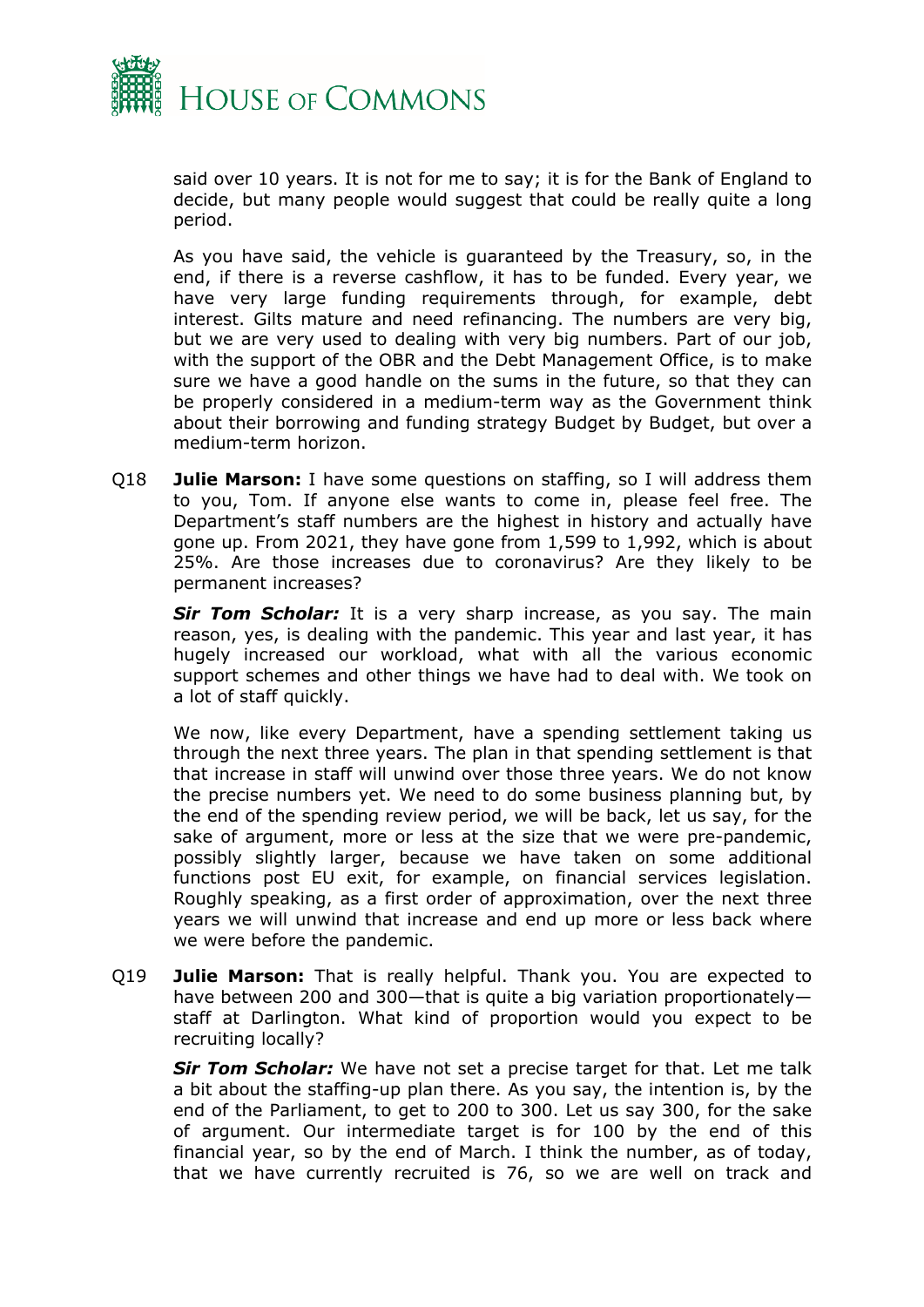

confident that we will meet that 100 and very likely exceed it. Of those 76, there are 23 staff relocating from London and a further 53 being recruited directly.

We have invited all our London staff to consider whether they would like to relocate. Quite a few people are still thinking about it. It also depends on what opportunities will come up at the office there. From the beginning, we were keen to get a good mixture of seniority of people already in the Department relocating to help to establish the new office. I am really glad to say we have been able to do that already. We have two directors-general now working from Darlington as well as a director and other members of the senior Civil Service, so we have a good basis.

So far, we have a very good mix, some great people relocating and local recruitment. I should say that it is not just local, but also from other parts of the country. The direct recruitment in Darlington, some of which is still underway, is really encouraging too.

Q20 **Julie Marson:** Will the campus provide, for instance, graduate opportunities from local universities?

*Sir Tom Scholar:* Yes, absolutely. That is part of the plan for next year. We were not in time this year, since the new location was only announced in March. We were not in time to get new graduates in for September this year, which is when, in all businesses, most graduates start work, but we are really hoping to get that moving for next year. We are putting a lot of effort into outreach into universities in the north-east.

Q21 **Julie Marson:** On a different staffing subject, in 2021, there were seven exit packages from the Treasury that exceeded £100,000, compared with three the year before. How good a use of public funds is that?

*Sir Tom Scholar:* I am not sure whether those would have been in the core Treasury or maybe elsewhere in the Treasury group.

*Anna Caffyn:* In the group.

*Sir Tom Scholar:* I would need to look into those and let you know. They would probably have been from one of our arm's-length bodies, which end up being consolidated into our accounts, although not part of the core Treasury. The question is still a good one. If I may, I will look into it.

**Julie Marson:** Yes, I would be grateful. That would be very useful. Thank you.

Q22 **Chair:** Write to the Committee, if that is all right, Tom.

*Sir Tom Scholar:* Certainly, yes.

Q23 **Julie Marson:** The number of working days lost to mental health and related issues increased by more than a half from 2019-20 to 2020-21. A higher proportion of those were long term: 52% in 2019-20, compared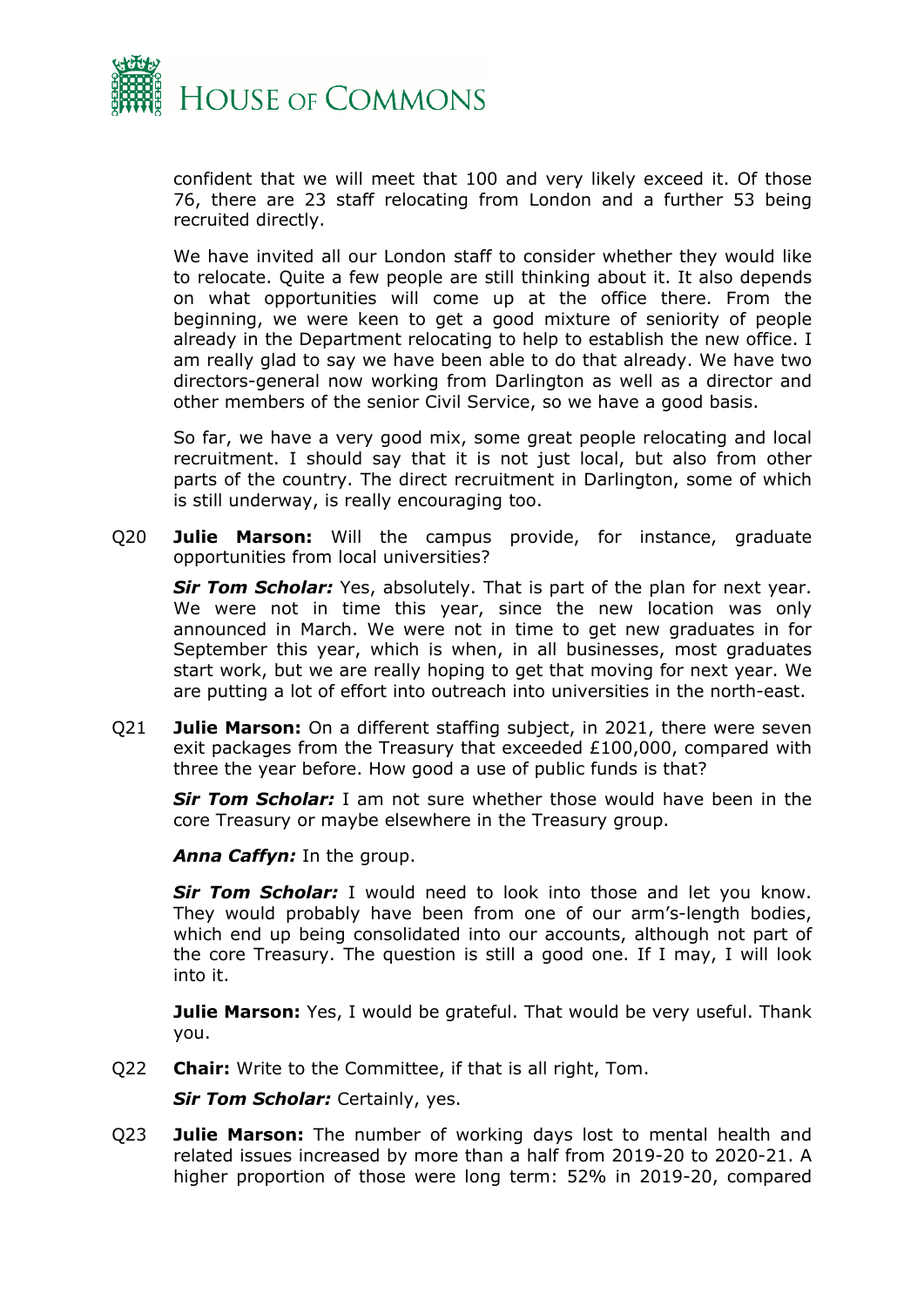

with 63% after that. There has been a lot happening in the last couple of years. What support is the Treasury giving, in terms of preventive measures, but also support to those staff who are on leave due to those mental health issues?

*Sir Tom Scholar:* It is certainly a concern. To the best of our information, a large part of the reason for that has been the pandemic and the impact that has had on people. Many people across the country have found that difficult. We do two things.

First, we put a lot of effort internally into trying to avoid issues of mental health becoming problems and people going off work in the first place. We have a very active mental wellbeing network. The senior management, all of us, go and speak to that. They also arrange events where people come in and talk about their own experiences. We try to encourage an open internal culture where people feel comfortable in talking about these issues, raising them with their line manager and trying to find sources of support.

Of course, as you say, there are cases where people need to take time off. When that happens, our welfare and human resources teams have various things they do. We have a group of trained mental health first aiders. We have an employee assistance programme. We have access to occupational health specialists who can undertake an assessment and make recommendations. We go to great lengths to make sure people who are taking time off are supported. We encourage their line managers to keep in touch with them in order to try to see what more there is we can do to help to get them back to work.

Q24 **Julie Marson:** Conversely, the staff turnover rate has decreased from 22% to 14%, 2018-19 to 2020-21. Would you say that that is likely to be due to the pandemic and would you expect those rates to maybe come back up when the economic recovery gets underway?

*Sir Tom Scholar:* It is difficult to be certain, but that is our best guess. Many of our comparator employers, both in the public sector and in the private sector, have had a similar experience, in terms of a sharp reduction in turnover last year and now a pick-up this year. We would expect to see that number rise by the time we publish our report and accounts next year.

Q25 **Julie Marson:** Do you have an ideal turnover rate, a target, or something you would expect to level out at?

**Sir Tom Scholar:** For as long as I can remember, indeed going back way before I ever worked there, the Treasury's business model has always been based on quite a high degree of turnover of staff. We try to keep continuity as well, but bringing in people from outside, from new backgrounds, is part of what keeps the Department ticking over.

Historically speaking, a range of about 15% to 20% is normal. That is much higher than other Government Departments, but it bears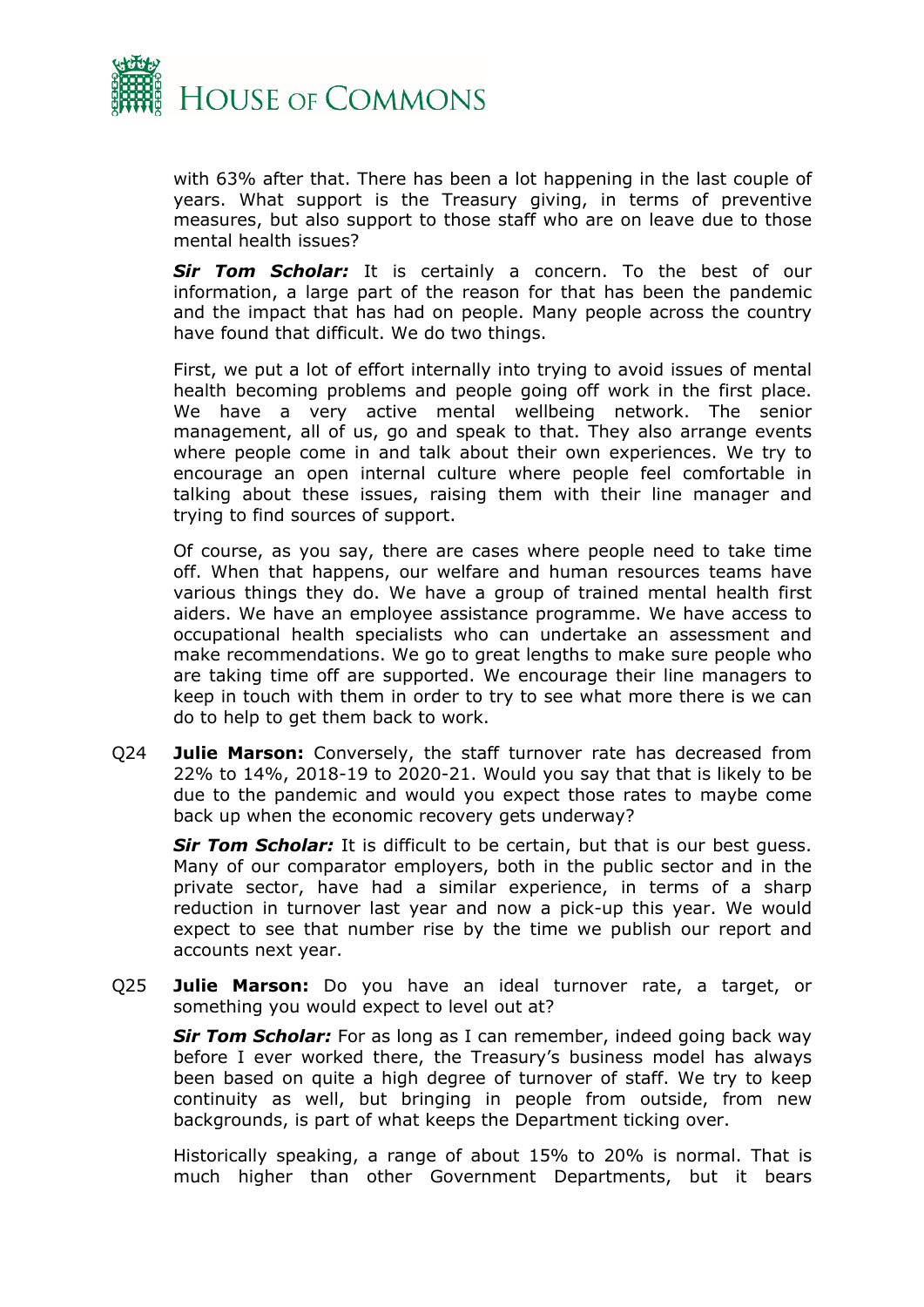

comparison with private sector employers engaged in similar business. Roughly speaking, 15% to 20% is where we have been for most of the time I can remember. I would imagine that the rate will settle at that level again.

Q26 **Dame Angela Eagle:** There is no mention of the word "cladding" in the HMT annual report. How many properties with flammable cladding or other fire safety issues were included in the Help to Buy scheme? What is the scale of the impairment on the Help to Buy policies that is implied as a result of these fire safety problems?

*Charles Roxburgh:* There are multiple Help to Buy schemes. The one I think you are referring to is Help to Buy equity loan. That was MHCLG, but now the Department for Levelling Up, Housing and Communities. It runs that scheme. We are responsible for the Help to Buy mortgage guarantee scheme, which is now closed, and Help to Buy ISAs, which have also closed. There is a new mortgage guarantee scheme, but not branded Help to Buy.

As we were aware that this was an area of interest for you, we talked with our colleagues in DLUHC. First, we know that cladding is a very serious issue. It is a very serious safety issue, but also causes real stress and anxiety for the homeowners affected by it. DLUHC told us that it estimates that 274 homes with Help to Buy loan accounts have been affected. Of those, 104 homes have redeemed their loans and 170 homes across 28 buildings have live loan accounts. That is their estimate of the scale of the problem. It is a responsibility of DLUHC and Homes England, which is the arm's-length body that manages the programme.

Q27 **Dame Angela Eagle:** Homes England has been advising that leaseholders could only sell their homes or redeem their Help to Buy loans at the unaffected market value. It has since announced that the prices have to take account of the impairment to the price that they can resell at caused by the cladding problem. That must imply quite a serious loss of impairment of the loans that are guaranteed by the Government in Help to Buy. Have you estimated how much that is?

*Charles Roxburgh:* I have not estimated. As I say, the numbers that DLUHC gave us were the 274 homes affected, of which 104 have redeemed. It said that there will be cases where the properties have been redeemed at an impaired value. As you say, new guidance was issued in August of this year to provide more guidance as to how to value those properties fairly.

The Department does not believe the impact to be extensive, but it is a not a Treasury lead, which is why it does not show up in our accounts. It would be a financial issue for Homes England and DLUHC. That was the information we were able to get from our colleagues in that Department.

Q28 **Dame Angela Eagle:** Thank you for doing that. What role do Treasury officials play in Budget policies being released to the press prior to a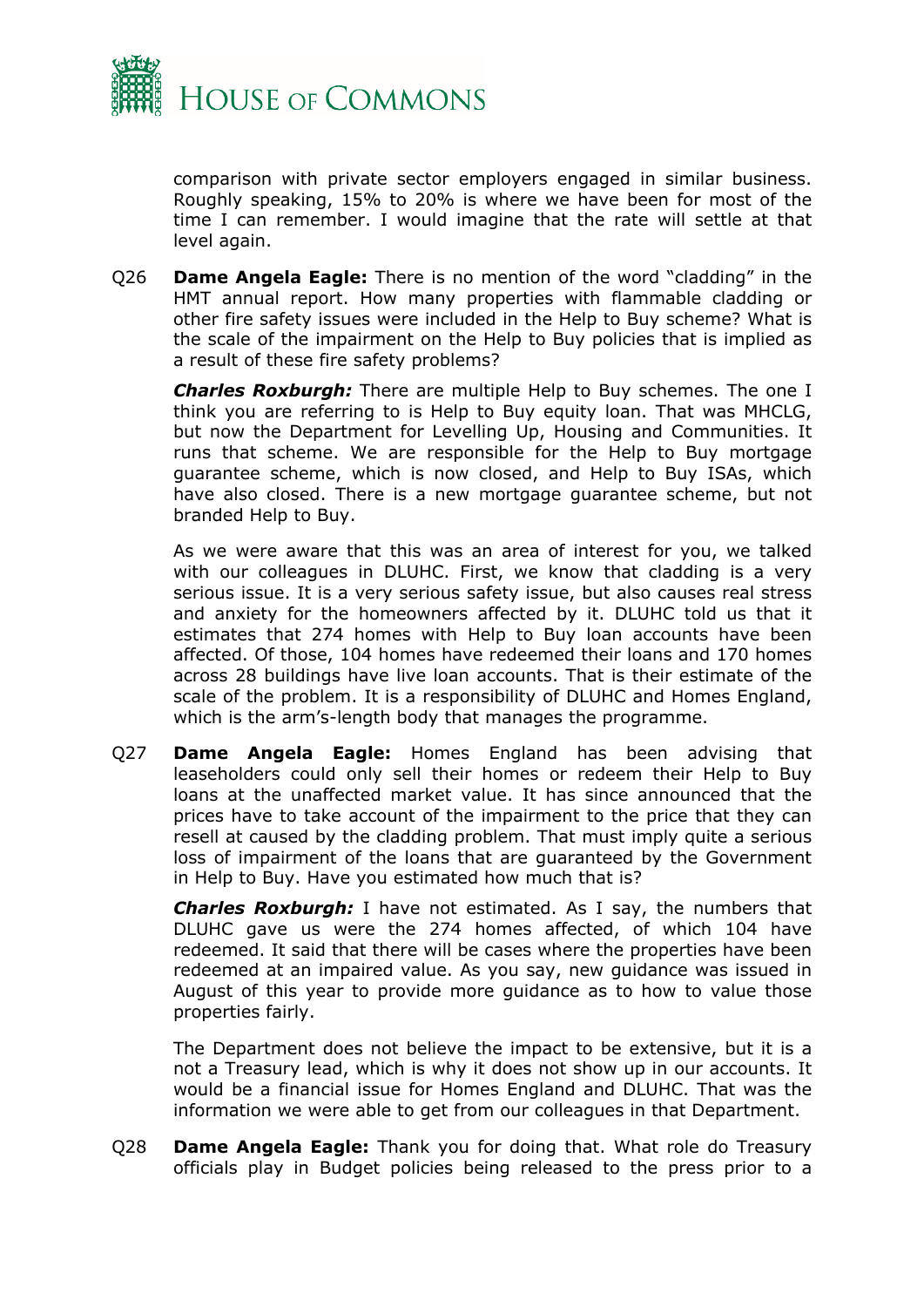

Budget? Certainly there was not much going on in that respect when I was there, but it seems to have increased somewhat in the interim period.

*Sir Tom Scholar:* It is fair to say that, if I think back over my career, there has been a general increase throughout that time in the practice of pre-briefing.

#### Q29 **Dame Angela Eagle:** It has got a bit silly now though, has it not?

*Sir Tom Scholar:* Eight years ago, I think it was, my predecessor, now Lord Macpherson, did a review into this and published and agreed some principles that should govern this. In particular, while it was acceptable to trail certain announcements in certain cases, as I think all Government Departments do, it was important that the core Budget was protected and announced in the Budget statement to Parliament. That review and those principles remain in operation.

Q30 **Dame Angela Eagle:** What role do Treasury officials play in Budget policies being released to the press prior to a Budget? Is it the special advisers that do it or do civil servants do it?

*Sir Tom Scholar:* How to approach this is the decision of Ministers. We have a press office, which is staffed by civil servants, who work under the direction of Ministers, as indeed do special advisers.

Q31 **Dame Angela Eagle:** It is a mixture of both.

*Sir Tom Scholar:* Yes. The press office speaks to the press on behalf of Ministers.

Q32 **Dame Angela Eagle:** There were six different press releases being sent over the weekend before the Budget with different embargo dates, an absolute mountain of information all sent to the media. Do you think it would be a good idea for MPs to have those bits of information that are sent to the media behind our backs available to us at the same time as they are sent, given that we seem to be in new territory with respect to revealing what is in the Budget?

*Sir Tom Scholar:* With respect, that is not really a matter for me. That is really a matter for parliamentarians, between Ministers and the House.

Q33 **Dame Angela Eagle:** I am a parliamentarian and I am asking you a question. Do you think that it would be reasonable, given all the information that is now routinely sent to newspapers ahead of the Budget, that Parliament should have equal access to that in a timely fashion, instead of having to wait for days for the actual Budget, while newspapers up and down the land can have front-page news about what is in the Budget? We do not get any information at all.

*Sir Tom Scholar:* It is not for me to comment on that. The Chancellor and the Chief Secretary have dealt with this issue both in Committees and on the Floor of the House. It is for them to respond on this, not for me.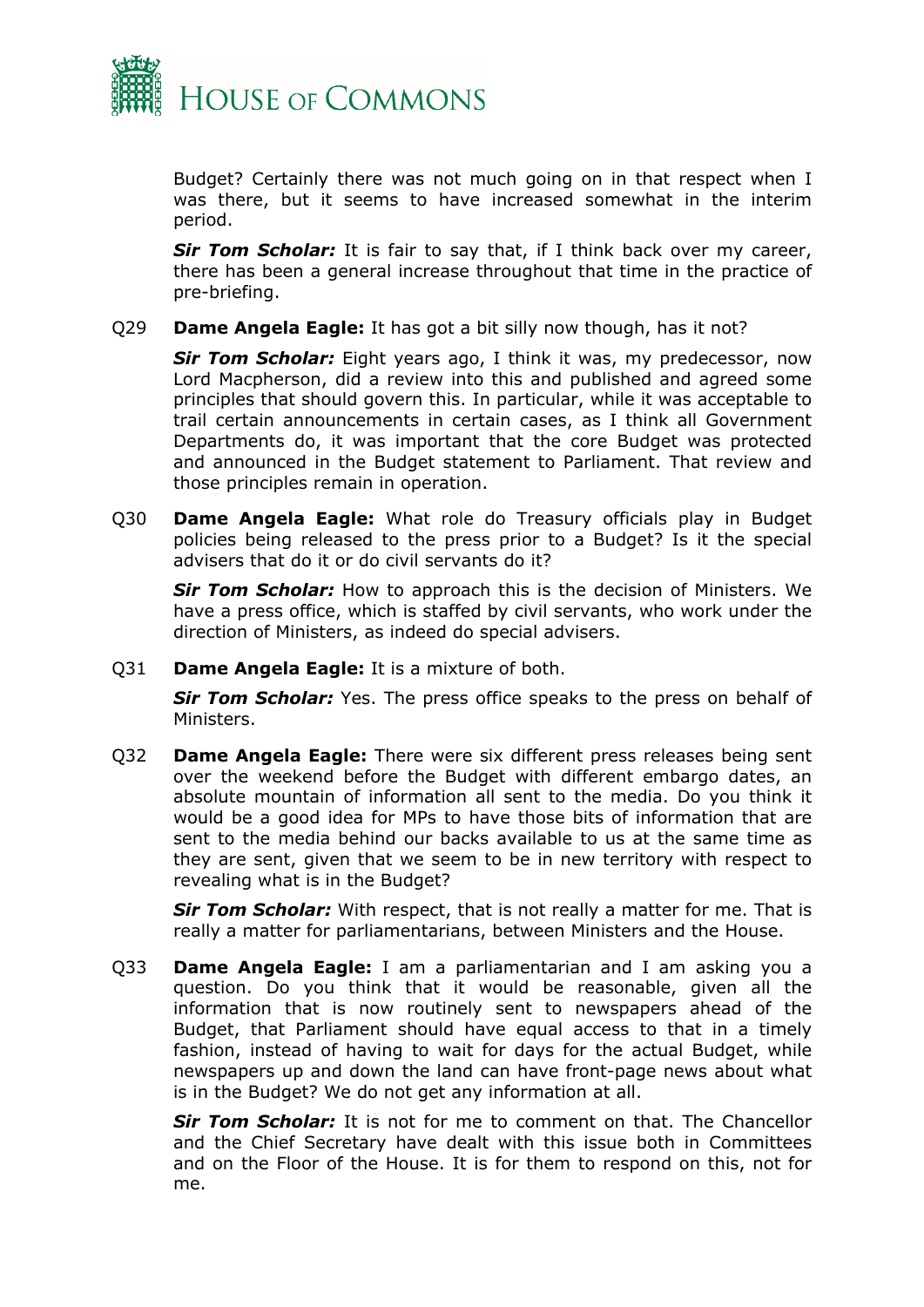

Q34 **Dame Angela Eagle:** Did you hear what the Speaker had to say about this ahead of the Budget statement itself?

*Sir Tom Scholar:* Yes. I think there was an Urgent Question on it, if I remember rightly.

Q35 **Dame Angela Eagle:** That was the day before, because he was so furious about what was going on. He also said something ahead of the Budget. Do you think that it is not the position of senior civil servants to pay attention to what the Speaker of the House says about how the system is being run by Government Ministers—no attention whatsoever, no view, no opinion?

*Sir Tom Scholar:* Ministers are accountable to the House of Commons. I do not think it is for me to comment on these issues.

Q36 **Dame Angela Eagle:** Right, so you are not remotely bothered about this shift in giving lots of Budget information to newspapers behind the backs of MPs, which has occurred and accelerated in the last few years until it is getting to ludicrous levels. You do not have an opinion.

*Sir Tom Scholar:* As I said, it is a development that has been continuous over probably quarter of a century. There was a review published by the Treasury seven or eight years ago that set out principles.

Q37 **Dame Angela Eagle:** Yes, the Macpherson review, which I wish had been called the Dalton review, which would mean that you could not press-release the entire Budget before the actual speech was made. When responding to the Urgent Question, I think Simon Clarke, one of your Ministers, Chief Secretary to the Treasury, hid, in essence, behind the Macpherson review. He said that no market-sensitive policies in the Budget were leaked in advance. Do you agree with him?

*Sir Tom Scholar:* Yes.

Q38 **Dame Angela Eagle:** Do you think that the national living wage announcement had elements of market sensitivity about it?

*Sir Tom Scholar:* As the Chief Secretary said, the principles of the Macpherson review were followed. I have nothing to add to what he said at that time.

Q39 **Dame Angela Eagle:** The FCA deems information as market sensitive if the information has not been made public, relates directly or indirectly to one or more financial instruments and, if it were made public, would be more likely to have a significant effect on the prices of those instruments. Do you think that the media release on the minimum wage meets all three of those criteria? It seems to, to me.

*Sir Tom Scholar:* I do not think any market-sensitive information was improperly released.

Q40 **Dame Angela Eagle:** The FCA's best practice note on market abuse gives the following example of what might be considered market-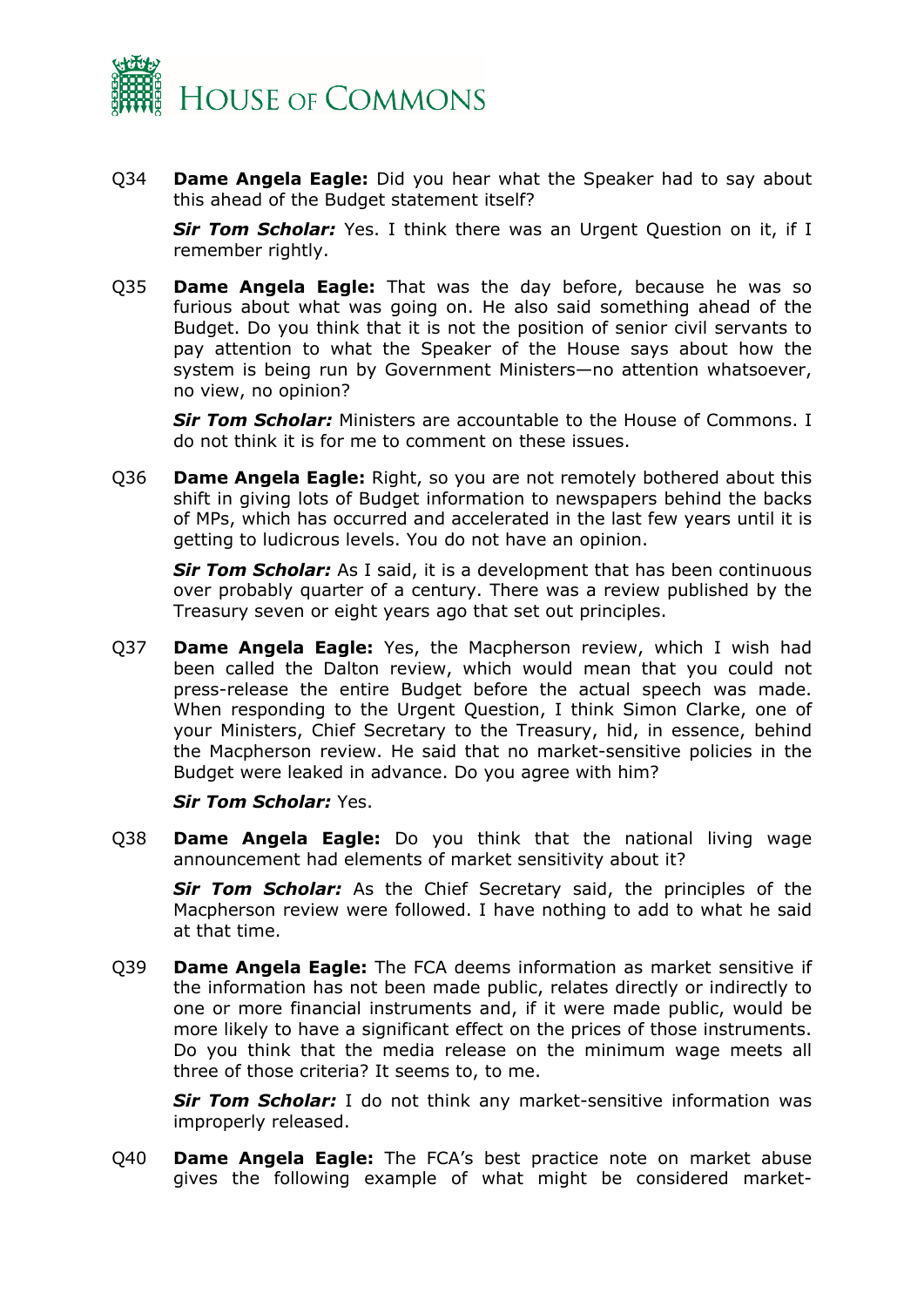

sensitive information: policy changes and consultations or conclusions of any sectoral reviews that could affect one or more companies or a sector. Surely an announcement on the living wage would qualify as market sensitive in that case.

*Sir Tom Scholar:* The national living wage is an economy-wide measure. It is not a sectoral or company-specific measure.

Q41 **Dame Angela Eagle:** You do not think that there was anything wrong with anything that happened. What about the shipping announcement?

*Sir Tom Scholar:* I think you are referring to tonnage tax. There was no briefing of rates of tax. That was not the issue.

Q42 **Dame Angela Eagle:** Now we are in a situation where you can actually say that there are going to be changes to the tonnage tax in advance of the Budget, so long as you do not say precisely what they are.

*Sir Tom Scholar:* The Macpherson review refers clearly to rates of taxation. As I said, and as the Chief Secretary has said, the Treasury has followed those principles.

Q43 **Dame Angela Eagle:** How much information in advance of a Budget speech do you think should be press-released for good order, accountability and reasonableness and the right of a Parliament to hold Ministers to account, given that the Opposition gets the speech half an hour in advance, with everything written out. Do you not think that the way that this has been done, and increasingly is done, militates against decent, reasonable accountability?

*Sir Tom Scholar:* The accountability issue here is the accountability of Ministers to Parliament, to the House of Commons. I do not think it is for me to comment on that. These decisions are properly for Ministers, not for officials.

Q44 **Dame Angela Eagle:** You do not feel that you do not have any right to have an opinion of any kind about the balance in our constitution between the Executive and Parliament. Over something as important as the Budget, where there is so much information, you do not feel that you have a duty, as a senior civil servant, to have an opinion if that shifts in a way that might damage the way our constitution works.

*Sir Tom Scholar:* It is not for me to take a view on the constitution. We work under the direction of Ministers.

Q45 **Dame Angela Eagle:** Chair, I must say, the answers in this section have made me far more worried about the situation that we find ourselves in, in a country with an unwritten constitution, where certain norms were meant to be followed. We have senior civil servants in one of the most important Departments in the country who do not seem to think that an erosion of those standards is anything to do with them.

*Sir Tom Scholar:* Chair, if I may add something, I do not think that is a fair categorisation of what I have said. I have said that we have some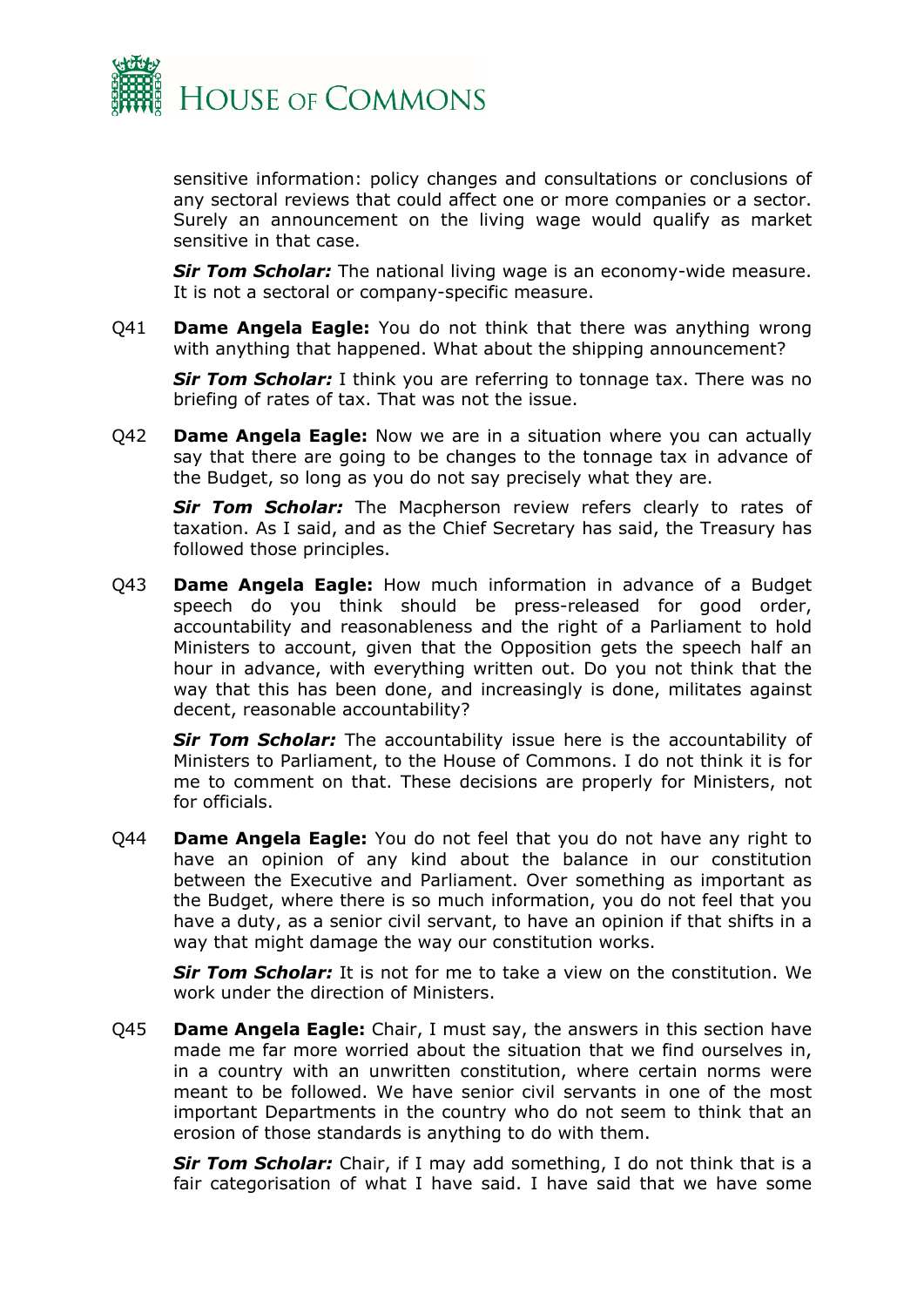

established principles, the Macpherson review principles, which govern the release of Budget material. I am satisfied that those principles have continued to operate since the time they were introduced, including in this case. It is important that the Department lives up to those principles, and I think the Department has lived up to those principles. Beyond that, and as that review makes clear, it is a decision for Ministers how they approach announcements. That is true for Ministers in other Departments as well as in the Treasury.

**Anthony Browne:** Can I add one quick point as a point of reference? When I was economics correspondent at the BBC, back in 1997, when the Labour Government were then elected and had their emergency Budget after their election, I was briefed of the contents of the Budget ahead of the Budget by the head of the Treasury press office at the time, which I did on the "Today" programme. It got followed up in other papers and led to emergency questions ahead of Labour's first Budget. You can go and look back at Hansard. They had exactly the same debate then and that was 24 years ago. I am not saying it is justified, but it is not an entirely new thing.

**Dame Angela Eagle:** Chair, we can have a debate about this, but I do not think it is reasonable to be interrupted in that way.

Q46 **Chair:** Thank you, Angela. You have registered your point. Can I follow up on this point? I guess there are two things that we have examined here. One is whether the way in which Ministers are interacting with Parliament in respect of this information is the right approach. Your response to that, Tom, is to say it that is for Ministers and Parliament to have a view on that, not for you, as the Permanent Secretary, a view with which I have some sympathy, incidentally.

There is then the issue of the Macpherson principles and whether they have been appropriately applied in respect of the various matters that have been made public before the Budget itself. On that, the Committee will probably want to write to you, just to go away and have a think about the various things that have gone public and what the rationale was as to why you felt they met those principles or not.

I suppose I would have another question. Was there any point in the runup to the Budget when these matters were coming forward, both those that went into the public domain and perhaps some that were discussed as potentially going into the public domain but did not, where you were uncomfortable with what Ministers were potentially thinking of doing, or were suggesting the Civil Service and the press office might assist them in doing?

*Sir Tom Scholar:* Needless to say, if you write to me about this, I will of course be happy to look into it and give you a formal reply in writing. To go to Dame Angela's point, the Macpherson review principles very much stress the importance of no pre-briefing of market-sensitive information.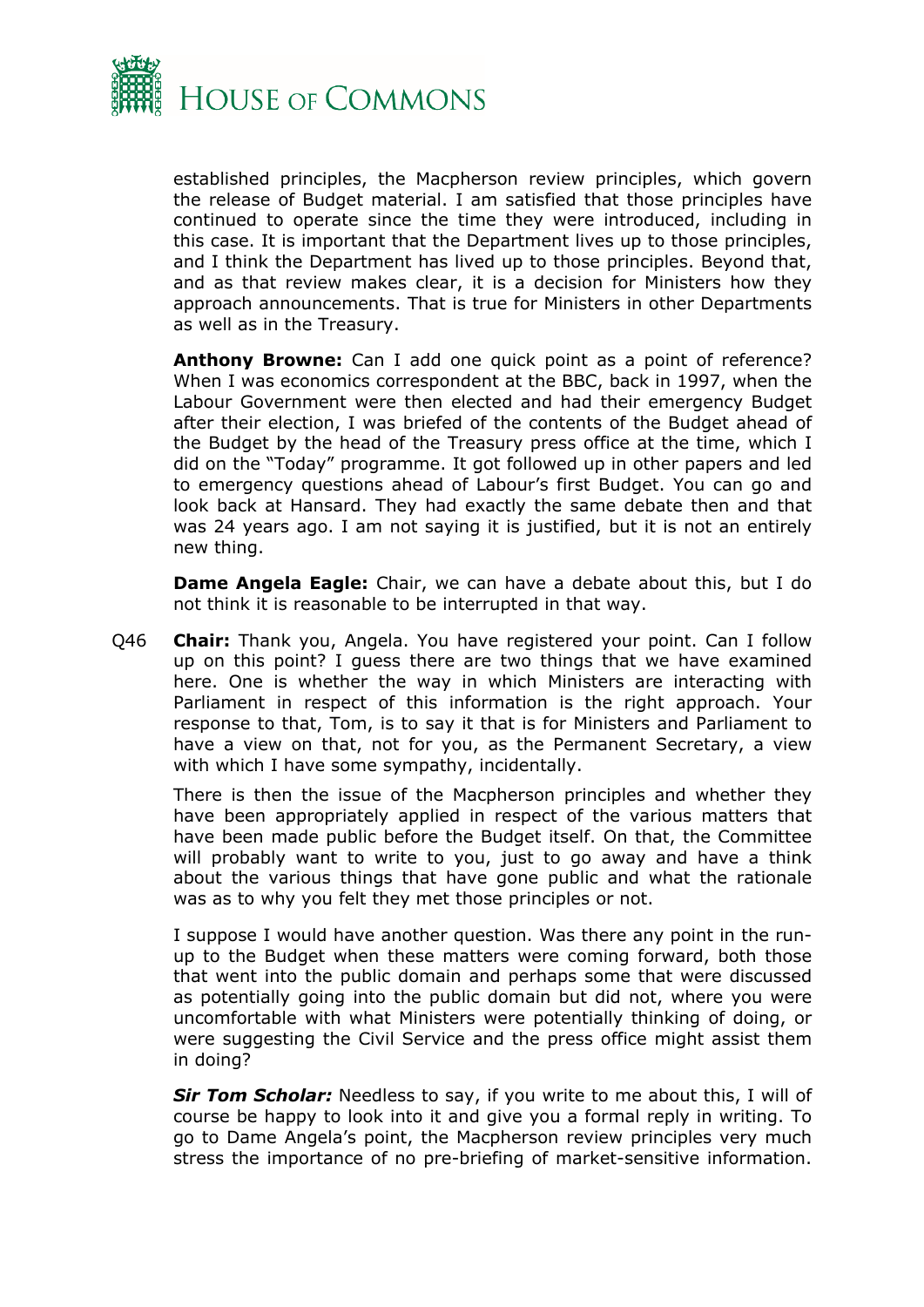

In living up to and implementing those principles, that would also cover the inappropriate release of market-sensitive information.

The press office always has to take a view when asked to brief something. In most circumstances, no question arises, but it occasionally happens that it needs to take a view on whether that is proper, given the principles. I can think of a number of occasions over the years when I have also been consulted on that and discussed with the press office, and then that is taken away. Sometimes the planned announcement happens and sometimes it does not.

Q47 **Chair:** In the run-up to the last Budget, are you saying there were instances where you and/or the press office basically said to Ministers, "I am very sorry but this does not meet the requirements of the principles and, therefore, our advice is that you should not be doing this"?

*Sir Tom Scholar:* I am not making any specific comment about a specific instance. In any case, most of these discussions do not involve me. They involve directly the press office with Ministers. Those discussions routinely happen. They occasionally involve me. I can say that I am extremely satisfied that the Treasury press office is very alive to its responsibilities in this area in the case of a Budget announcement, in particular the Macpherson review.

In response to other issues of market sensitivity, again, I can think of an occasion a long time in the past when a non-Budget market-sensitive issue became an issue. I am thinking now about 20 years ago or more. These things do happen over time. I can say that we take it very seriously. I know the press office takes it seriously and it does, when need be, discuss that with Ministers.

Q48 **Chair:** There have been instances where you/the press office have felt it necessary to push back to Ministers and say, "This is not the right thing to do". You are saying that they would listen to your advice on those occasions and not insist.

*Sir Tom Scholar:* I am not even sure pushback is the way I would characterise it

Q49 **Chair:** How would you characterise it?

*Sir Tom Scholar:* People often have ideas about how to approach a particular announcement and, when an idea is put forward, you have to discuss whether it is a sensible idea. There are a number of elements that feed into that and one of those elements is whether it is proper or not. As I say, most of the time, most proposals are entirely proper, but it is one of the things that the press office would routinely examine.

Q50 **Chair:** On occasion, it would find that it did not feel it was proper in the context of the principles, by the sounds of what you are saying.

*Sir Tom Scholar:* If that were to happen, that is what it would say.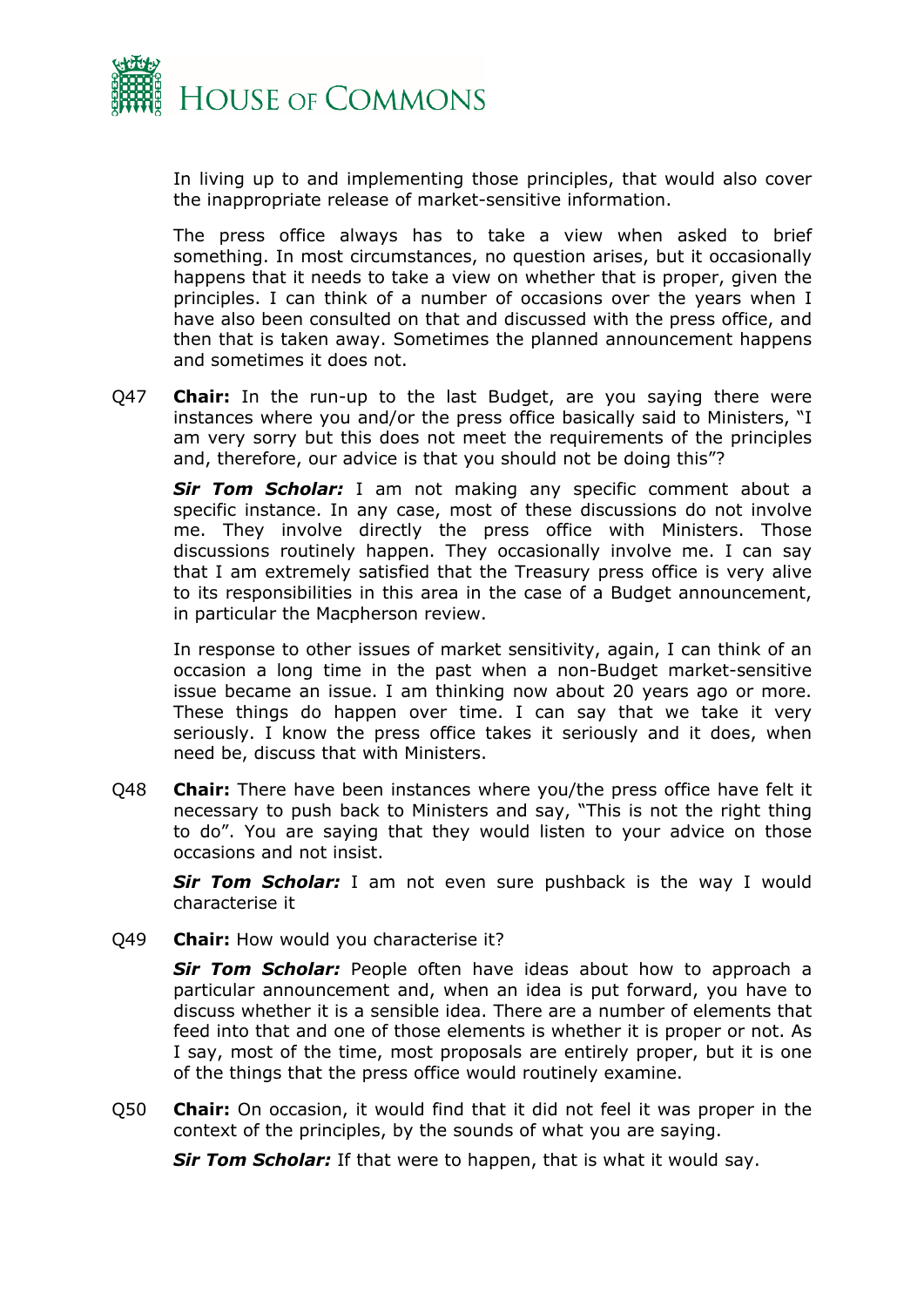

Q51 **Chair:** I suppose "if that were" is a hypothetical. Did it happen or has it ever happened?

*Sir Tom Scholar:* I do not think it would be right for me to be drawn on particular cases.

Q52 **Chair:** It is a general question.

*Sir Tom Scholar:* As a general question, I can certainly say that, over my career, in a number of capacities, including my capacity in this current job, it is a conversation that has happened from time to time.

Q53 **Emma Hardy:** Good afternoon, everyone. My questions are all going to focus on Covid, not that we want to will anything on here, of course, particularly with reference to some of the recommendations that the Treasury Committee made in its report on the economic impact of coronavirus, looking at the gaps in support and the economic analysis. We are looking at some of the recommendations we made in the areas we are now talking about to you today.

Obviously we have the new virus, and we have yet to understand its significance and what is going to happen in terms of its impact on the health of the population. I wondered if you could explain any, if you have done any, contingency planning that might have taken place around what would happen if this virus, or a virus in the future, turns out to be vaccine resistant and starts spreading.

*Sir Tom Scholar:* The Treasury has shown over the last two years that it is ready to deal with whatever circumstances arise. That said, the Government have been extremely clear that the best defence against the virus is the vaccination programme.

Q54 **Emma Hardy:** I have only 10 minutes, so I want to be as quick as possible. My question was specifically whether the Treasury has done any contingency planning. Have you done any contingency planning on what would happen if we have a vaccine-resistant virus?

*Sir Tom Scholar:* Going back right to the start of the pandemic, we have been planning for the unknown. Right since the beginning, we have been thinking, "What would we do if…?" We have also been keen, as we go along, to learn the lessons of the various schemes so that they are ready for whatever future eventuality, including possibly a future pandemic. That is something we have been doing as we go, and we have been ready at many times in the last couple of years.

**Emma Hardy:** There is a plan.

*Sir Tom Scholar***:** We have been ready to respond whenever, but, as I say, the Government are very clear that the vaccination programme is their response.

Q55 **Emma Hardy:** Maybe it is just me, but I do not seem to be able to get a clear answer on whether there is a contingency plan of what would happen if there were a vaccine-resistant mutation. Is there a plan in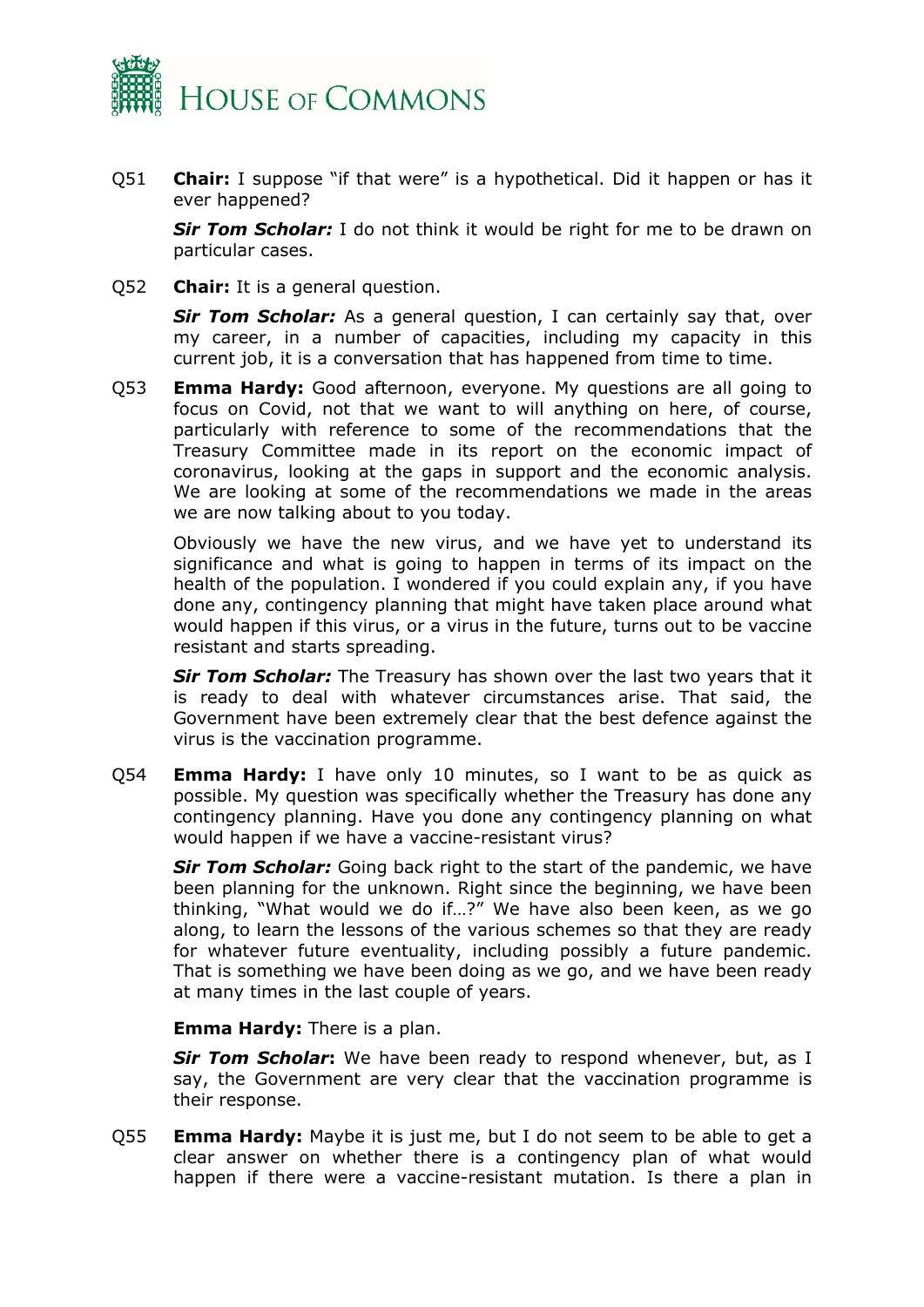

place? Do you have something there, if something happens in the future, that you can go to? Is it there and ready to go?

*Sir Tom Scholar***:** We cannot predict or speculate on future circumstances but, as at every other point in the pandemic, when things change, the Treasury is ready to take part in a discussion about how it should respond to that change and support Government Ministers in that. That is the position we are still in.

Q56 **Emma Hardy:** There is not a plan ready to go. It is just that, if there is a problem, you will try to react as quickly as possible, okay. I want to think about lessons learned from what has just happened. There is concern on this Committee about the amount of fraud related to some of the Government initiatives that were done last time. I wondered if you could explain the lessons you have learned, so that we can continue to offer people the support they need if we find ourselves in a situation where we have another vaccine-resistant mutation, and what we are going to do particularly around these issues of minimising fraud in the future.

*Sir Tom Scholar***:** One of the main fraud risks that has been identified has been under the bounce back loan scheme. That was identified as a risk at the time that it was introduced. It was designed explicitly to make loans available extremely rapidly, within 24 hours, to small businesses that were asking for them, including, in a number of cases, businesses that had no established relationship with a lender or that may never have borrowed before. That inevitably means that the full range of checks that a lender would undertake just simply—

Q57 **Emma Hardy:** I understand. I just wondered what the lessons learned from that will be. We obviously understand the situation as was and the decisions behind the way you chose to act. I want to know what would be different next time.

*Sir Tom Scholar***:** That work is not complete yet. The NAO is currently doing a report into the bounce back loan scheme. That is due to be published this month or next month. The Government, and that means BEIS, the British Business Bank and the Treasury, will look very carefully at that. We have always said that we will do our lessons learned on all the schemes and a proper evaluation on each one, as and when they come to a conclusion and it is possible to learn those lessons. We will be doing the same for the bounce back loan scheme.

Q58 **Emma Hardy:** The worry that I seem to be having at the moment is that there is no plan ready to go. You will just react to circumstances as they happen. The lessons learned report has not concluded. As it stands, if this new variant proves to be resistant to the vaccines, we do not have a plan ready to go and there are not clear lessons learned from the pandemic. Am I right?

*Sir Tom Scholar***:** If I have said that, I have given the wrong impression. We have a great deal of experience now, over the last two years, of a whole set of schemes in different sectors. Those have been changed over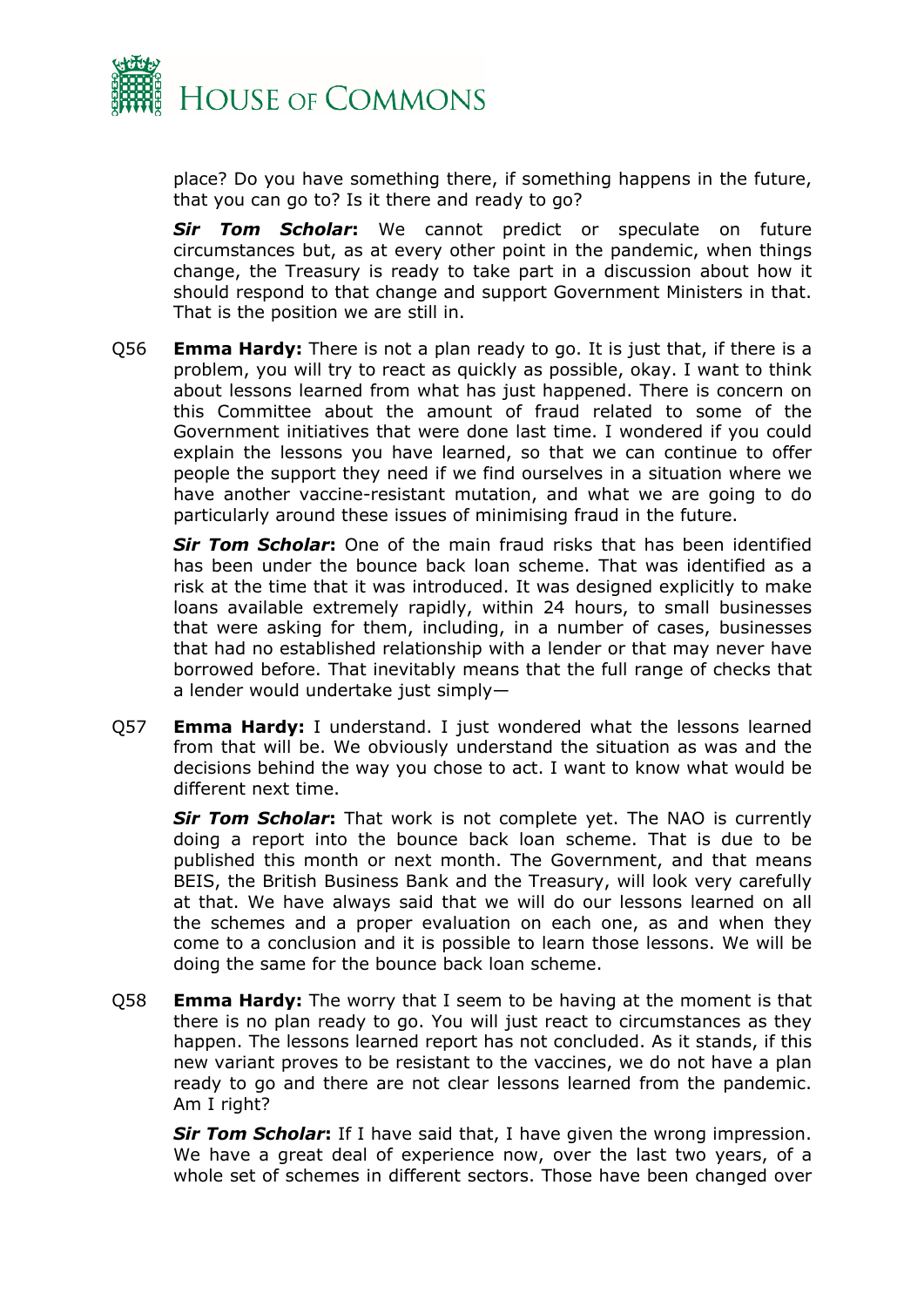

time, including being tightened up, to reduce the risk of fraud and error and to improve targeting. They are all ready and available. Some of them are still in operation; most of them are now closed. We will make sure that the lessons are learned for any future requirement, including a future pandemic.

*Charles Roxburgh***:** Maybe I can come in with a couple of specific examples. Through the crisis, we have learned lessons as we go. With the coronavirus business interruption loan scheme—CBILS—intervention, which was the very first one and was actually announced in the Budget on 11 March, we launched it and we had to make some mid-course corrections. We learned as we went. With the successor product, the recovery loan scheme, which is now in operation, the design of that explicitly reflected all the lessons we had learned through the first one.

It is not that you launch a project, launch an intervention, wait until it is finished and learn lessons later. We have been learning and doing course corrections as we go, and then we are ready, with a next version of the product, to bring it to market, having learned those lessons. All our teams have been documenting those lessons as they went, on the major interventions. Because we did quite a lot of course corrections to get them absolutely right, by the time the programmes had finished, we felt we had addressed many of the early teething problems.

Q59 **Emma Hardy:** Thank you, Charles. Perhaps if you are able to answer, looking at some of the particular Government initiatives that we are all praying and hoping we will not need again, because we are hoping we will not end up in lockdown, what would be different this time?

*Charles Roxburgh***:** That is a classic hypothetical, which is very difficult to answer until we hear about what our scientists know on this new variant. First of all, it is incredibly impressive how quickly the science is learning, which is a source of encouragement, but equally there is so much that we do not know about the nature of this variant, the impact it will have or how severe it will be. We really do not know that yet. It is hard to say, hypothetically, whether we might need programme A or programme B, because it will depend so critically on the impact of this new variant, which could range from being, hopefully, relatively mild, or maybe not.

Q60 **Emma Hardy:** What role does the Treasury play in whether or not to increase social restrictions? Understandably, I do not know the decisions generally made by DHSC, but what role does the Treasury play? One of the recommendations that the Treasury Committee looked at is a criticism of the Treasury's analysis for not providing models of the alternative to lockdown. What role does the Treasury play in looking at whether or not we should have further social restrictions, if needed?

*Sir Tom Scholar***:** The advice on those decisions is run centrally from the Cabinet Office, and they are decisions that I think go to the Prime Minister, obviously involving his senior colleagues. That certainly includes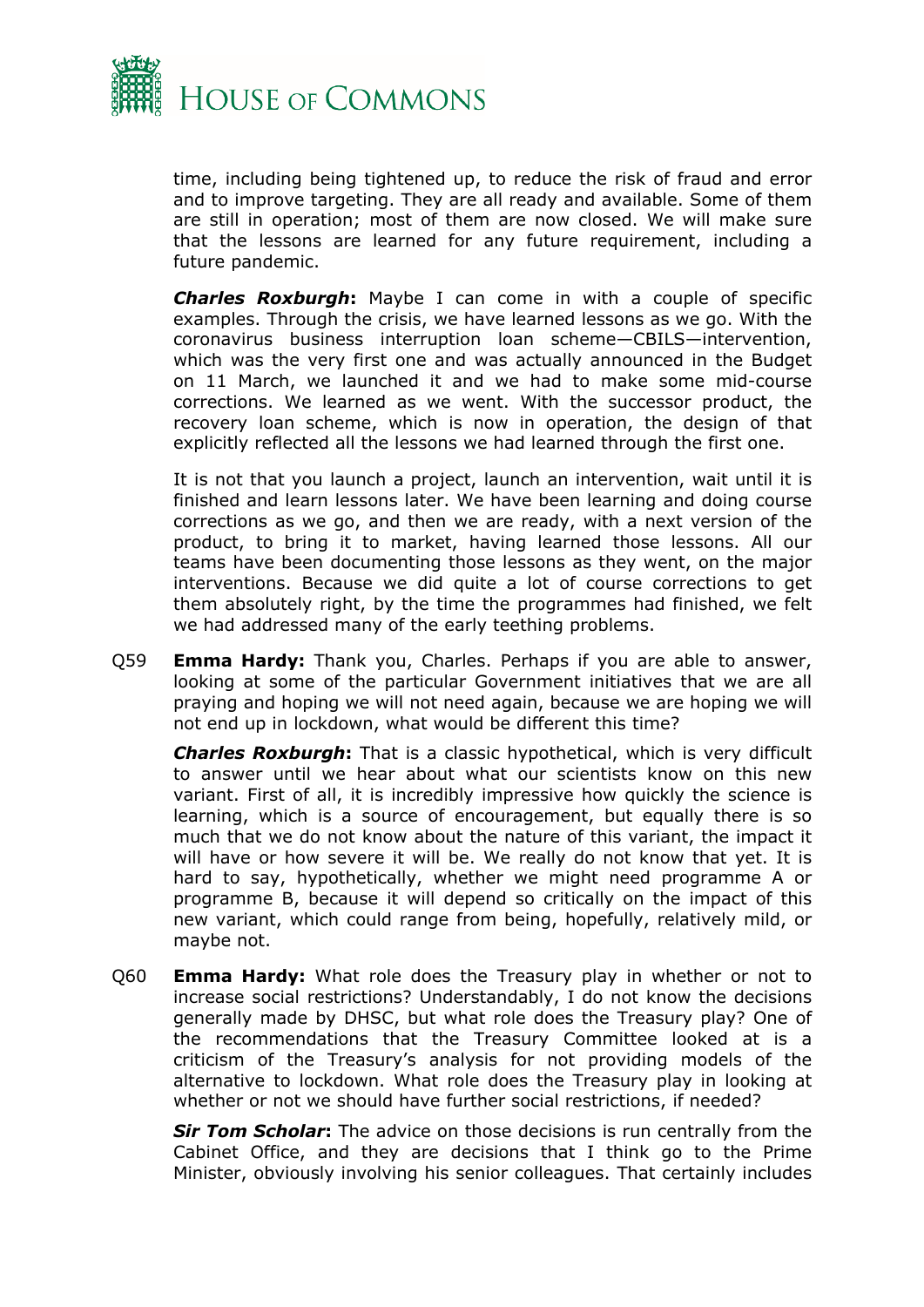

the Chancellor. The Chancellor is there as part of the discussion, bringing into the discussion economic considerations. The Treasury's role is to support him in that and give him advice on that. The Chancellor and I have written to the Committee about what is and is not really possible to do, in terms of economic analysis. We certainly do feed into it through the Chancellor, who takes part in those discussions and decisions.

Q61 **Emma Hardy:** Our recommendation 86 was asking for the Treasury to be more transparent about that economic analysis that takes place. I understand that you are advising the Chancellor when he goes into these meetings but, as a Committee, we are calling for greater transparency over how you are making those decisions. What are you advising the Chancellor on? What are the different aspects you are looking at, in terms of how this is going to impact the economy? How does it inform the decisions you make?

*Sir Tom Scholar***:** I set this out at some length, in the letter I sent the Committee in January. We look at all the available data, regional and sectoral. We look at employment data, investment data and consumption data. We look at the forecasts that others have produced. I think all three of the OBR's last publications have had some quite extensive analysis. The Government, certainly in each of the publications they have done this year on roadmaps—or the roadmap earlier in the year, the plan for the autumn and the winter—included a section on the economics. It does not include a precise quantification because it is simply impossible to do that, but it includes an assessment of the kinds of effects and the channels though the effects that take place.

Q62 **Emma Hardy:** Do you think the Treasury has the modelling capacity now to model the economic impact of such restrictions? Do you think you have the ability to do that? Do you have the capacity to do that now?

*Sir Tom Scholar***:** As I tried to explain in my letter, it is not really a question of modelling capacity. It is more a question of the impossibility of predicting the responses. A critical question in any restriction is what the response of consumers and investors will be. That is extremely difficult to predict. You can probably predict the direction, but the magnitude is much harder. The OBR, which is the UK's official forecaster and has all the modelling capacity, has said it is simply not possible to model or forecast these things with any accuracy.

Q63 **Emma Hardy:** Finally, if I may, I just want to bring you back to the pandemic. I am sure you must have had a huge wealth of correspondence from Members of Parliament, asking lots of questions about what was happening and what was going on. Do you believe your Department dealt with it all in a timely manner?

*Sir Tom Scholar***:** Last year, the correspondence we received increased by four times. That started in March last year. At exactly the same time that we were ramping up all our policy work to respond, we were receiving a huge amount of correspondence and we got very badly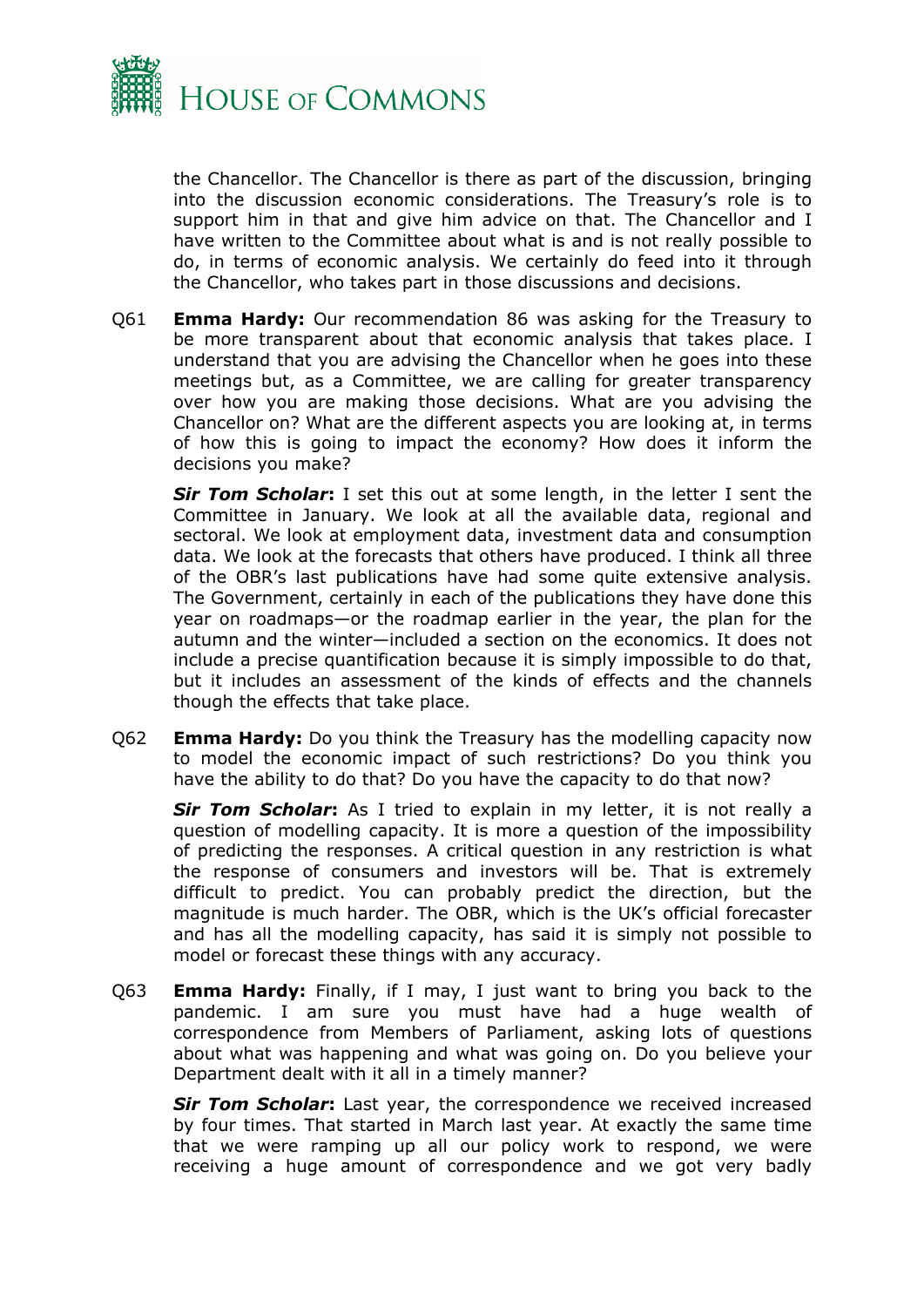

behind. I am more than happy to acknowledge that and to apologise, through this Committee, to all parliamentarians for the delays in responding to correspondence.

We had a big effort last year to get on top of it and to reduce the backlog, which I think we have been able to do. We are still receiving double the number of letters this year that we would typically receive pre-pandemic, so our response time has been slower than it was before, but we are working very hard on it.

Q64 **Emma Hardy:** There is of course an urgent need for Members of Parliament to get timely answers from the Department, especially during a time of a pandemic. As the person who is leading on this Department, are you able to put more resource in to ensure that you can deal with elected Members of Parliament in a much more effective manner?

*Sir Tom Scholar***:** That is exactly what we did last year. We redirected some staff to it. We took on extra, additional staff. I think HMRC kindly let us take on some of its staff for a while, to help us. We increased the number of staff in the central unit and in policy teams and, as I say, we got on top of a big problem last year and we are trying to keep on top of it.

Q65 **Emma Hardy:** What is your expected turnaround now? What should Members of Parliament expect when they communicate with the Department?

*Sir Tom Scholar***:** I think the target is 15.

*Anna Caffyn***:** We are responding to 68% at the moment within the Cabinet Office 20 working-days target. That is where we are. We are aiming to continue to improve that.

**Emma Hardy:** With the Chair's permission, I do hope you keep the Committee informed of that target and how it is progressing. Thank you.

Q66 **Rushanara Ali:** I have some questions on value for money and lessons learned from the PPE procurement and NHS Test and Trace, but also the collapse of Bulb Energy, just to give you a heads up. Before I go on to questions on those topics, I have a follow-up on the point that Charles Roxburgh made earlier about life sciences and infrastructure. You mentioned that it is not all in the south-east and it has to be elsewhere, and quite right too, in terms of making sure we have a more balanced economy and investment across the country.

As an MP who represents an area with Barts Life Sciences programme, we are beginning to see an either/or approach. That narrative, which has not come from you, is dangerous, because London is not paved with gold everywhere and there are areas of opportunity with high levels of health inequality. We have seen the impact of the pandemic having big effects in inner-city areas and lots of opportunities for the economy through life sciences investments in areas like mine. I am just putting that there for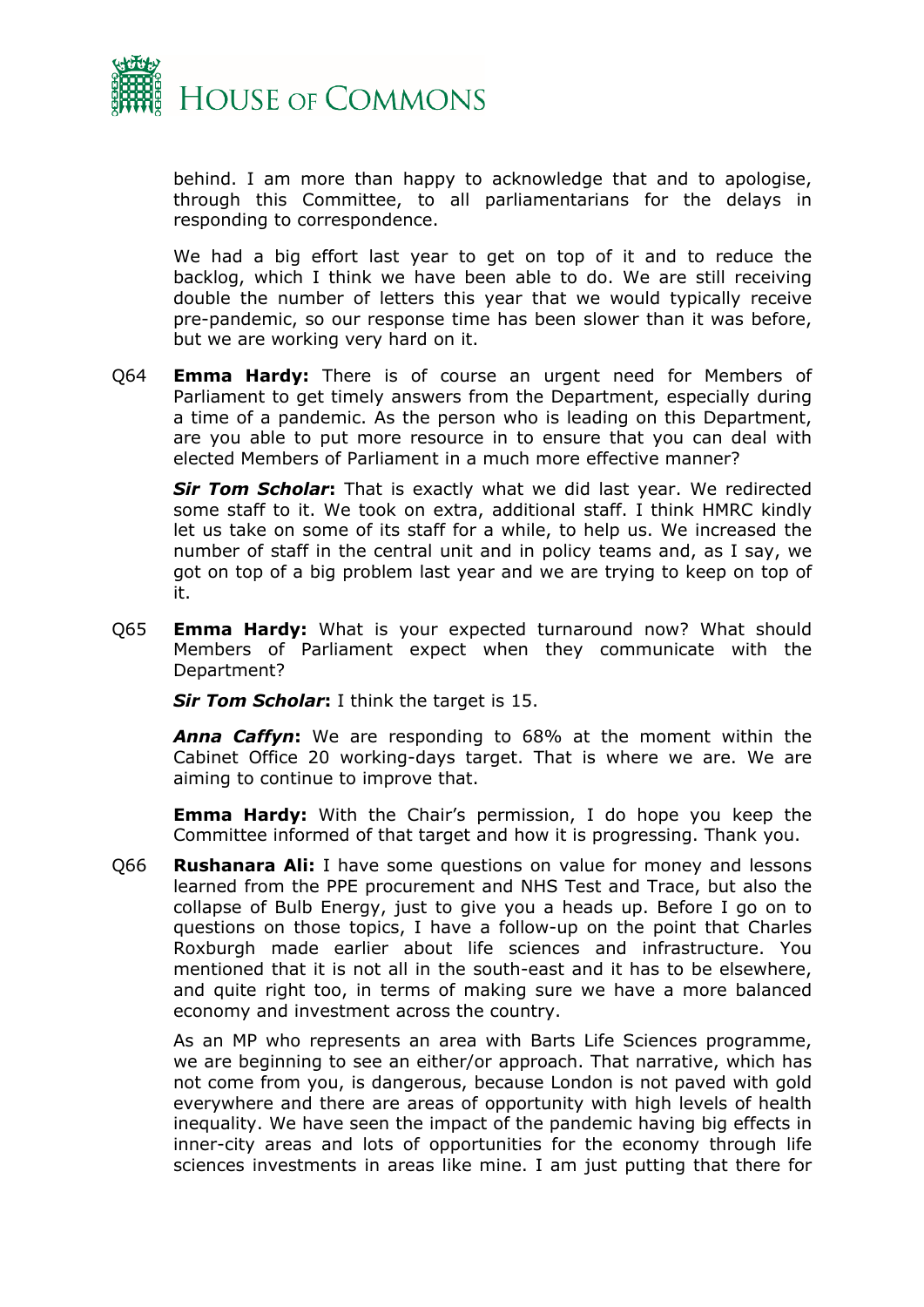

you to be aware, because we have seen that tension and not a recognition that there is a lot that we can gain as a country by not neglecting to invest in areas that are legitimate areas for investment. I just wondered if you had any assurances you can give me on that.

*Charles Roxburgh***:** The Prime Minister has always said it is not about levelling down; it is about levelling up. In the context of such a significant increase in the R&D budget, it is possible to be investing at a faster rate outside London and the south-east, while still increasing public investment in R&D behind some of our real centres of excellence, whether it is Oxford, Cambridge or London. As you say, London is a huge centre of excellence for R&D. That is true.

We are trying to catalyse more private sector investment, both by industrial investors in science and R&D, and by investors in the businesses that spin out of them. London has an incredibly rich set of financial investors that can support companies that spin out. We are seeing that in a whole range of sectors—the start-up success stories in technology and life sciences in London as well. As I say, if we had a flat budget for investing in life sciences in general across R&D, this would be a much tougher position, but as we have a significant increase in that budget it should be possible to avoid what I say are false choices and would be damaging.

Q67 **Rushanara Ali:** In that case, I will send you the demand list. Thank you very much. That is a reassuring answer.

On to value-for-money questions, the NAO report last year on Government procurement during the pandemic, and correspondence we received from the Treasury, showed that it still retained some involvement in the procurement of PPE. It held assurance meetings to provide challenge and scrutiny to the programme, and participated in oversight committee meetings, chaired by the Department of Health and Social Care. Did you find any areas for improvement in the working arrangements and the assurance meetings, and what, if anything, should be done differently?

You are obviously very familiar with the context of controversies. Earlier this year, a figure of about £2 billion was set out as being spent on contracts to those with connections to Conservative party donors. More recently, there is a report of 47 awarded contracts for PPE, totalling £4.7 billion, after referrals from politicians and officials, according to recent analysis. Given what we have seen, I just wondered what lessons have been learned.

*Sir Tom Scholar***:** We have certainly been looking at the issues and, as Charles said earlier, learning the lessons as we go. I will turn in a moment to Cat, who has been the person overseeing that. The early lessons were set out in the letter to this Committee from the previous Chief Secretary earlier this year. In particular looking at PPE, as he said, we felt that we could have done better, with better information sharing at an early stage, with greater challenge internally within Government. The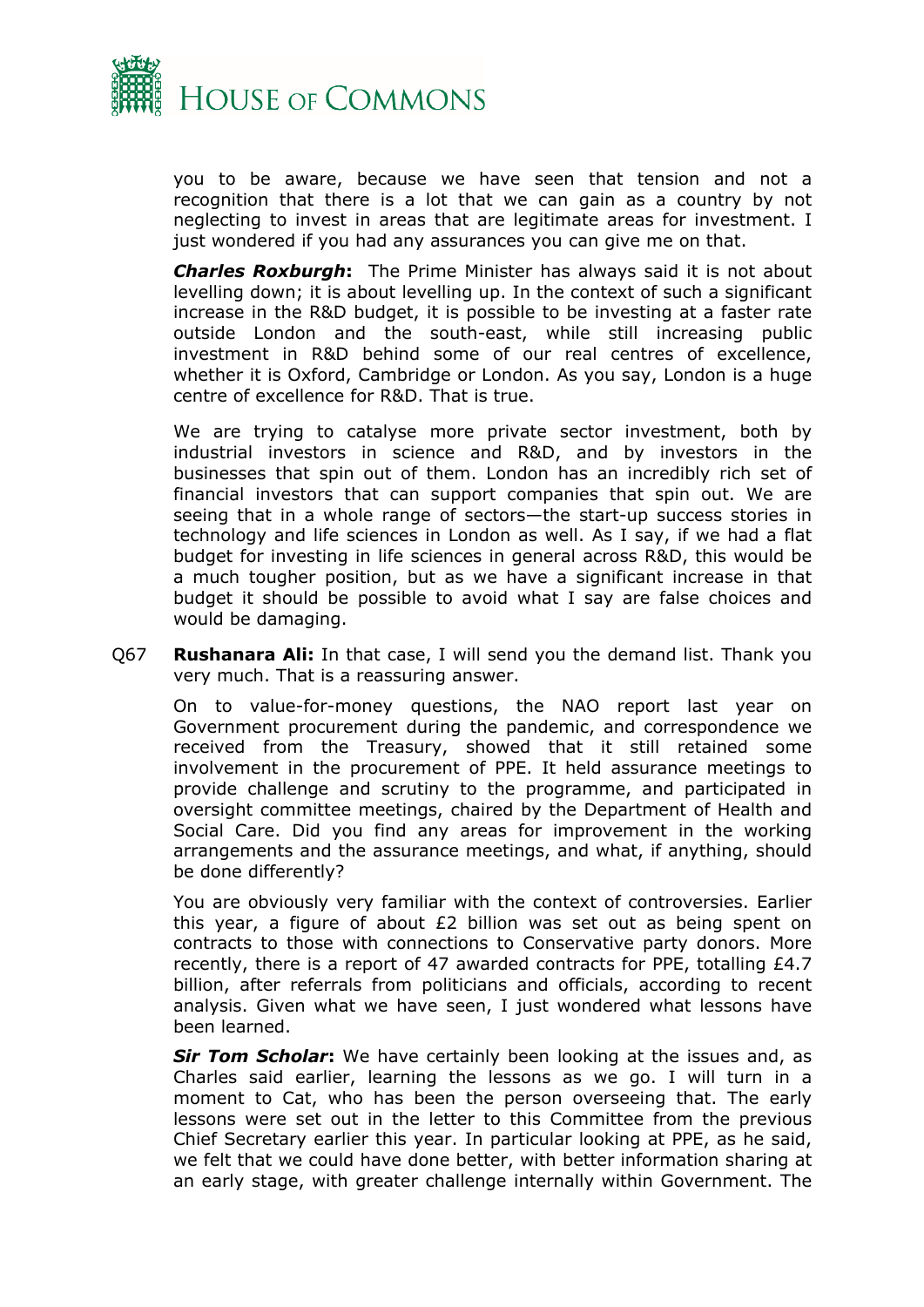

commercial specialists in the Cabinet Office played a valuable role, but greater up-front, external scrutiny from them would have helped, as would a more collective effort from the beginning, embedding experts into the spending teams. Clearly, we have looked very carefully at the NAO reports and I am sure Cat will want to say something about that.

Q68 **Rushanara Ali:** Just on that, can I check something? There are still contracts being awarded through the emergency legislation arrangements, although not as many. Are some of those checks and balances, some of the lessons that the Chief Secretary was talking about, in place?

*Sir Tom Scholar***:** Cat, perhaps I can turn to you at this point. Cat has been overseeing this.

*Cat Little***:** The simple answer is yes. This morning, I was going through all of the lessons learned with my team and making sure that we were applying them to the latest judgments we are taking on the new variant. One of the Chief Secretary's recommendations was that the Cabinet Office and Treasury officials, as well as functional experts from the commercial function, were embedded within governance and decision making. I can confirm that that has been the case throughout the whole of this year. As part of the monthly discussions that we have on PPE, vaccines, and Test and Trace, the Treasury, Cabinet Office and commercial officials are embedded within decision making.

Q69 **Rushanara Ali:** The Treasury has told us that it decided not to have a Treasury approval process for new spending in PPE, but to instead have assurance meetings, as we have just talked about, to provide challenge for spending. Was that a mistake? Just so that I have heard this correctly, are we continuing to do assurance meetings or are we going to move towards a Treasury approval process?

*Cat Little***:** Could I perhaps start by clarifying what we have done? As you know, Treasury consent and the approval to spend is a critical core function of the Treasury and my team. It is not the case that no approval has taken place. If we take ourselves back to March 2020, it became clear very quickly that we would need to use the full flexibilities of the spending control framework and we needed to operate with pace, given the uncertainty and risks involved.

We took the decision that, as part of our approvals, we would move more quickly to take decisions to approve funding up front, but to put much more emphasis on the post-event spend procurement assurance processes. There was an approval process for PPE, Test and Trace, and vaccines.

To give you a sense of the lessons learned and how we discharge that assurance process, for example, for PPE, right up front we set an envelope of £100 million. That very quickly escalated, by June, to £13.8 billion. As part of the original conditions that we sent to DHSC, we put in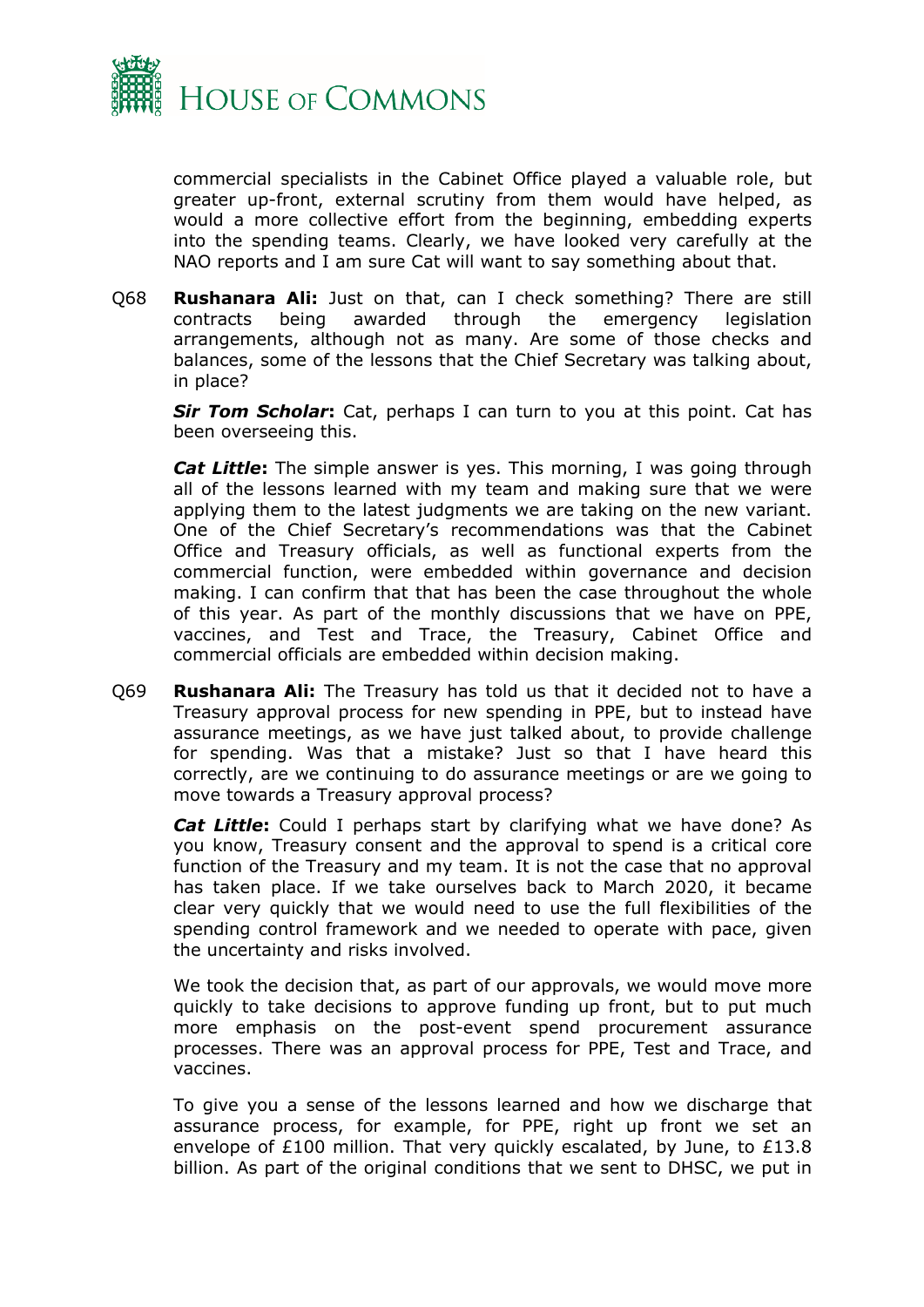

place conditions on quality assurance, the existence of stock, involvement of commercial teams and unit costing ranges. We sent very specific requests for the way in which the accounting officer approved the delegation.

Q70 **Rushanara Ali:** Just to check, because it links to some earlier questions, how much awareness did you have of the fast-track programme in PPE equipment, where the cross-Government PPE team established a high-priority lane to assess and process potential PPE leads? This has become the subject of controversy and, frankly, brought a number of things that have been going on into disrepute. Britain has a pretty good record of being clean in how our contracts are allocated and awarded, but the recent scandals have had a hit on the reputation of how our Government work and how contracting happens. How much awareness was there in the Treasury?

*Cat Little***:** The £13.8 billion delegated envelope that was provided to DHSC meant that we were giving greater delegated spend authority to the accounting officer in DHSC. Therefore, it is up to the accounting officer locally to ensure that they are following all the spending requirements in *Managing Public Money*, which, as you say, include propriety.

Q71 **Rushanara Ali:** Were any of you aware at the time of this going on? Over £13 billion is a lot of public money. One would think that, if stuff was being delegated, you would want to know more about these special fast-track programmes.

*Cat Little***:** At the time, we were not aware that this was a process that DHSC was undertaking. As always, we are very grateful to the National Audit Office's review into this. It has given us some really interesting conclusions, which we are currently following up with DHSC and the Cabinet Office commercial team.

Q72 **Rushanara Ali:** Permanent Secretaries, were you aware? Were there any alarm bells going off over the period, because reports were coming up about this? At what point were you aware of this fast-track programme?

*Sir Tom Scholar***:** I do not remember it at all. If anybody would have been, it would have been the DHSC spending team. I have nothing to add to what Cat has said on that.

*Sitting suspended for a Division in the House.*

*On resuming—*

Q73 **Rushanara Ali:** I was talking about the contracts that were awarded during the pandemic and what lessons, recognising that it was a challenging period, can be drawn from that to make sure that we do not have the spectre of abuses of power, frankly, where, if it is the case, it is billions of pounds of contracts being awarded to those with political connections. It raises concerns about trust and the integrity of how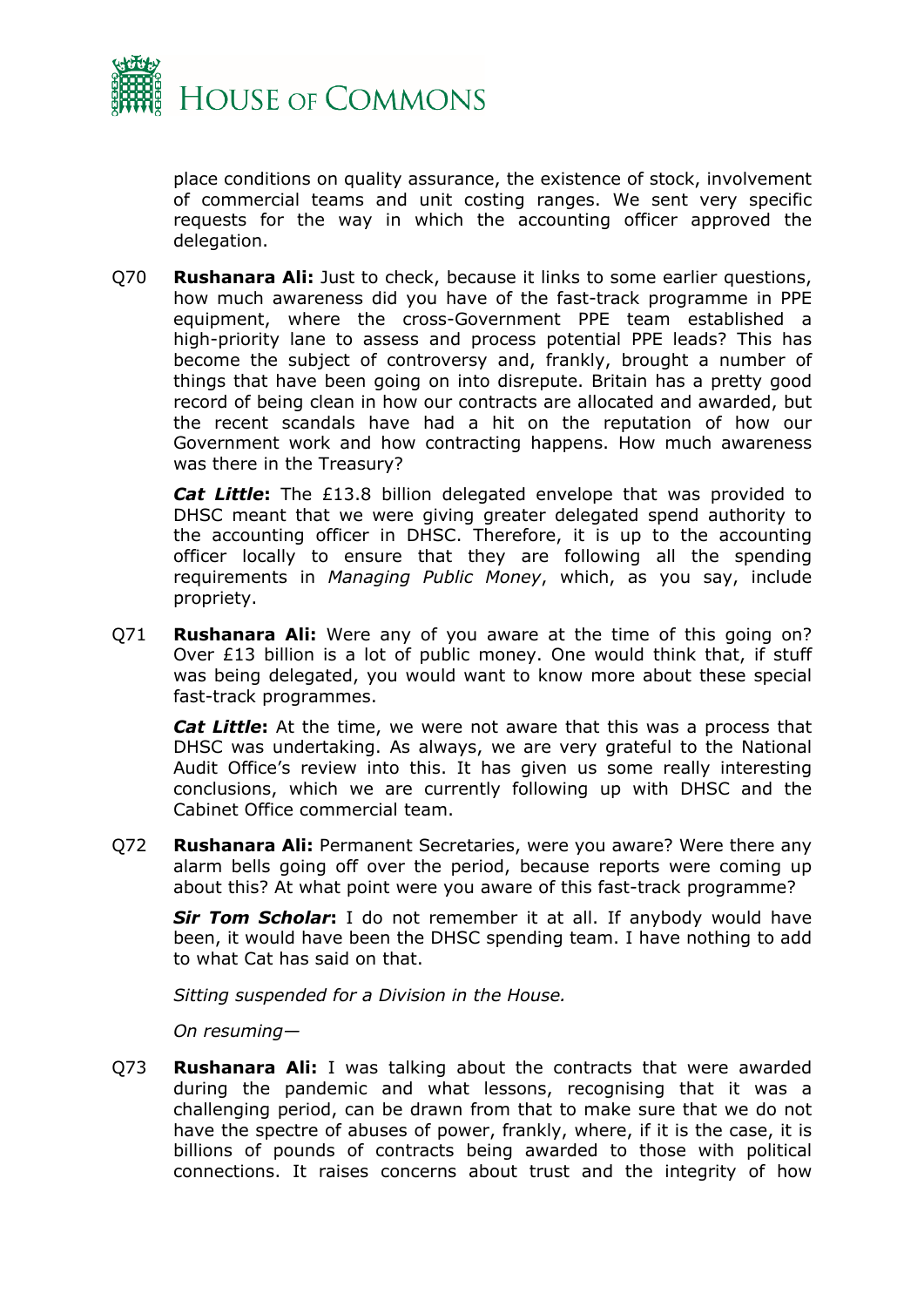

contracts are done.

You were saying to me that the Department of Health and Social Care was ultimately responsible, once the money was allocated, for the oversight. Do you think that we need fundamentally to rethink that oversight? The Treasury historically has an excellent reputation of following the money, and making sure that money is spent correctly and there is value for money.

*Sir Tom Scholar***:** There are two different areas of control here. There is the approval of expenditure, for which the Treasury is responsible for allocating money and approving it. On that, as we said and the Chief Secretary said in his letter, it was a deliberate decision to give a much greater delegated authority to spend, in the interest of speed.

Secondly, there is the oversight of contracts, which is a Cabinet Office responsibility. It has its own separate control regime. That is principally the area it has been working through. We have already identified a lesson, as I alluded to earlier, which is the need for greater and earlier scrutiny within Government from the Cabinet Office commercial specialists on to whichever Department it is. That was an earlier lesson. Cat was about to talk about some of the further lessons since then, including in the light of the recent NAO report.

Q74 **Rushanara Ali:** Cat, what can we expect now, going forward, if we had to respond in a similarly dramatic way, that would avoid this sort of thing happening?

*Cat Little***:** Our spending control framework is built on best practice, from a three-lines-of-defence model. It relies on the Department functions, and the Cabinet Office and the Treasury in the second line, and then our independent assurors, through the NAO and the Government Internal Audit Agency, also playing their part. We are continuously trying to make sure that those three lines of defence are operating as effectively as possible.

On the very specific question you had about procurement, in the break, I did just go back and take the opportunity to reread very specifically some of the issues there and what DHSC has done about it. One of the very specific recommendations was that there was not enough of an audit trail or documentation of the way in which the priority procurement process had been undertaken. The accounting officer of DHSC has set out what he will be doing in future to change that. The Treasury's responsibility, through the Treasury minute process, is to make sure that we hold the accounting officer to account. Your point about us taking this very seriously and following through is obviously an important part of what we do.

More broadly, we have done quite a lot of lessons-learned activity with the Cabinet Office on wider assurance and controls. We have looked at the role of functions. We have looked at the accounting officer responsibilities and how effectively they operated during Covid. The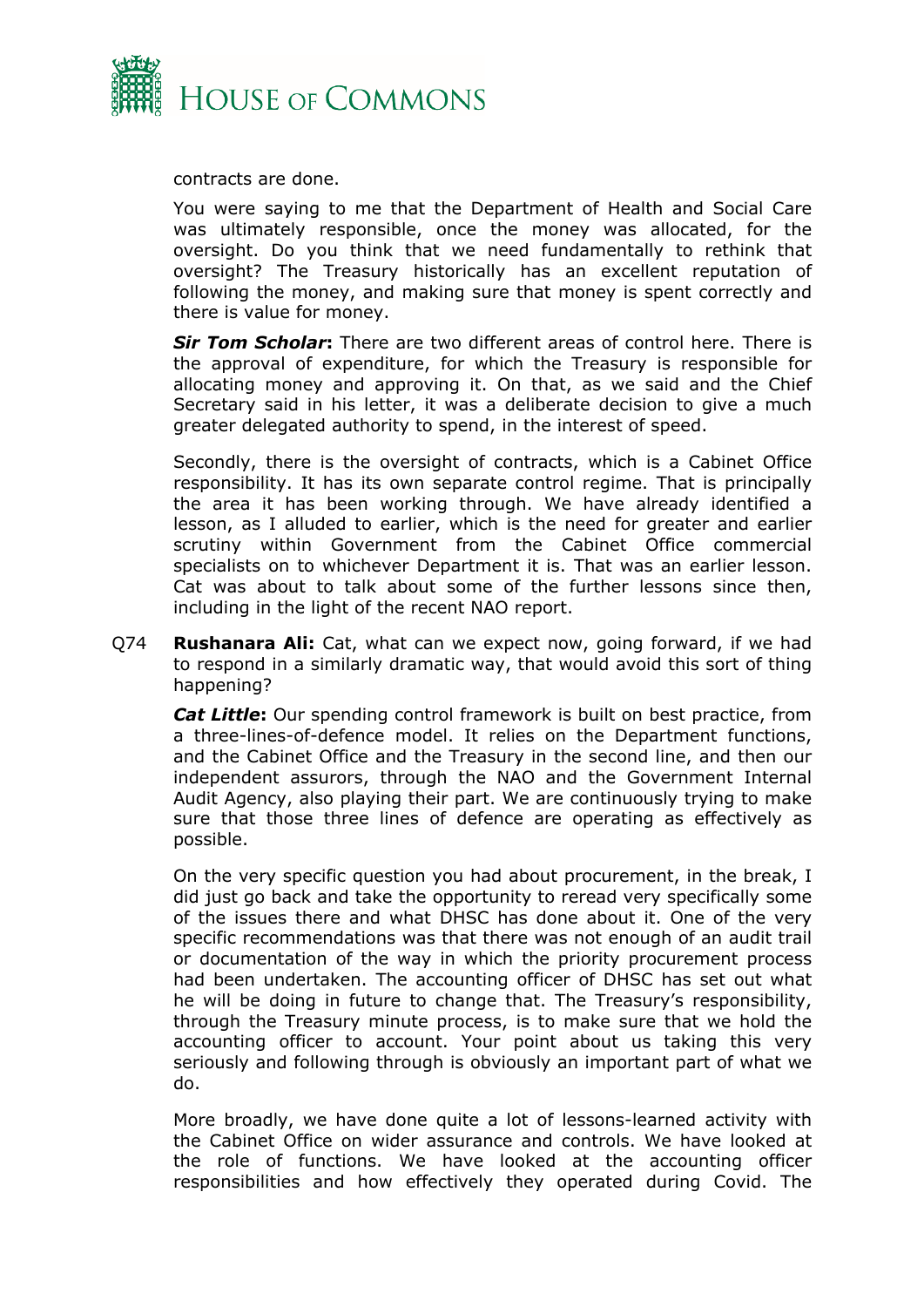

finance leadership group, which I chair, has looked at forecasting and demand modelling. To go back to the point made earlier about fraud, we have done some specific work there. I would like to think that this is part of a continuous improvement exercise rather than specifics.

**Rushanara Ali:** That is really helpful. Thank you. Can we be confident, given those things you have done and the line of sight you have in terms of procurement—as you pointed out, the Cabinet Office plus DHSC; in the future, it might be some other Department—that we are not going to have a situation where billions of pounds of contracts are awarded and there are quite big question marks around whether they should have been awarded in that way, and a waste of public money in certain circumstances? Can we be confident that you have everything that can be done in real time rather than after the event? Obviously there are investigations, reports and audits that can happen afterwards, but it is a bit difficult to go and get the money back if it has gone to dodgy contractors who cannot deliver value for money.

*Cat Little***:** I can assure you that we have learned the lessons as quickly as we can. I do not think we can give a cast-iron guarantee that this will never happen again. Propriety risk and commercial risk, for the scale of procurement that we undertake in Government, are obviously significant. but I am assured by the actions that the Cabinet Office has taken.

*Sir Tom Scholar***:** The main issue here was the question of speed. The Government identified the need to move very quickly and, in order to enable that to happen as we set out, the approval process was streamlined.

Q75 **Rushanara Ali:** We are all sympathetic to that, but a clear pathway was created, and this is the subject of a number of court cases and controversies. It links to the earlier questions about whether civil servants are empowered enough—whether Sir Humphrey is empowered enough—to speak truth to power. I am not talking about your Department in this case, although your Department is connected because you are the holder of the public purse; you are ultimately responsible. Should DHSC and Cabinet Office officials be more empowered to speak up to Ministers, or those who set up this special pathway for contracts, to say, "This is not on; this is actually going to cause problems"?

It seems like that is where there has been a breakdown and there is a lack of confidence in the Civil Service, which is deeply problematic, because civil servants are there to protect the public purse. The continuity element is really important and we depend on a strong, confident Civil Service to speak truth to power. It seems like it has not happened in this case.

*Sir Tom Scholar***:** As you have said, there are investigations, inquiries and legal action going on, so I cannot comment on the specifics of the case, given all of that. As Cat said, we have learned lessons and tightened up the system so that that will improve the position in the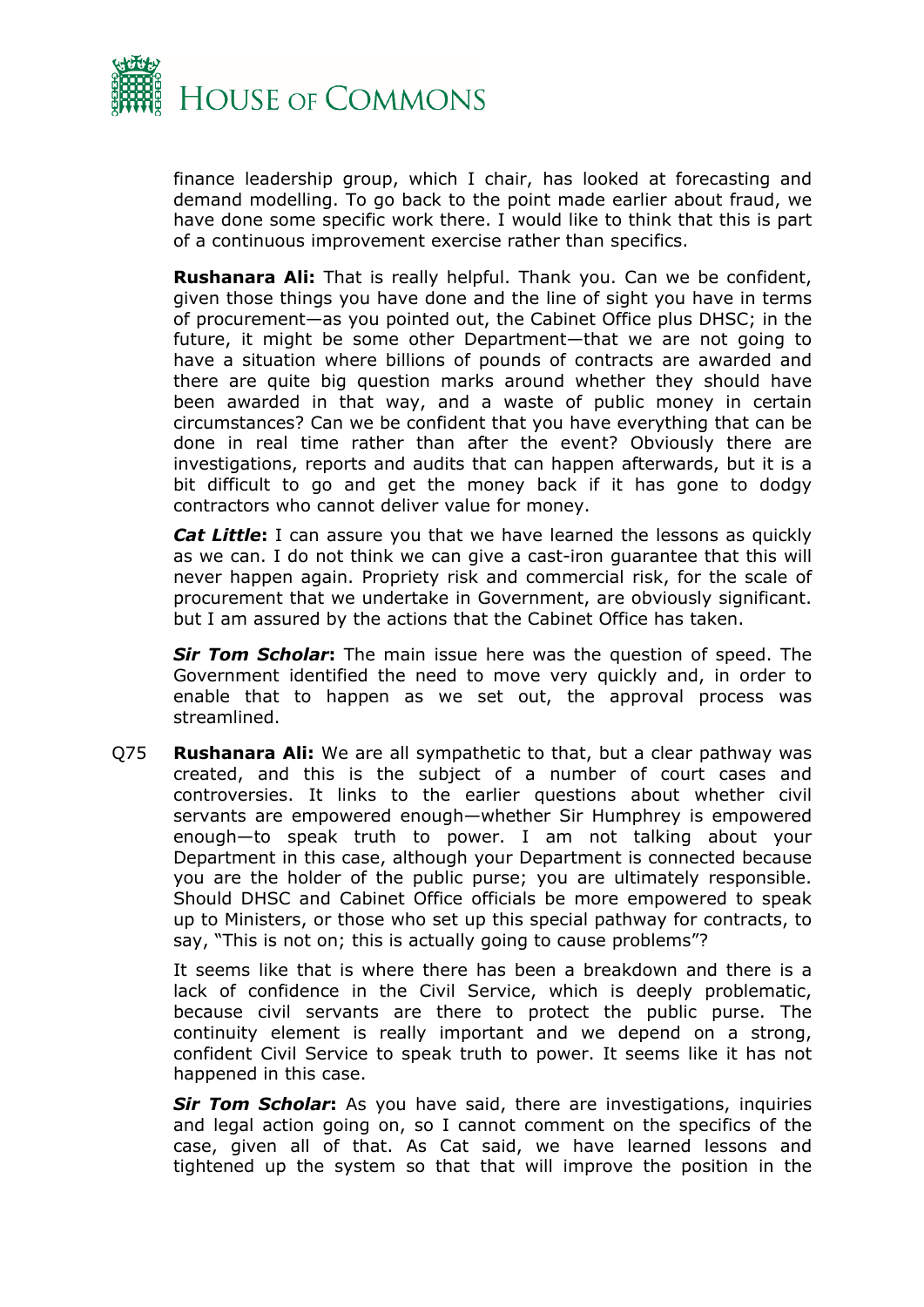

future. It is always going to be the case, though, that if you, basically, streamline procedures, drop various steps and drop the level of scrutiny, you are increasing the risk of, ultimately, errors of some sort.

**Rushanara Ali:** You could have corruption.

*Sir Tom Scholar***:** That remains the case, but subject to that, as Cat said, we think we have tightened it up as far as we can.

Q76 **Rushanara Ali:** On the collapse of Bulb Energy, the Government are reported to have set aside £1.7 billion for loans to cover the cost of running Bulb Energy, through a special administrator, this winter after the supplier's collapse. Are these additional funds to be approved in the supplementary estimate? How much of it does the Treasury expect to be repaid and by when?

*Charles Roxburgh***:** We are facing a very challenging and unprecedented situation in the energy supply market, given the fivefold increase in wholesale gas prices. As a result, 27 supply companies have gone out of business. Ofgem, the regulator, and the Department for Business, Energy and Industrial Strategy are leading on this. We are very closely involved. Their recommendation was that the right way to handle the difficulties at Bulb was through a special administration regime. The other suppliers have been handled through a different mechanism, called supplier of last resort. In order to ensure continuity of supply, which is the critical consideration here, we needed to make a £1.7 billion loan facility available to cover the administrator's needs on that. That will be for a six-month period.

It is a contingency facility. It gives confidence and enables the administrator to protect supply, keep costs down and look for an appropriate exit strategy. We do not know how much of that will be used. It will depend on the final cost of the administration, which, at this stage, we do not know. The administrator is required to do the administration at the lowest cost possible, but we will not make any estimates of how much we will need.

Q77 **Rushanara Ali:** What about repayment? Will it be repaid, if it is used?

*Charles Roxburgh***:** It is a decision for the Secretary of State for BEIS as to how to secure repayment. He has the powers to impose a levy on the industry in order to get repayment. The terms and conditions of that will be decided in due course, but we do not yet know the scale of that until the administration has run its course.

Q78 **Rushanara Ali:** Is the Treasury expecting or anticipating the need for funding others in the future that might find themselves in difficulty? As you mentioned, many have found themselves in difficulty. If so, what are the additional amounts likely to be required and have the Government set aside enough contingency funding for this purpose?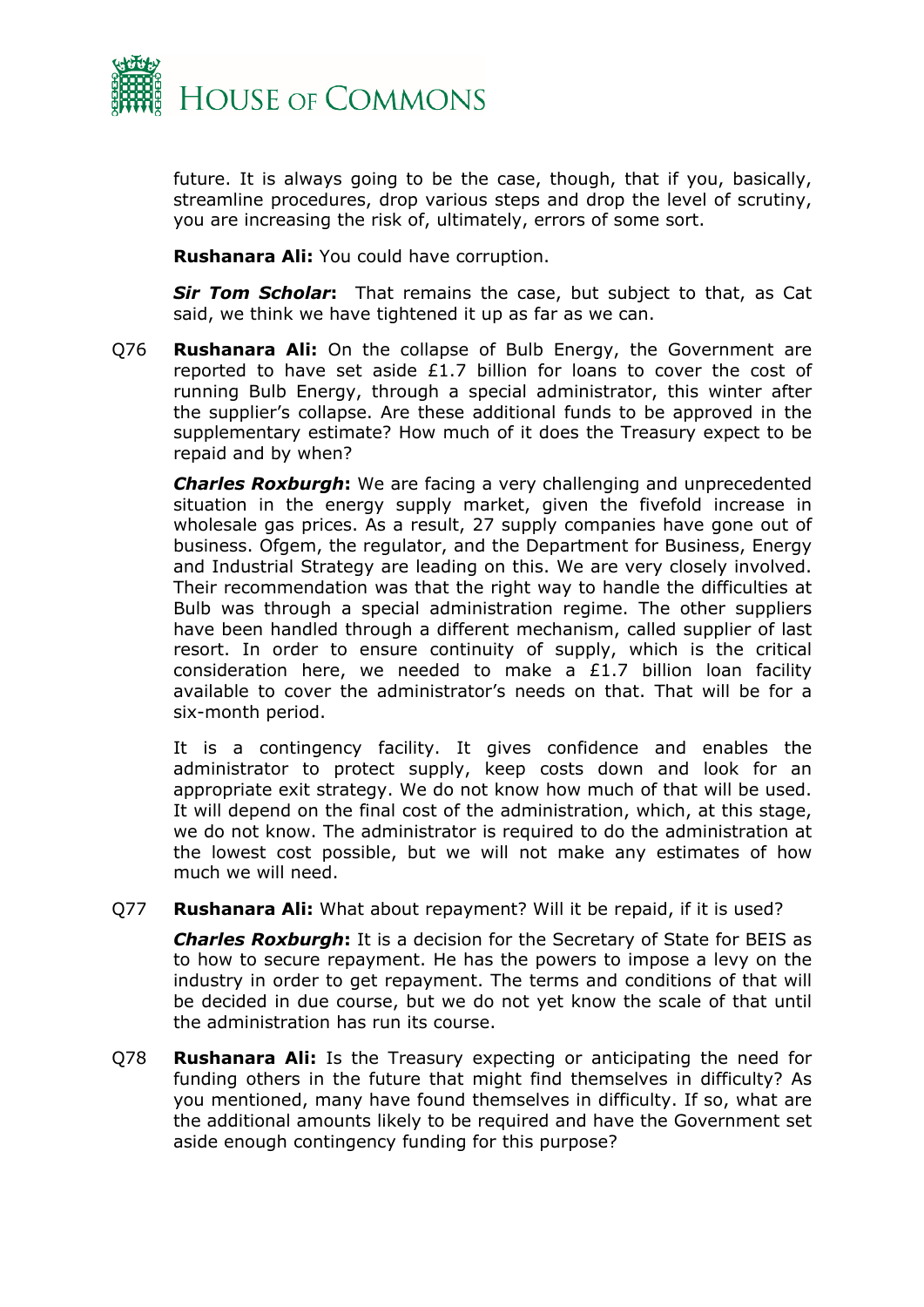

*Charles Roxburgh***:** This is a fast-moving situation and it would be quite wrong to speculate on the financial viability of remaining companies.

Q79 **Rushanara Ali:** But you would stand ready to provide contingency support, if necessary. Our constituents will want to know that, if their energy company is in trouble, the Government or somebody will step in to fix it.

*Charles Roxburgh***:** It is absolutely clear that the regulator, the relevant Government Departments and the Treasury stand ready to ensure continuity of supply, which is critical at any time, but particularly through the winter. To date, with 27 companies having been transferred to other suppliers, and Bulb now in a special administration regime, the Government have delivered on that. There is a lot of work, co-ordination and close working together with our regulator on how to navigate the rest of this challenge.

Q80 **Rushanara Ali:** Thank you. That is really helpful. You will appreciate there has been a lot of anxiety, given the stories about the issues that energy companies have faced. I have one last question, perhaps for Sir Tom. There was a rather unseemly row, it seems, between the Treasury and BEIS a while back, in terms of what public funding or support would be provided. I remember listening to it and thinking, "People are worried about whether their energy company is going to go bust and the Treasury is putting out statements saying that the BEIS Secretary has got it wrong and so on".

Can we expect a bit more maturity in the way that Government Departments and Ministers behave when it comes to these issues, so that they are focused? As you have described, now there is much more coordination. Can they get to co-ordination rather than departmental spats? The reports are that Downing Street had to step in and arbitrate.

*Sir Tom Scholar***:** As you say, there was a certain amount of noise in the press. I do not remember the precise details of it now, but the main focus of the Government, as Charles has said, is to guarantee security of supply to households in the short term, then resolve the problems facing the companies in the medium term, and then no doubt learn the lessons as to the underlying cause of the situation.

**Chair:** Can I quickly ask you one question relating to Departments, funding of Departments, spending bids, et cetera? The Department of Health and Social Care has received multiple billions of pounds over the last period. When you look at that particular Department, the kind of controls it has in place and the kind of data it can provide, in terms of demonstrating that money is going where it should and that value for money objectives are being met, do you think all is well or do you have any sympathy for the commentariat out there? There are certain sections of the press that constantly seem to be suggesting that a lot of money goes into that Department, and we are never quite sure whether it ends up doing what it is intended to do.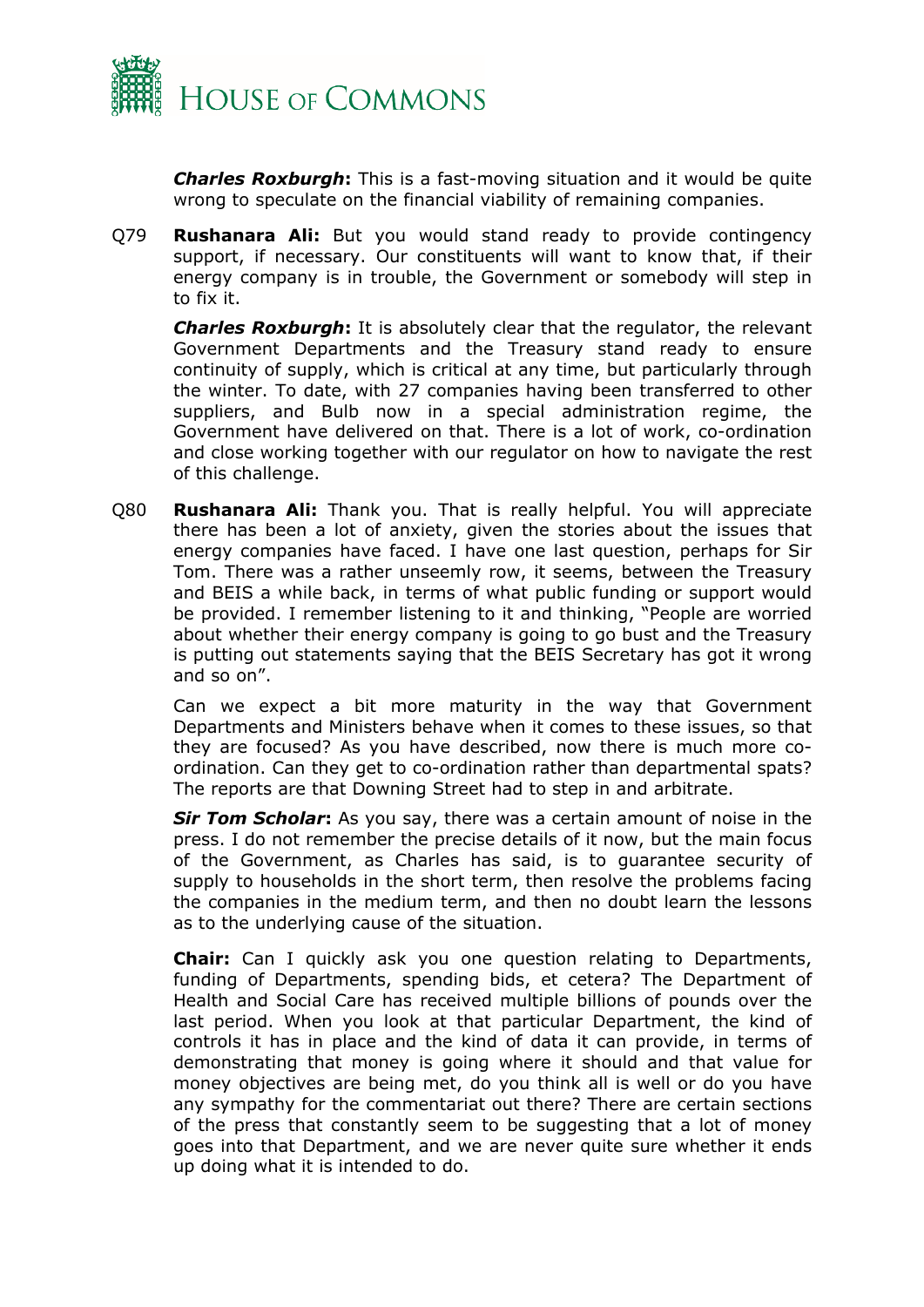

*Sir Tom Scholar***:** I will turn to Cat, because her teams oversee the relationship. I have one observation. DHSC has had a huge amount to deal with in the last two years. Some of its financial responsibility has been very difficult to discharge effectively, the most obvious example being on Test and Trace, where spending under the programme, as I am sure this Committee knows very well, was much lower than forecast, largely due to the take-up of testing being much lower than forecast. That is inherently an extremely difficult thing to do.

While we have been working with them to try to improve their financial modelling and forecasting, at the same time, we recognise that they have had a pretty tough task on their hands. As you said, very large sums of money have been allocated over the last two years, but also before that. Quite a lot of that has been emergency response funding, but a lot of it, particularly with the September announcement, is now a permanent uplift in the budget, which the Treasury will be monitoring in the way that we always do. Cat, maybe you could say a bit about how we will be doing that.

Q81 **Chair:** And about specifically whether, from where you sit, you feel, "Ah, yes, it is DHSC and therefore I am going to get very robust numbers. I am going to get timely information. I am going to get the right information. I am going to have confidence, at the end of the day, that I can hold them to account for the multiple billions of pounds that have been going their way".

*Cat Little***:** The context that Tom just went through is very important here. It is fair to say that there are some significant financial management challenges, and that has been highlighted through the work of the NAO, but also in the work that we have done with DHSC directly. DHSC has very much recognised a number of the areas of improvement that it needs to prioritise. It has established a financial management improvement programme, which I, in my role as head of the Government Finance Function, sit on the board of, working collaboratively with them. It includes improving the financial capacity and capability of the Department. It is about analytical expertise and the control environment. It restores some of the pre-pandemic controls and assurance processes that we would expect to be in place This is a work in progress and we are very focused on taking swift action to respond to some of the issues that the Department had identified.

Q82 **Chair:** If I could crudely put it this way, as you survey the various Departments of Government, do you put DHSC mid-table, bottom of table or top of table in terms of providing you with the kind of robust information and analysis that you require?

*Cat Little***:** As part of our work with finance leaders and accounting officers, we do an annual appraisal of areas to improve. It is fair to say that DHSC has a range of areas for improvement. It involves better data, higher-quality information for decision making, and some of the things that I just talked about around controls and assurance. I would not want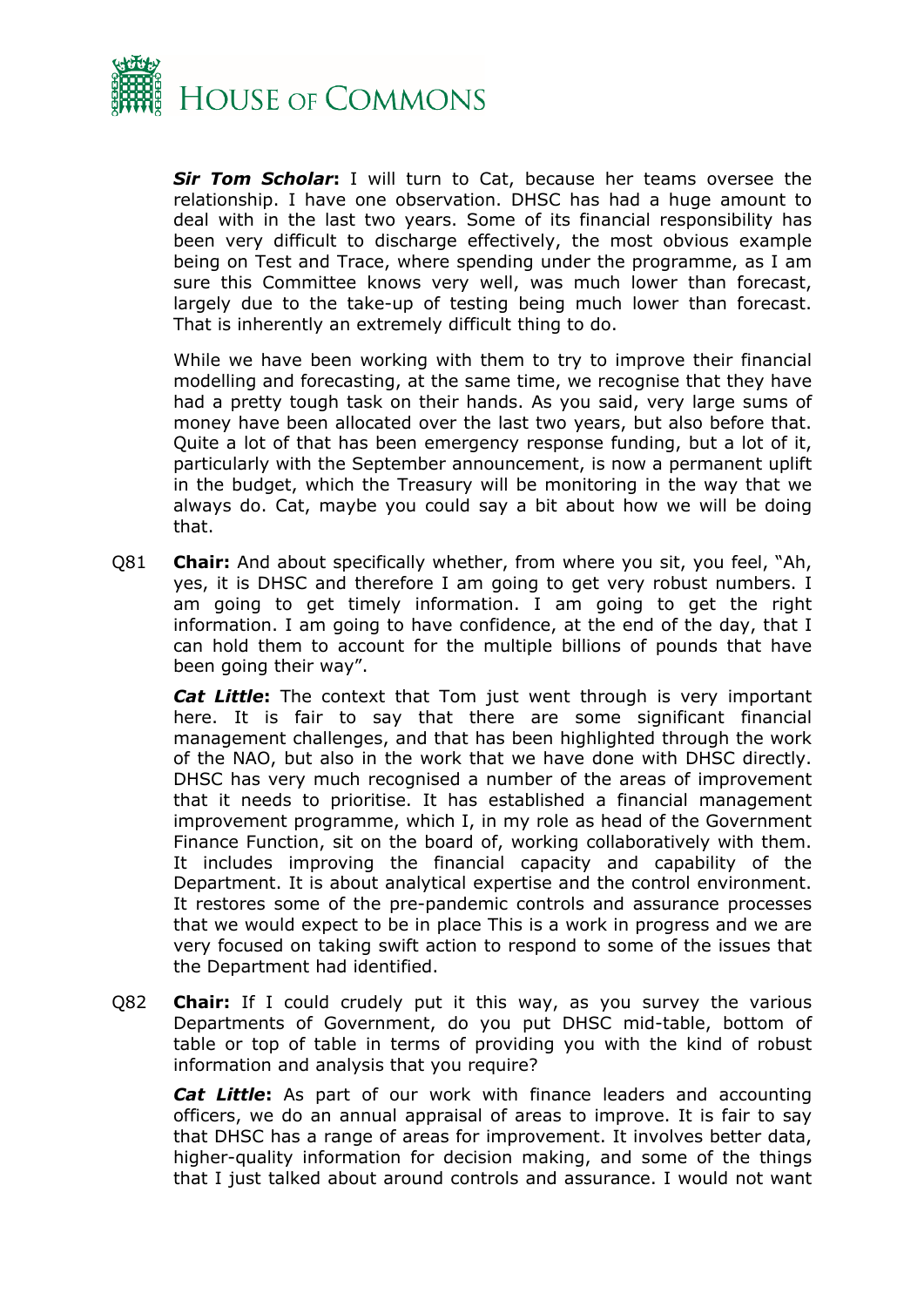

to put them in a league table. It is obviously a Department that has gone through a very difficult period and has borne the brunt of some significant issues over the last 18 months. There is no doubt that there are significant challenges.

Q83 **Chair:** It would be helpful, Cat, if you were able to just drop a line to the Committee on the issues we have touched on here and the improvement programme that you referred to. We would be interested in hearing a little bit about that. I say that particularly because the level of public expenditure that is now taken by Health has grown very significantly over the last decade, even outside of the context of the immediate pressures from the pandemic.

*Cat Little***:** I would be very happy to do that. I would also be happy to follow up your question about assurances and how we monitor spend, given that context.

**Chair:** Thank you. That is helpful.

Q84 **Gareth Davies:** I am going to cover net zero and the future regulatory framework. First of all, with net zero, the UK recently issued its first sovereign green gilt. I think the initial issuance was £10 billion and then a secondary sale of £6 billion. Can you just talk us through and outline the rationale for issuing a green gilt and your assessment of how it has gone?

*Sir Tom Scholar***:** It is something we have had in our minds for several years. A number of other sovereigns, most of them within the last couple of years, have undertaken similar issuance. There are two main reasons. First of all, there is increasing demand from the investor base for vehicles with good climate credentials. That is partly corporates, but also Governments. People want to invest in things that are going to be used to tackle climate change. There was therefore a strong value-for-money proposition for the Exchequer, which we wanted to test. We were not sure, but the experience of other sovereigns suggested that could work and the experience so far has been very positive. In the market jargon, there has been a so-called "greenium". In other words, people have paid more for the privilege of lending us money for these projects than they would for a general gilt. The cost of financing to the Government has been lower.

Secondly, associated with that, it is clear that green finance will be a big growth area in the financial sector in the years to come, which London, as a major global financial sector, should be very well placed to exploit. That should be a good line of business for the UK. We thought that establishing a green gilt programme could be part of a building block to support that. The original decision was to start the programme of issuance this year, which we have done. The gilt remit gets set year by year so, later in the year, you will be asking, "What is in the programme for the next year?" But the experience so far has been positive.

Q85 **Gareth Davies:** Have you quantified the amount of greenium or the amount it has saved the Treasury?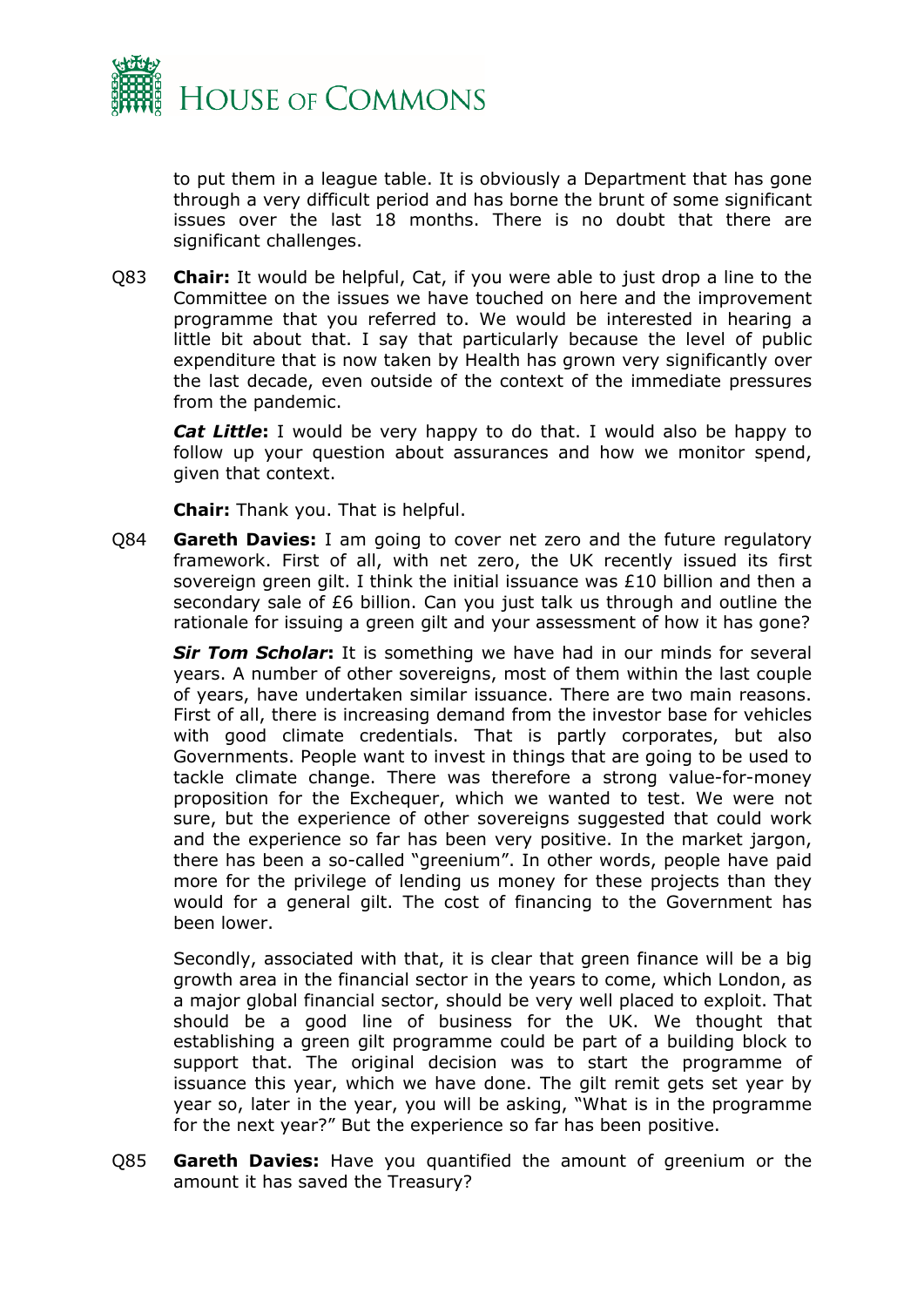

*Sir Tom Scholar***:** We have. It was something like 1 to 1.5 basis points. I think that is the right figure, in terms of the rate. I can cover this in my letter to the Committee, if that would be helpful.

#### Q86 **Gareth Davies:** That would be great.

I recall an interview with the chief executive of the DMO, in 2020, where he said that he thought issuing a green gilt would be symbolic, and only symbolic. Was he wrong about that?

*Sir Tom Scholar***:** I do not recall that interview, I have to say. Going back to my previous answer, this has been value for money for the Exchequer and part of the Government's green finance programme.

Q87 **Gareth Davies:** I will take it that he was wrong about that. It was not just symbolic; it was more than that. It has actually tangibly benefited the Treasury.

*Sir Tom Scholar***:** There is possibly something in the timing. As I say, it is a market that has developed fairly recently, not just in the UK, but in other countries too. Things change over time and a market that was in its infancy, possibly, when those remarks were made has changed since then.

Q88 **Gareth Davies:** Can you tell us where the proceeds are likely to go?

*Sir Tom Scholar***:** They are all allocated to projects, Government expenditure, which is certified through a process, which I now cannot remember the details of, but can again cover in the letter. It is very important that investors have confidence that the money they are lending is indeed going to be used for proper climate change reducing or netzero- advancing projects, and we have set up a mechanism for doing that. Perhaps I can cover that in the letter.

Q89 **Gareth Davies:** That is fine. What do you envisage is the total amount you are going to raise in the next couple of years? Do you have a plan for how much you are likely to issue?

*Sir Tom Scholar***:** I do not have an answer for that yet. We will set the gilt remit for 2022-23 in March and, through that process, we will be answering that question.

Q90 **Gareth Davies:** Can I just ask about the UK Infrastructure Bank? I understand it has just made its first investment this week. I understand that the purpose of it is to crowd in private capital for new infrastructure investment. To what extent will the Treasury be overseeing its activities?

*Sir Tom Scholar***:** It is an arm's-length body of the Treasury. It is consolidated into the Treasury group and will be consolidated into our accounts as well. It is something that we are very closely overseeing, although, at the same time, it has its operational independence, which is very important to its business model. Maybe Charles would like to add to that.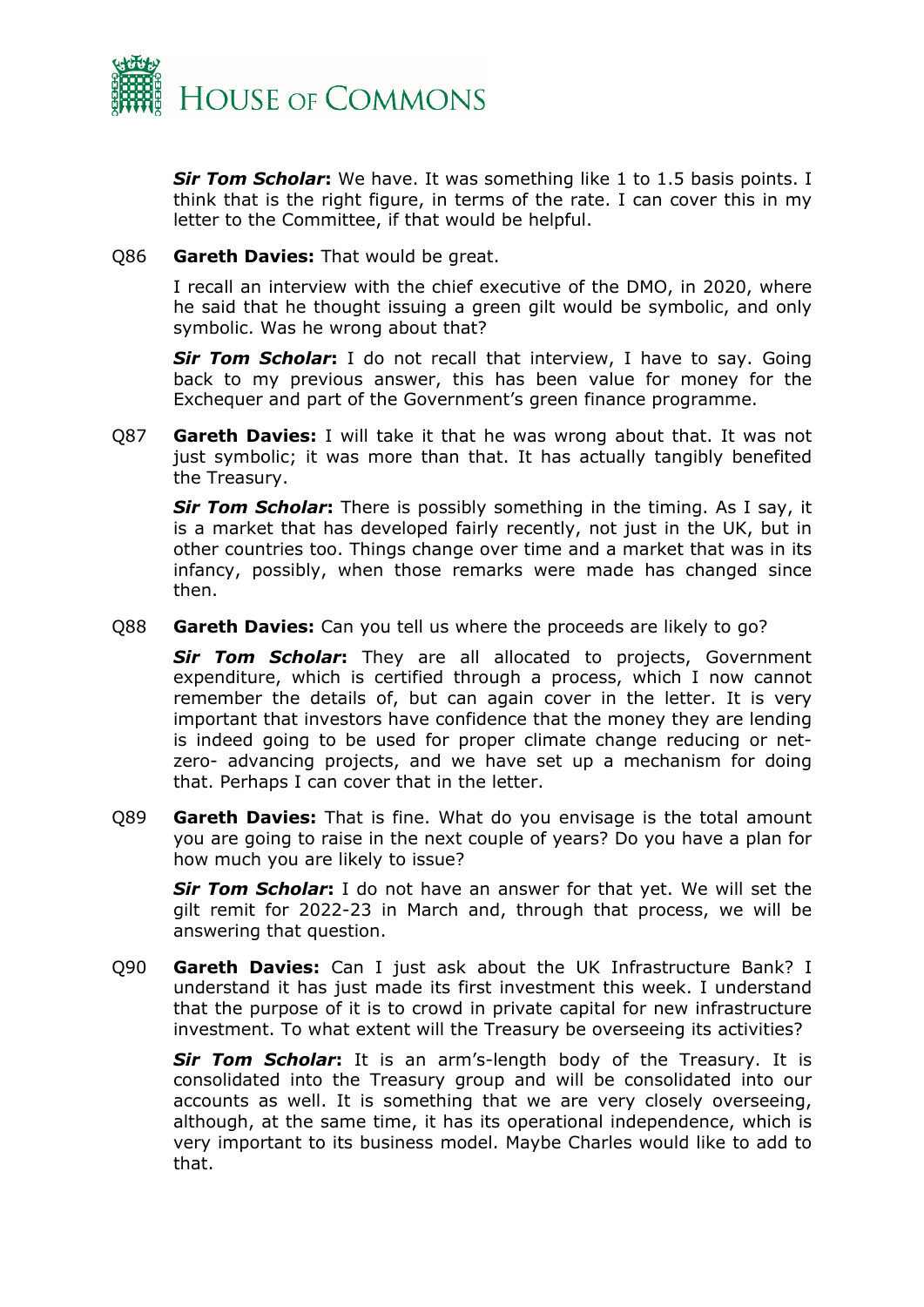

*Charles Roxburgh***:** As you know, the bank was announced last November and opened for business this summer, and has now done two deals. It did one that was a loan in the public sector. Today's announcement was its first private sector deal. We have been very heavily involved in setting it up and hiring what we think is a genuinely world class leadership team, which we are very pleased with. Chris Grigg is the chair and John Flint is the chief executive. They are now putting in place the full, permanent team, but they have a team up and running already. They are open for business in Leeds.

We will be heavily involved. There is a board member to represent the shareholders' interest, and that role is performed for us by UK Government Investments. UK Government Investments has a representative on the board, and we will have regular meetings with the management team, to see how they are doing. We will not get involved in individual investment or lending decisions. It is critical that those are taken by professionals in the bank and not influenced by political considerations, so it is operationally independent.

Q91 **Gareth Davies:** Do you ever envisage it being so independent that it could issue its own debt, for example, like some development banks across Europe can do?

*Charles Roxburgh***:** We have set it up so that it could do that, but it would have to meet a value-for-money test. As it can draw on the resources of the Debt Management Office to get the funding, although it could, in theory, issue that, I think near term it will realise that borrowing money via the Debt Management Office on the full faith and credit of the UK Government is very good value for money for it. It has that flexibility, should in time that emerge.

Q92 **Gareth Davies:** My last question on the UK Infrastructure Bank is slightly technical, based on a bit of history. We used to have the UK Guarantees scheme. I understand that  $£10$  billion has been set aside for the UK Infrastructure Bank to issue guarantees. Does it include the UK Guarantees scheme within that £10 million? Are the two operating independently or is it combined?

*Charles Roxburgh***:** The legacy UK Guarantees scheme loans continue to sit on our balance sheet, and the UK Infrastructure Bank provides help and support to us in managing those. That is the legacy. Going forward, there will not be a competing UK Guarantees scheme. The UK Infrastructure Bank will have the capability and mandate to issue those guarantees, to manage them and to do so, we are confident, very professionally.

Q93 **Gareth Davies:** Does the £12 billion that was announced for the UK Infrastructure Bank take account of what you just said?

*Charles Roxburgh***:** The UK Infrastructure Bank has £12 billion of paidup capital, £5 billion in equity, £7 billion in debt, and £10 billion of guarantee capacity. In total, it has £22 billion of, loosely put, financial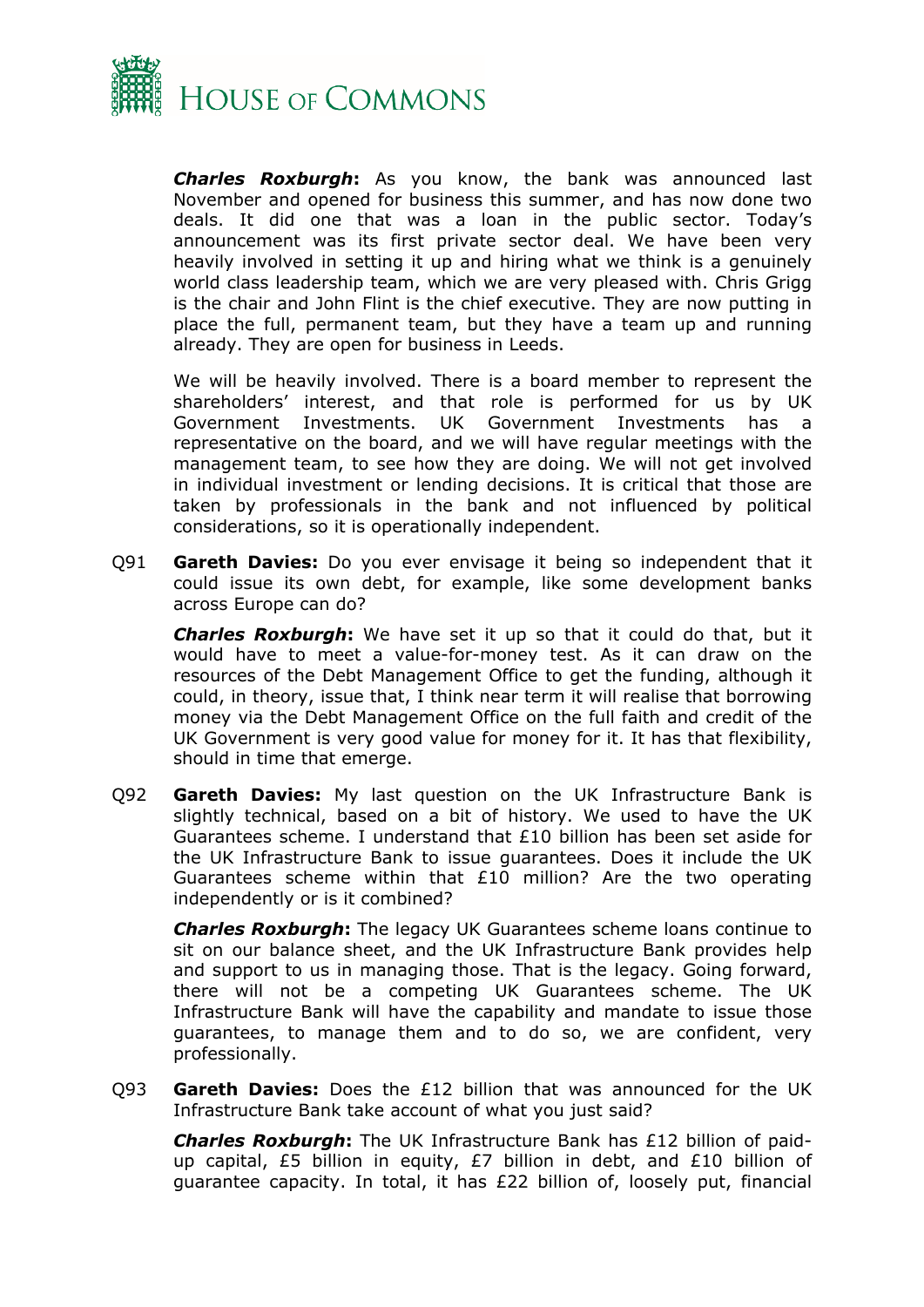

firepower. It will make a decision as to whether to issue, invest, lend or issue a guarantee, and it can do so at any point in the project it is lending to, at any point in the capital structure. It can take equity, mezzanine, debt or guarantees.

Q94 **Gareth Davies:** I understand. Thank you very much. Can I ask you about the future regulatory framework? The Treasury has proposed a secondary objective for the FCA and PRA, covering competitiveness and economic growth, as you know. Why was the Bank of England not given a similar objective? Why was it not treated like the PRA?

*Charles Roxburgh***:** The future regulatory framework considered the PRA in terms of the prudential regulator, and the FCA in terms of the conduct and markets regulator. You are probably referring to the financial markets infrastructure regulation function, which is handled in a different part of the Bank. We will be consulting on that soon. It has a different set of requirements, so we will be consulting on the appropriate regulatory objectives for that.

Q95 **Gareth Davies:** I see. It will be considered. It is in play in the future, potentially.

*Charles Roxburgh***:** The PRA handles all the systemically important firms, but a different part of the Bank, under what is called the Financial Markets Infrastructure Board, in Sir Jon Cunliffe's part of the Bank, handles financial markets infrastructure. The big CCPs and systemic payment systems are very important functions. They are just not handled by the PRA; they are handled by a different part of the Bank. We have said that we will be consulting shortly on how the framework will apply to that part of the Bank.

Q96 **Gareth Davies:** I understand that the guidance says, or it has been issued as part of the announcement, that that second objective for the FCA and PRA will not require or authorise them to take any action inconsistent with the primary objectives. Given this, and given that they do not necessarily have to execute on that second objective, how confident are you that we will see competitiveness improve as a result of this objective?

*Charles Roxburgh***:** We are very confident that this is a good structure to have that secondary objective framed around. That language is taken directly from the legislation that established the Financial Policy Committee, which has a secondary objective to support the Government's economic policy. We have seen in practice that that works well. The work that is currently being done on the so-called productive finance agenda has flowed directly out of the Financial Policy Committee's interest in how, in support of the Government's economic policy, it can do things that are both good for financial stability and good for economic growth. We have seen that work well there.

We have also seen the PRA's secondary objective on competition work well, without in any way compromising the safety and soundness of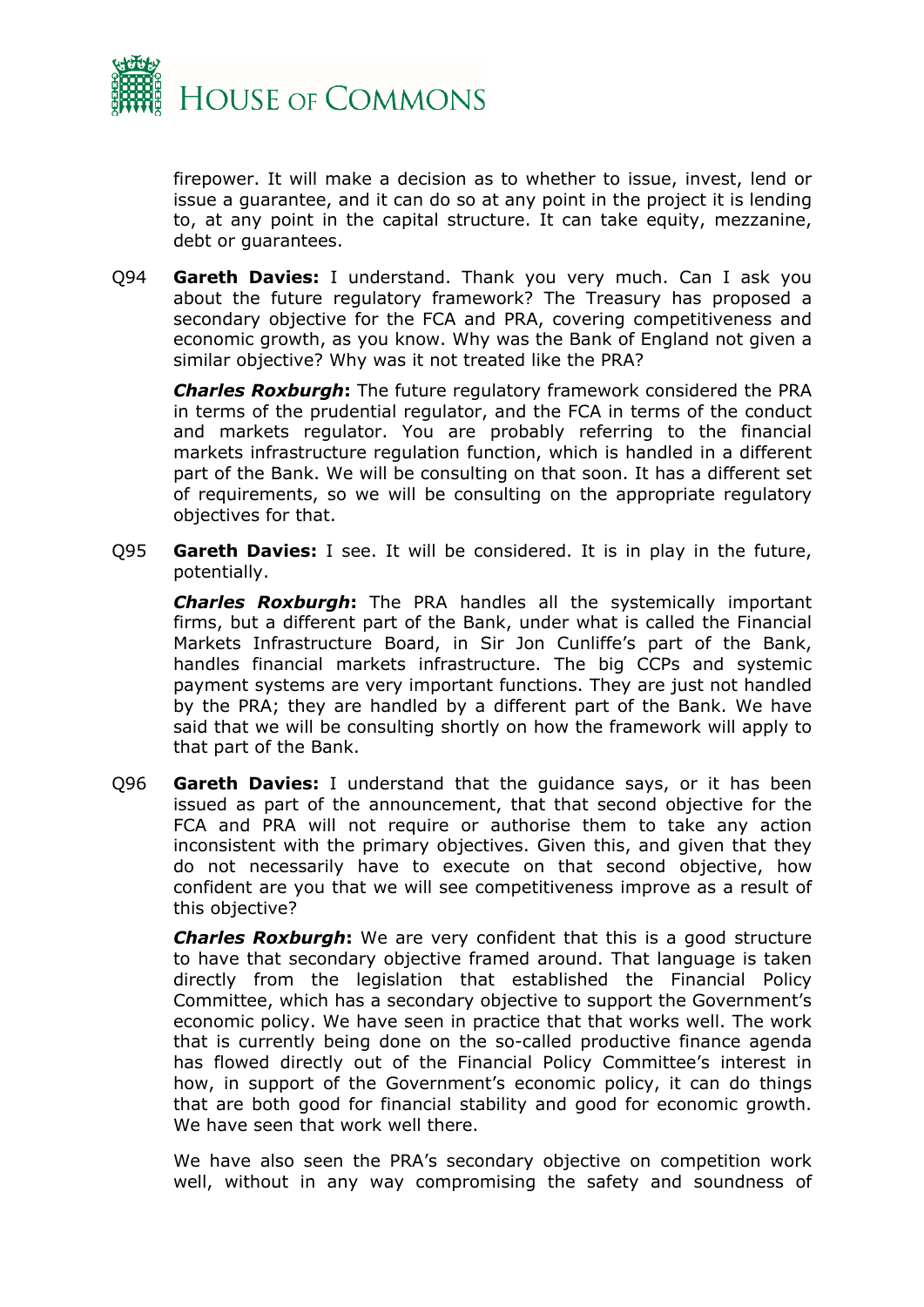

banks. The PRA has done a good job of making it easier for new bank start-ups. Seven or eight years ago, you will remember there was a lot of concern about the lack of competition in the banking market and how difficult it was for some of the challenger banks to get authorised for the PRA. That competition objective has done a good job of having a new bank start-up unit, not to lower standards, but just to make it easier for new banks to navigate the regulatory system and help them get authorised, and then to regulate them in a way that is completely consistent with high standards of safety and soundness, and improves competition and choice in the market.

We have seen this structure work well. We are confident that it will work well in the new framework and will help encourage things like we have already seen. The regulators are already doing things like this, as we saw with the listings review, where the UK was not attracting the tech listings that we wanted to attract here. The Chancellor asked Lord Hill to look at this and then the FCA responded well. That is a very good example of the sort of things we would expect to see more of, which are good for competitiveness but do not in any way compromise the primary objectives.

The Government do not want, and I am sure this Committee would not want, the PRA to be doing anything that compromised safety and soundness or policyholder protection. Nor would you want us to be doing anything that would mean that the FCA did not deliver on market integrity, consumer protection and its competition objectives. While delivering on that, it can also do more to improve competitiveness.

Q97 **Gareth Davies:** I have one last question on competitiveness, which is a broader question about financial services. One of the big missions of this Government at the moment is to expand our trade with countries around the world and one of the main drivers of our economy is financial services. How comfortable or confident are you in our regulator's ability to have regulator-to-regulator discussions about expanding financial services trade?

*Charles Roxburgh***:** It is not for our regulators to be having trade discussions. We have trade discussions if they are part of a broader trade negotiation by DIT, but we would be very heavily involved with it. We have discussions directly through the Treasury with other jurisdictions, as we are having with Switzerland at the moment. We do that very closely with the regulators, but the regulators are not trade negotiators. They have extremely good relationships regulator to regulator, and our regulators are genuinely world class and respected on the world stage. They are extremely influential in global forums like the financial stability board. A lot of that international trade in financial services is dependent on good regulatory co-operation and trust between regulators.

Q98 **Gareth Davies:** This is my point. There is a lot of activity going on to sign trade agreements around the world. Most of the trade agreements have been on goods, not so much on services. When you speak to the